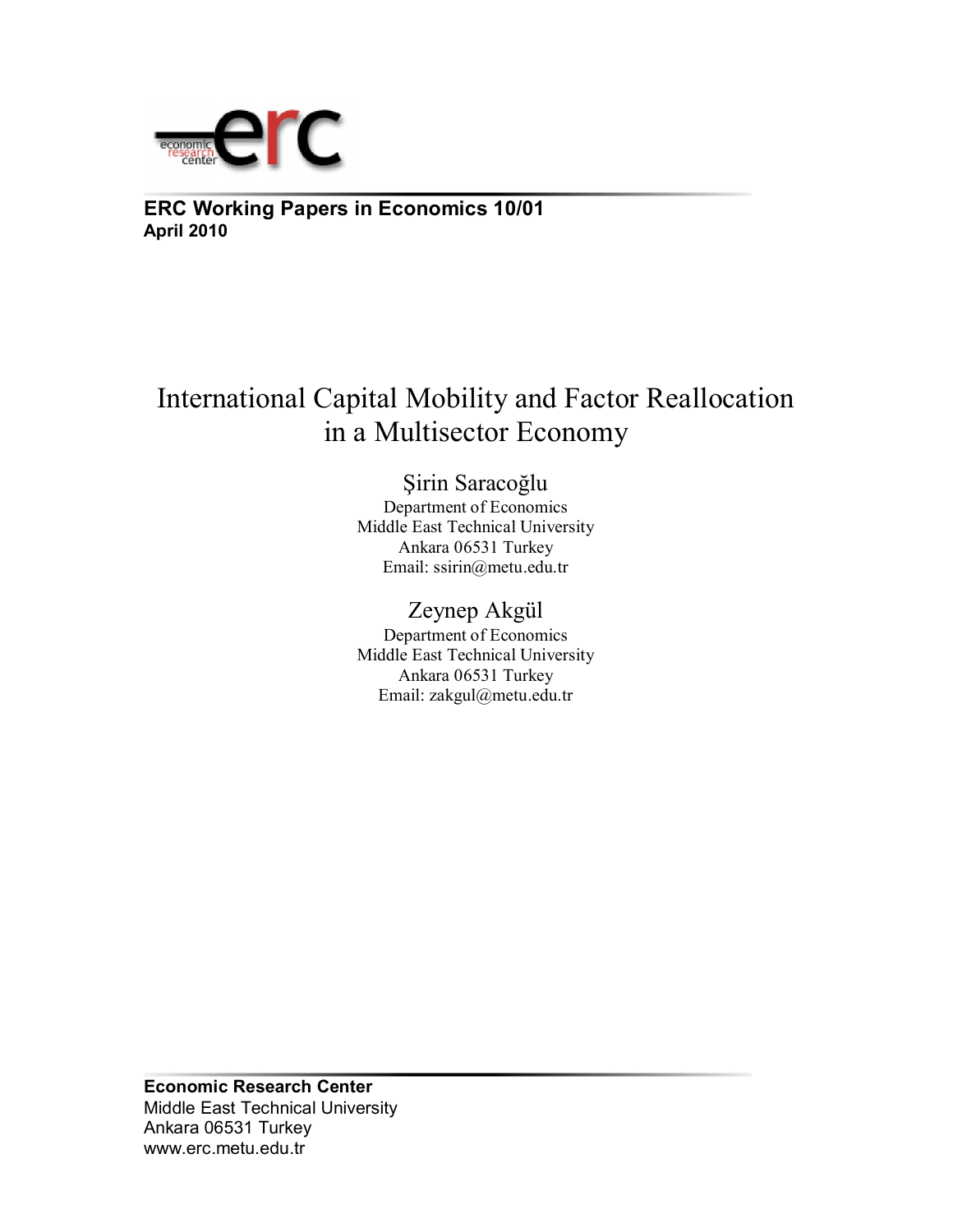## International Capital Mobility and Factor Reallocation in a Multisector Economy

Şirin Saracoğlu\*and Zeynep Akgül Department of Economics Middle East Technical University 06531 Ankara, Turkey

April, 2010

#### Abstract

This paper examines the effects of international capital flows in a small open economy utilizing a dynamic general equilibrium framework based on a three-sector Ramsey growth model. In order to analyze the impact of of international capital mobility on production, consumption and allocation of resources across three sectors, two different economic environments are modelled. The first model represents an open economy with capital mobility (a more comprehensive environment), and the second model introduces a closed economy with no capital mobility. Numerical applications of the models use data from the Turkish economy for the year 2002. The numerical results demonstrate that the presence of capital mobility, despite being limited by a borrowing constraint, reverses the impact of economic growth on production and resource allocation. The results also show that while production in the closed economy model simply adjusts to domestic demand, that of the open economy model is not constrained by it. Results further point that although there is positive growth in income and output in both environments, income growth in the capital mobility environment falls short of that in the no capital mobility environment. This result can be attributed to the relatively slower accumulation of capital in the former, which may be compensated by a positive rate of technological progress to accompany international capital flows.

JEL codes: F43; O41; C61.

Corresponding author; e-mail: ssirin@metu.edu.tr; Tel: +90 (312) 210 2058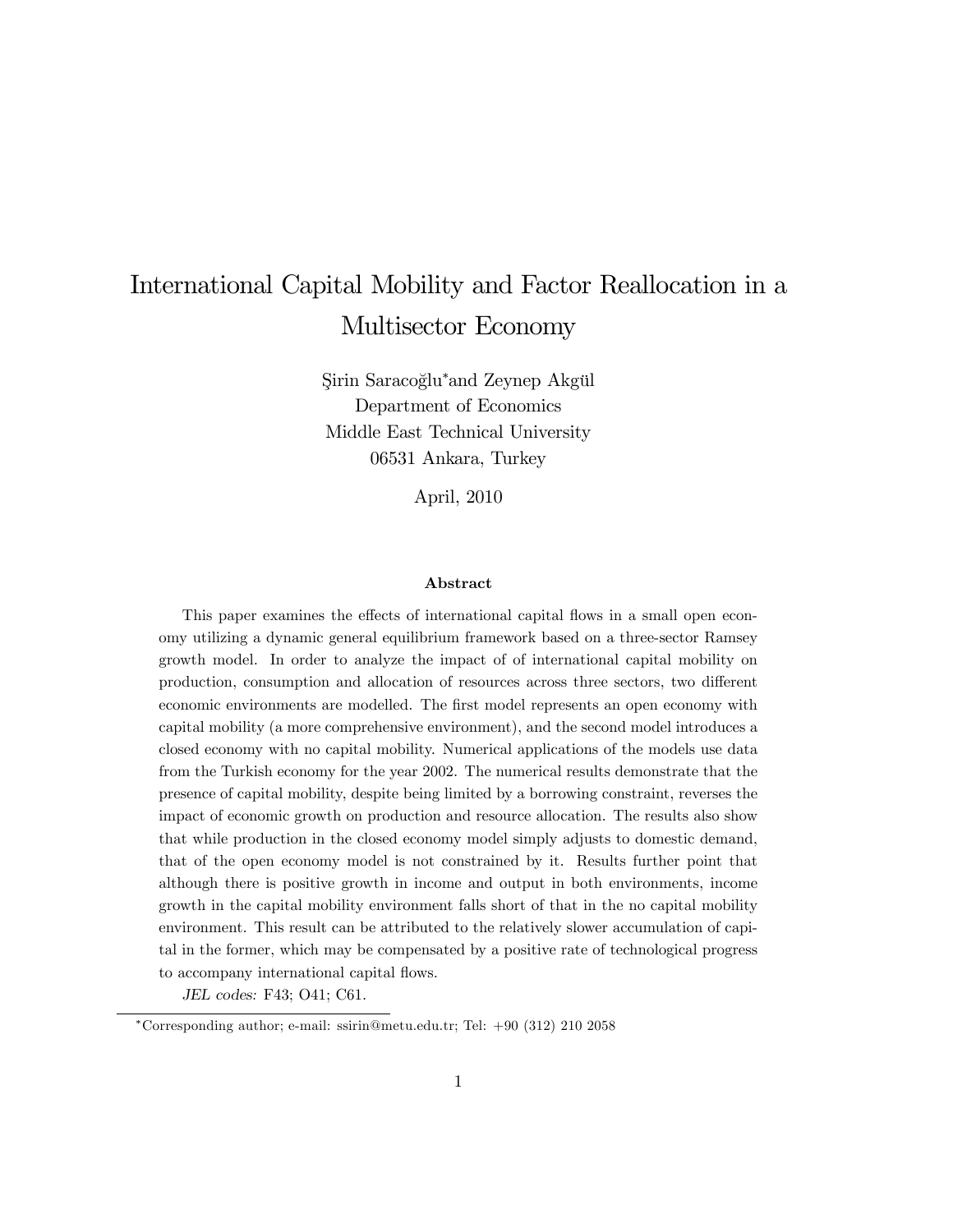Keywords: International Capital Flows, Human Capital, Multisector economy, Borrowing Constraint

## 1 Introduction

International capital áows have become an indispensable part of global economies of the 21st century. Economic growth used to be constrained by the boundaries of domestic markets since countries had to rely on their own saving and investment capabilities. However, the presence of international capital áows proposes a remedy to this problem by providing the countries with the opportunity to make use of the global resources and share the risks associated with investment. Thus, it would seem that the limits of domestic markets for economic growth cease to be a constraint for the global economies of the 21st century. This line of thinking encourages the countries with closed capital accounts to engage in financial integration by liberating their capital accounts. Nonetheless, many emerging economies experienced financial crises after capital account liberalization which casts a doubt on the prospects offered by the presence of a global financial market. Thus, the arguments raised in favor of financial integration started to lose ground leading to a re-evaluation of the benefits and costs of international capital áows. In that sense, much of the questioning is directed towards the validity of capital account liberalization and whether it exerts a positive ináuence on economic growth for the country in question, or not. (Akgül, 2009)

Within the framework of an open economy Ramsey model, this study will examine the impact of international capital mobility on the economy by focusing on the domestic allocation of resources across multiple sectors. The focus on multiple sectors provides a more informative and detailed analysis on the growth effects of financial openness. As is discussed in Aykut and Sayek (2007), in models of real economy, not only the presence of free international capital flows, but also the sectoral composition of them are decisive in economic growth. In fact, they suggest that if international capital áows are channeled towards manufacturing sector, economic growth will be improved. On the other hand, if they are channeled towards primary goods or services sectors, then economic growth might be affected negatively. Therefore, if Önancial liberalization is considered in the context of multiple sectors, the analysis will include the sector specific factors of international capital flows and present more grounded conclusions. Based on this perspective, in this study production will take place in three sectors. One of the sectors is the tradable-goods sector which produces all the internationally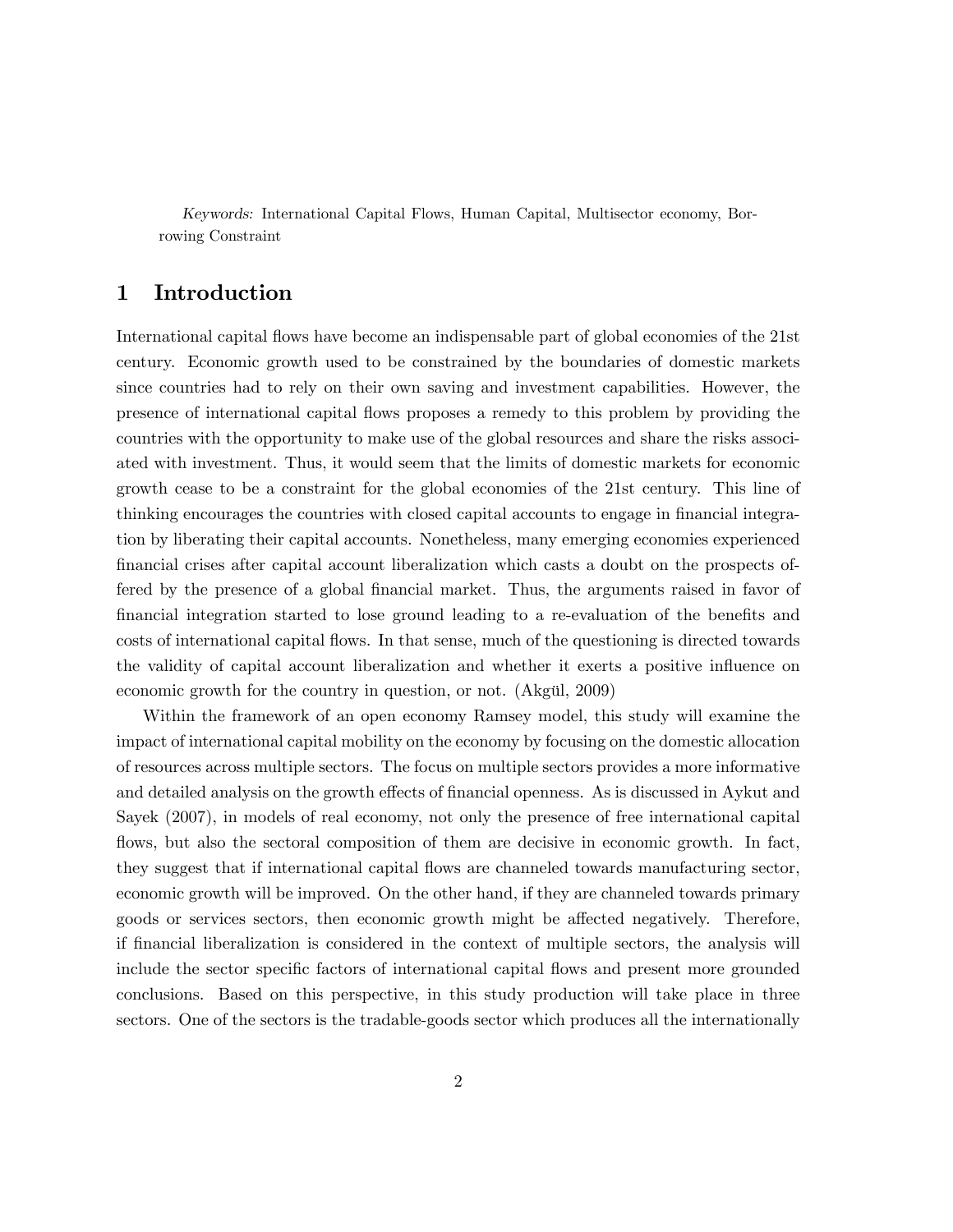tradable goods in the economy at world prices. The domestic production in this sector is for international markets. The other sectors are the home services and the non-tradable-goods sectors which produce for the domestic market. The prices in these sectors are endogenously determined within each respective domestic market. In all these sectors output is produced using three inputs: raw labor, physical capital and human capital. Production sectors are different from each other on the basis of their relative factor intensities and the nature of their output. Moreover, the accumulation of physical and human capital takes place in different sectors as the economy allows for international capital mobility.

The procedure to be followed is to compare and contrast the movements of factors of production across sectors under two different institutional arrangements, in the path of longrun growth. The first environment represents an economy with financial openness which will serve as a benchmark framework. The economy in this environment will be open to international trade in goods, and partially open to international capital flows. By partial capital mobility we imply that the country can borrow from the rest of the world by using only part of its accumulated capital stock as collateral. In the second environment, the economy will be closed to international borrowing and lending, i.e., it will be a more constrained environment. In short, the environments are differentiated from each other by the presence of international capital áows. The distinction between these models is also demonstrated in the determination of the rate of return on internationally mobile capital. In the open economy model, since international capital flows are allowed and the country can borrow using part of the accumulated capital stock as collateral, the rate of return on the mobile capital is pegged at the constant world interest rate.<sup>1</sup> In the no capital mobility model, foreign borrowing is zero and the rate of return on capital is endogenously determined in the domestic market.

In the open economy Ramsey growth model with international capital mobility, the constancy of the interest rate leads to problematic outcomes, such as an infinite rate of convergence towards the long-run equilibrium. In this study, the problems of the open economy Ramsey framework will be overcome by allowing for non-tradable investment goods. Consistent with the literature and specifically following Barro et al. (1992, 1995) in this study we assume imperfect capital mobility by imposing a borrowing constraint on the domestic economy. In that fashion, two types of capital exist and accumulate in this economy, physical and human capital types, and human capital is assumed to have a non-tradable nature in international markets. Based on this assumption, investment in physical capital may be made

<sup>&</sup>lt;sup>1</sup>We assume that the rest of the world is in steady state.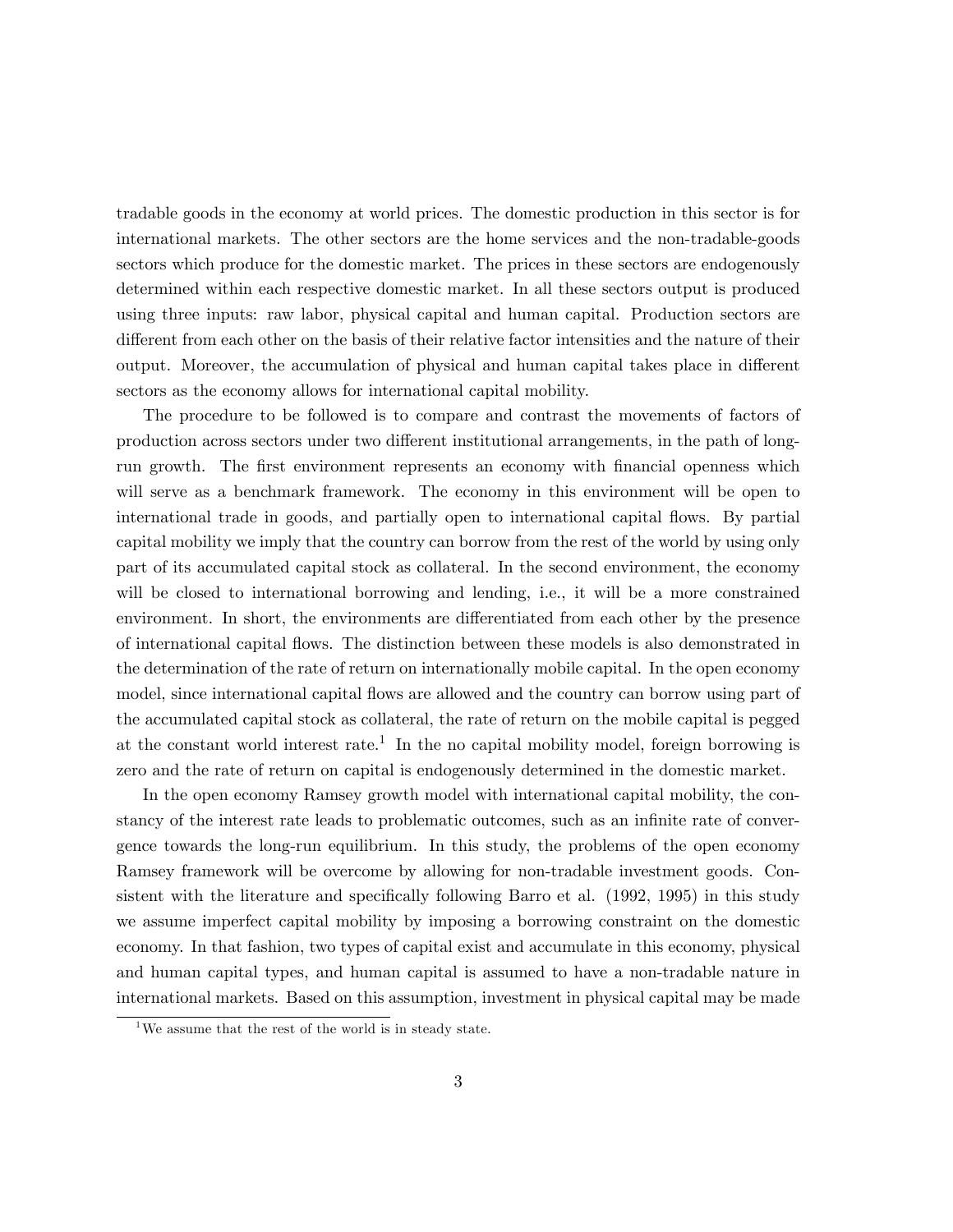possible through foreign borrowing under a collateral constraint, while investment in human capital stock can only be through domestic means.

After establishing the framework, both models are calibrated to the Turkish economy for the year 2002. This study examines the changes in production, consumption and reallocation of resources across sectors as the economy moves from an initial equilibrium towards its long-run equilibrium. Accordingly, the outcomes from the two models will be compared so that a conclusion about the impact of international capital áows on the real economy will be made. In contrast to Barro et al. (1992, 1995) and Barro and Sala-i-Martin (2004), this study incorporates three distinct sectors. It is informative to scrutinize the changes taking place in production and resource allocation recognized in various sectors. In the traditional Ramsey model with a single sector, capital accumulation is afforded by lower consumption and higher saving of the domestic agents. However in this analysis, it will be shown that the required investment is not necessarily Önanced by decreased consumption and increased saving in a multi-sector environment. Particularly in the no capital mobility economy model, economic growth is Önanced by leaving consumption behavior rather smooth and re-allocating the investment opportunities of sectors within themselves, leading to movements of factors of production across sectors. However in the partial capital mobility environment, investment is financed not only by accessing other sector's resources, but also by utilizing the international sources through financial integration. As capital deepening takes place in the partial capital mobility economy, sectoral reallocation of resources follows a different pattern as compared to the no capital mobility economy, thus a different output pattern materializes in the longrun. In that sense, we believe that examining the changes taking place in a three-sector environment will contribute to the understanding of open economies.

This paper is organized as follows: In Section 2, a brief discussion on the link between capital account liberalization and economic growth will be provided. Section 3 describes the basic properties of the overall model and gives the details of the partial capital mobility and no capital mobility models, and characterizes equilibria in both environments. Section 4 summarizes the data used in the numerical exercise and introduces the numerical results from the models. Section 5 concludes the study.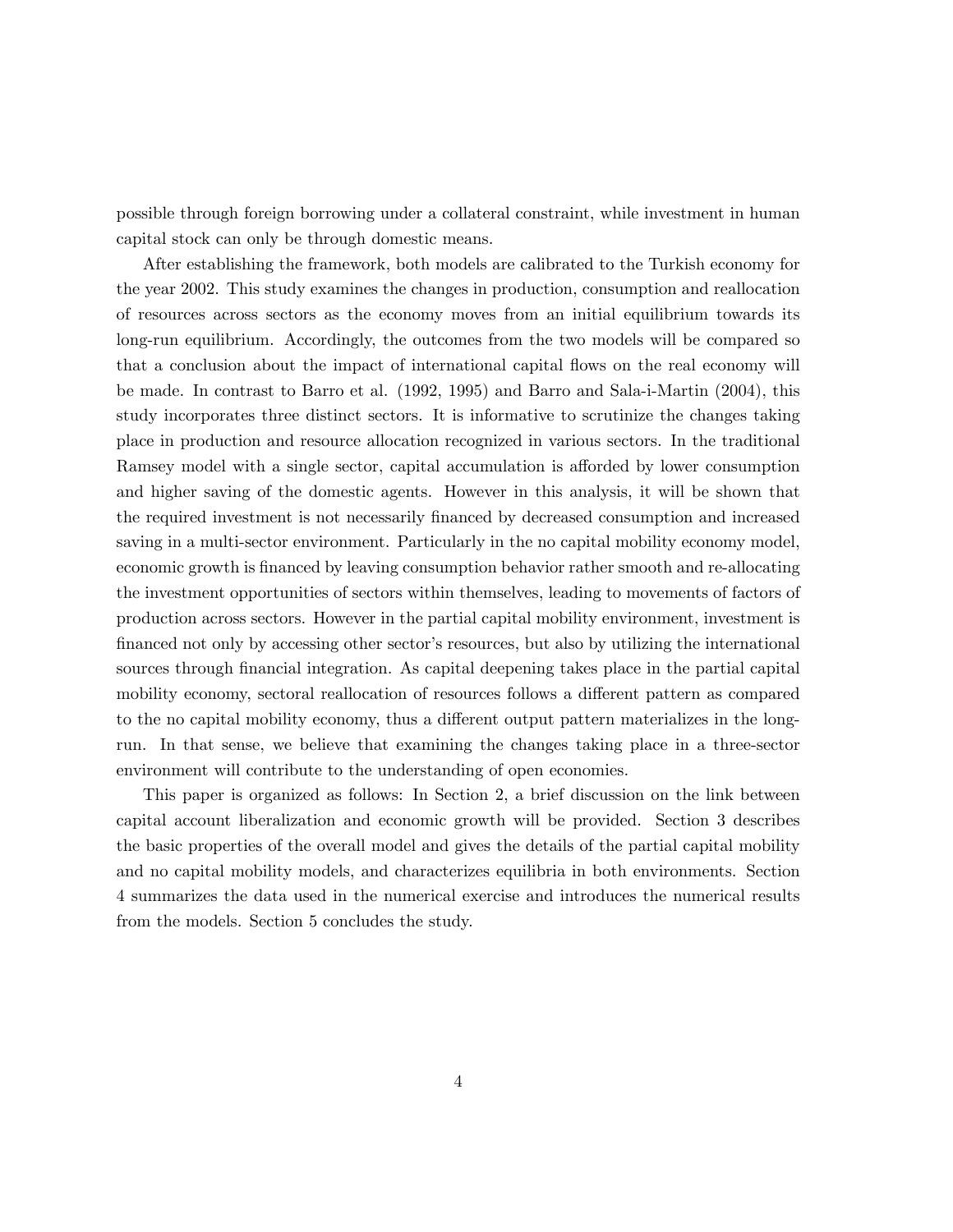## 2 Capital Account Liberalization and Economic Growth

There are many studies in the literature concerned with the growth impact of international capital flows and each of them reaches different conclusions. Some of the studies argue in favor of capital account liberalization based on theoretical explanations and empirical Öndings. There are basically two types of benefits of financial integration according to Gourinchas and Jeanne (2002). The first one is the international allocative efficiency. As noted by Fischer (1998), Önancial integration utilizes international capital in its most productive use so that it provides the most efficient allocation of global savings. This efficiency in allocation leads to higher gains in terms of economic growth compared to the case when financial liberalization is restricted. As discussed by Obstfeld  $(1998)$  and Edison et al.  $(2002)$ , the efficiency in allocation of world savings also enables the capital poor countries to obtain the necessary capital through international áows and provides an inter-temporal consumption smoothing in times of output shocks. Thus, the industrializing countries, which are short of capital and undergoing recessions, would be able to access international capital and thereby finance their investments through foreign borrowing.

The second type of benefits is the domestic allocative efficiency. According to Saggi (2002), financial integration, specifically through FDI, could lead not only to an import of more efficient foreign technologies in developing economies, but also it would generate technological spillovers to domestic Örms. Saggi (ibid.) states that potential channels of spillovers work through demonstration effects (imitation or reverse engineering), labor turnover (transfer of technological know how from foreign firms to domestic firms through labor switching employers or starting own firms), or vertical linkages (transfer of technology to domestic suppliers from foreign Örms). Gourinchas and Jeanne (2002) also argue that Önancial integration could lead to increases in productivity in the domestic economies by allowing inflows of FDI in sectors where foreign firms operate with a productivity advantage, which eventually spills over to the domestic Örms that compete with these foreign entrants via increases in productivity of domestic labor. Mello (1999) presents a two-fold effect of FDI on economic growth: first, through capital accumulation in the host economy, FDI is expected to enhance growth by introduction of new inputs and new technologies in the production of the host economy. Secondly, through knowledge transfers, FDI is expected to contribute to the existing stock of knowledge in the recipient economy mainly through labor training and skill acquisition, and also through more efficient management practices. Borensztein et al. (1998) on the other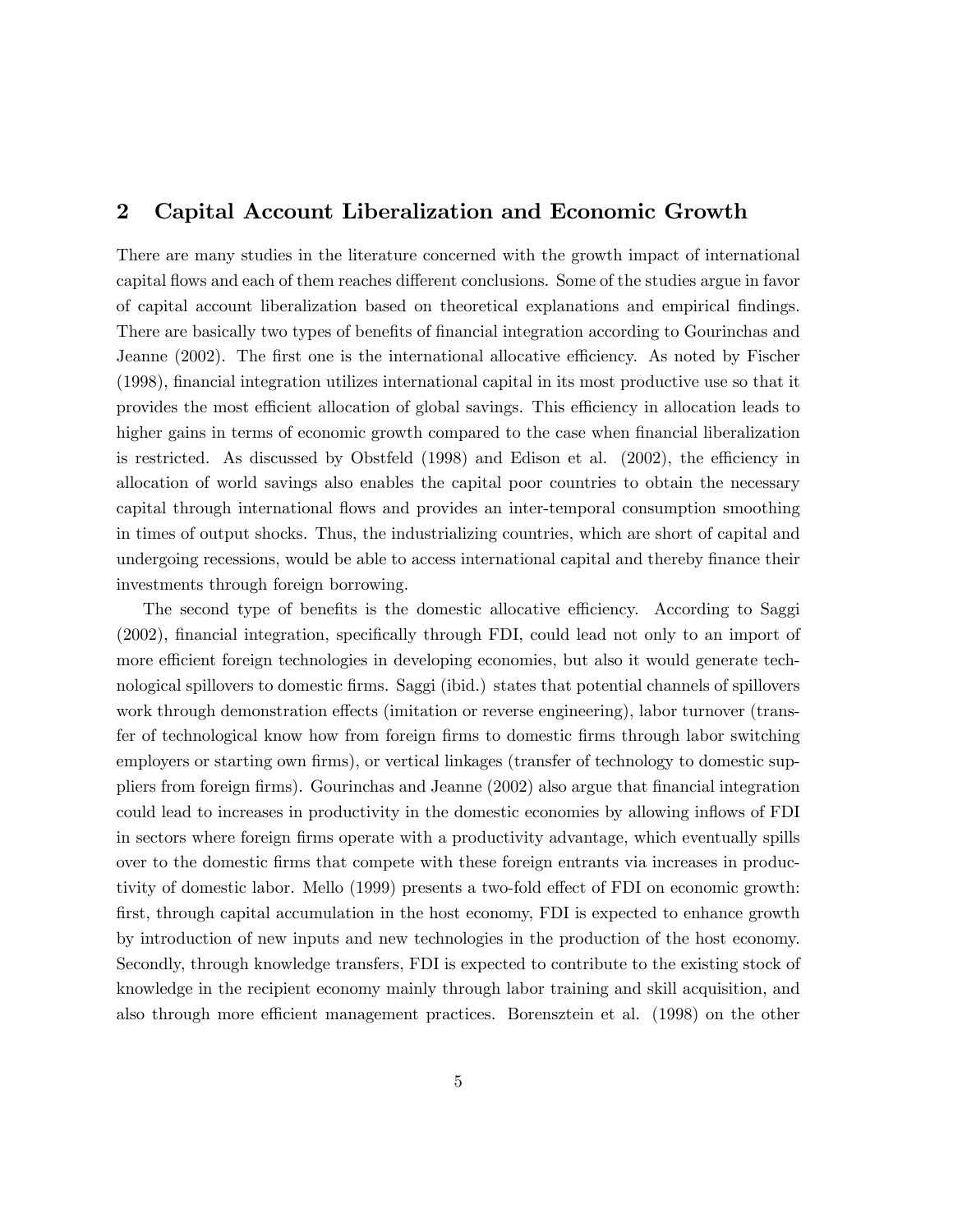hand show that the argument that FDI leads to higher productivity in the host economy holds true only for a minimum treshold for human capital: the FDI enhances productivity and economic growth only when a sufficient absorbtive capacity for advanced technologies in the host economy exists.

In contrast to the growth-enhancing effects of financial integration pictured above, many authors argue against it and pose empirical evidence showing the adverse effects of international capital áows. For instance, Krugman (1993) argues that neither economic theory nor the past evidence confirms the acceleratory role of financial integration on economic growth since the access to foreign capital is not an engine for growth by itself, even though it leads to capital accumulation in the country. Similarly, according to Rodrik (1998) and Edison et al. (2002), Önancial integration is not associated with economic growth even when per capita income levels, institutional qualities and school enrollment rates are controlled for. Even though Arteta et al. (2001) come up with indications of a vague positive relationship between capital account liberalization and growth, the findings show that it is conditional on time, measurement and estimation. Finally, according to Mundell (cited in Obstfeld, 1998) international capital flows might affect wages as commodity imports would do. Since international capital can be invested anywhere in the world, it would be placed in its most productive use with the least cost possible. Thus, commodities will be produced in the countries with low labor costs. This leads to two effects. Since lower costs lead to lower prices, importing the commodities in question would be cheaper than production which causes unemployment in high-cost countries. Moreover, since capital markets are open, factor prices are equalized all over the world which causes a decline in the wage rates. Either effect is a distortion to the well-being of a country.<sup>2</sup>

The theoretical discussions and empirical findings on the benefits and negative side effects of capital account liberalization provide a limited analysis of international capital áows. In order to observe their practical implications on economic growth and convergence, many surveys utilize neoclassical growth models. By calibrating neoclassical models of real economy, the overlooked details in theoretical explanations and empirical surveys could be filled in. The benchmark framework in convergence and growth literature is to use the Ramsey (1928) model of optimal consumption and saving. Within the bounds of a closed economy, the model has been used to show that there is conditional convergence among economies. Even

<sup>&</sup>lt;sup>2</sup>In fact, Jadayev (2007) shows that capital account openness reduce the share of labor's income in the firm, and at a larger scale, in the economy-wide level, its share in national output.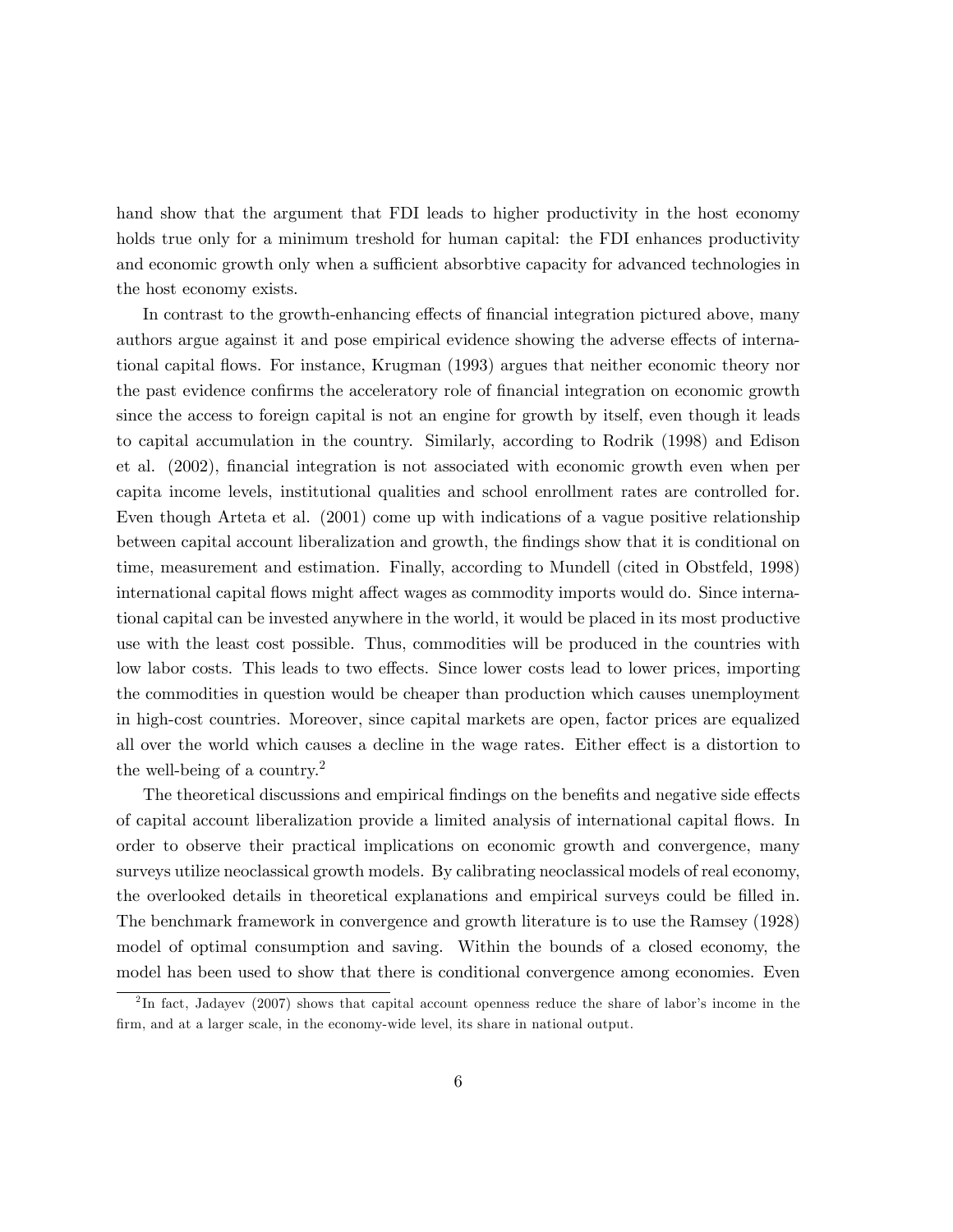though Ramsey model performs well in closed economy frameworks, it encounters several difficulties when international capital flows are introduced. As is discussed in Barro et al. (1992, 1995) and Barro and Sala-i-Martin (2004), there are three possible problems related to the open-economy version of the Ramsey Model. The first problem is the infinite rate of convergence observed in the economy when international capital flows are allowed eliminating any transitional behavior of endogenous variables. The second problem associated with the model is that when there is a difference in the time preference rates, the most patient country will have a high consumption level, while the consumption per capita in an impatient country will approach zero. The third problem faced by the model is the wealth effect which claims that impatient countries end up with negative wealth. The aforementioned problems related to the open economy version of the Ramsey Model have been scrutinized in the growth literature. There are three main solutions offered by these studies. One of the methods is introducing adjustment costs in investment in order to slow down the adjustment of capital stock to its steady state level. Another way to deal with the problems of the open economy Ramsey Model is endogenizing the time preference parameter such that it is different for every country. This would reduce the gap between the interest rate and the time preference parameter. Still another method is allowing for non-tradable investment goods in the economy which leads to imperfect capital mobility in world financial markets.

According to Gourinchas and Jeanne (2002), the economies that experience infinite convergence rates after opening their capital accounts, are, in fact, close to their conditional steady states. As is discussed in Mankiw et al. (1992), this closeness might result from a low capital share in production which increases the speed of diminishing returns to capital. In order to deal with this problem, they introduce human capital into the model so that the share of capital in production is increased. As a result, diminising returns to capital slows down. Inspired by the idea, Barro et al. (1992, 1995) and Barro and Sala-i-Martin (2004) introduce two types of capital stocks into the model, namely physical and human capital. They assume that human capital stock is non-tradable so that while foreign borrowing can be used in the accumulation of physical capital, it cannot be used in the accumulation of human capital. The nontradable nature of the human capital creates a distinction between the capital stocks which is reflected in their relative rates of returns. This distinction, in turn, imposes a borrowing constraint into the economy which solves the infinite convergence rate problem. In our model below, we adopt the approach and introduce a non-tradable investment good into the framework in the fashion of Barro et. al (ibid) in order to overcome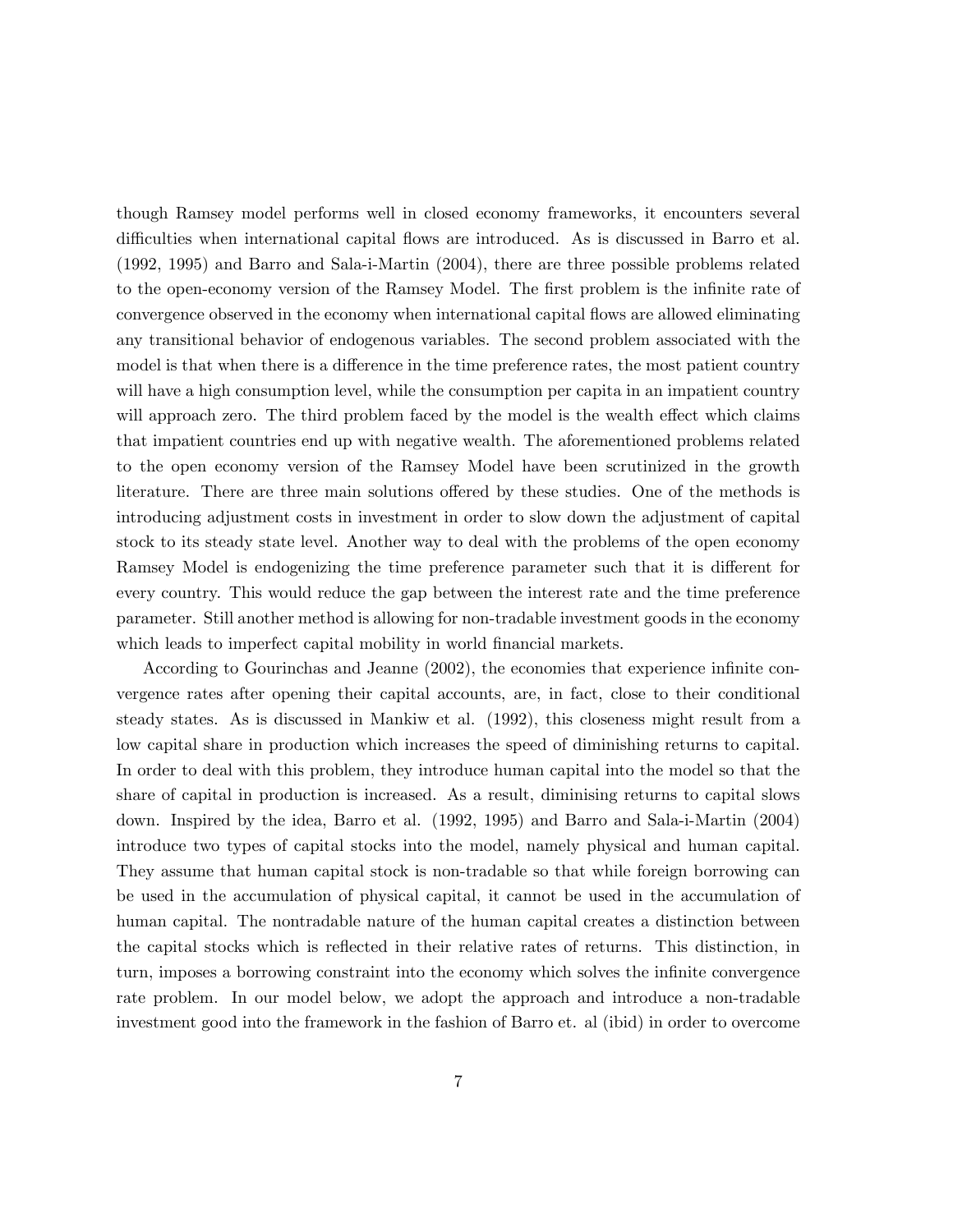the problematic features of the open economy version of the Ramsey growth model.

### 3 The model

This section introduces the model environment, the assumptions about household preferences and production technologies. A small open economy with three production sectors is described.<sup>3</sup> Production takes place in non-tradables sector, tradables sector and homeservices sector. Firms in all three sectors are perfectly competitive in both goods and factors markets. Each sector uses three factors of production: physical capital, human capital, and labor (a non-reproducable factor). The home-services sector produces both a consumption good for the domestic market and an accumulable good such as education that adds to human capital. The non-tradables sector produces for the domestic market, and the price of the good is determined domestically. The tradables sector produces for the international market, and the price of the good is the exogenously given world price. Labor, physical capital and human capital are perfectly mobile across all sectors; and the prices of these factors are determined in competitive markets. The households are the owners of the three factors of production, and they rent these factors of production to firms at competitive rental prices. Each factor is paid its marginal product. There is no mobility of labor and human capital across countries.

There is a representative infinitely-lived, Ramsey household who consumes and realizes expenditures on all three types of consumption goods: home-services, a tradable good and a non-tradable good. The representative household faces a two-stage consumption choice problem: an intertemporal problem and an intra-temporal problem. In the intertemporal problem, the household chooses the optimal consumption and saving at each point in time in order to maximize the present value of her discounted intertemporal utility,  $U$ , subject to her intertemporal budget constraint. The preferences of the household are represented by the utility function

$$
U = \int_{0}^{\infty} \frac{c(t)^{1-\theta} - 1}{1-\theta} e^{-\rho t} dt
$$
 (1)

where at time t,  $c(t)$  is an index of intratemporal consumption composite per capita,  $1/\theta$  is the elasticity of intertemporal substitution, and  $\rho$  is the time preference rate.

<sup>3</sup>A more detailed treatment of the 3-sector Ramsey growth model with extensions can be found in Roe, et al. (2010).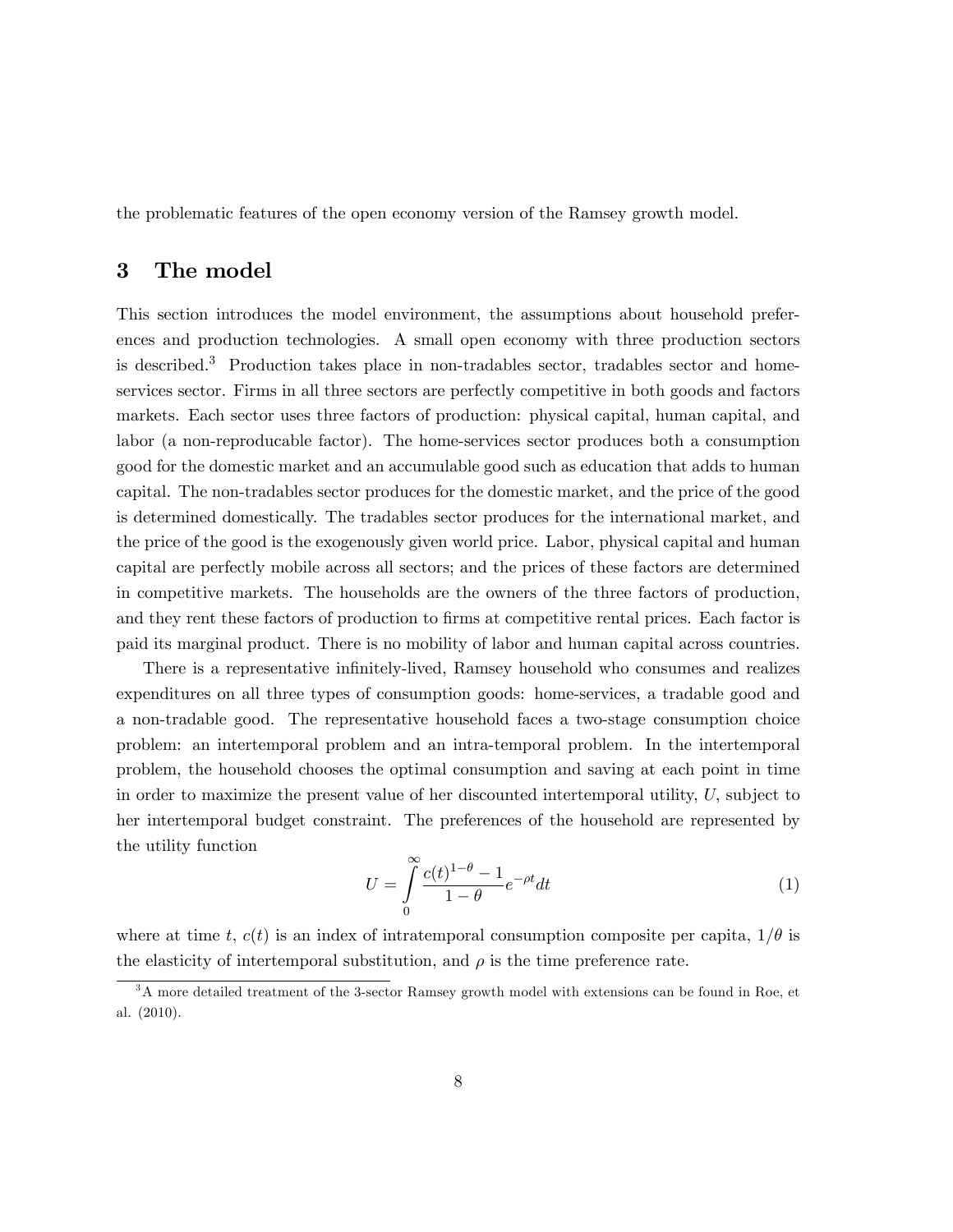The household owns labor, physical and human capital, and also has an outstanding net foreign debt stock of d in per capita terms. Household receives wages for labor services, and rents physical and human capital at  $R_k$  and  $R_h$ , respectively. The household pays interest rate  $r$  on outstanding foreign debt, and this interest rate is world-determined. Since physical capital can also be financed by foreign debt, its rate of return,  $R_k$ , is determined in the international financial market. Thus, the net return on physical capital is equal to the constant world interest rate at all points in time  $(R_k = r)$ . The household spends income from labor and the two types of capital on consumption expenditures  $E(c, p)$  and accumulation of physical and human capital. The household also incurs new debt at a given point in time by d. Then, the household's budget constraint is written as follows<sup>4</sup>

$$
\dot{h} + \dot{k} = w + R_k k + R_h h + \dot{d} - rd - E(c, p) \tag{2}
$$

In the intratemporal problem, at each period in time the representative household chooses consumption bundles of three type of goods so as to minimize her per period expenditures, given her instantaneous consumption composite, c. The instantaneous consumption composite of the representative household is of Cobb-Douglas form:

$$
c = Bc_1^{\lambda_1}c_2^{\lambda_2}c_3^{\lambda_3}
$$
  
\n
$$
c_1 > 0
$$
  
\n
$$
c_2 > 0
$$
  
\n
$$
c_3 > 0
$$
  
\n(3)

where  $c_j$  is the consumption of good j,  $j = 1, 2, 3, B > 0$  is a constant<sup>5</sup>, and  $\lambda_1 + \lambda_2 +$  $\lambda_3 = 1$ . Given the prices  $p = (p_1, p_2, p_3)$  and aggregate consumption c, the minimized total expenditures are

$$
E(c, p) = \mu(p)c
$$
  
\n
$$
\mu(p) = p_1^{\lambda_1} p_2^{\lambda_2} p_3^{\lambda_3}
$$
\n(4)

where  $\mu(p)$  is the domestic price index. Accordingly, the conditional demands for each con-

 ${}^{4}$ For ease of notation, the time argument t has been dropped.

<sup>&</sup>lt;sup>5</sup>For algebraic simplicity, the scale parameter B is set at  $B = \lambda_1^{-\lambda_1} \lambda_2^{-\lambda_2} \lambda_3^{-\lambda_3}$ .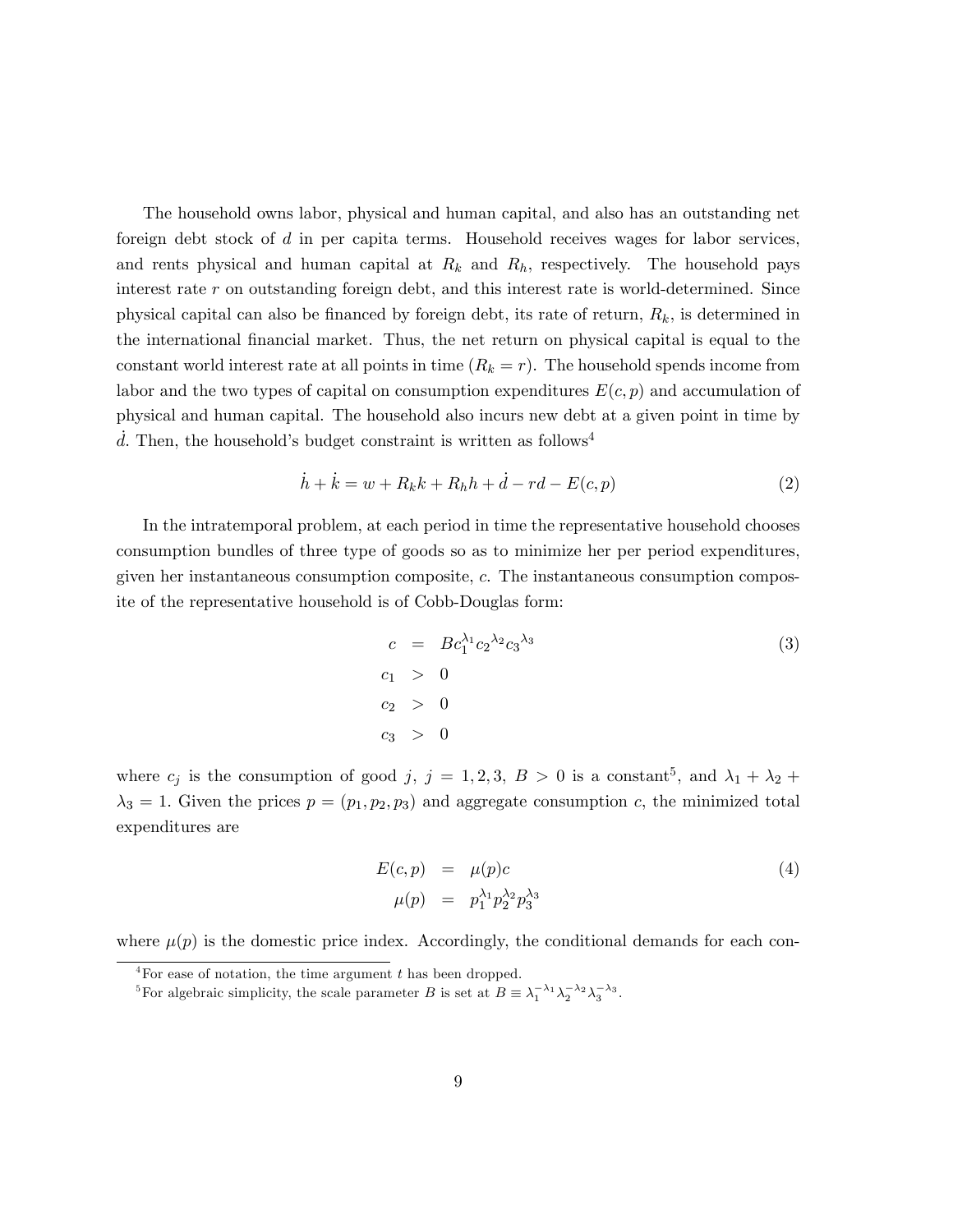sumption item are:

$$
c_1 = \frac{\partial E(c, p)}{\partial p_1} = \frac{\lambda_1 E(c, p)}{p_1} \tag{5}
$$

$$
c_2 = \frac{\partial E(c, p)}{\partial p_2} = \frac{\lambda_2 E(c, p)}{p_2} \tag{6}
$$

$$
c_3 = \frac{\partial E(c, p)}{\partial p_3} = \frac{\lambda_3 E(c, p)}{p_3} \tag{7}
$$

We now specify the production parameters of the modeled economy in detail. In particular, the production functions of the firms representing each sector are of the constant-returnsto-scale, Cobb-Douglas type. The production of the non-tradables sector firm, the tradables sector Örm and the home-services sector Örms are represented respectively by

$$
Y_1 = a_1 A_1 L_1^{\alpha_1} K_1^{\alpha_2} H_1^{\alpha_3} \tag{8}
$$

$$
Y_2 = a_2 A_2 L_2^{\beta_1} K_2^{\beta_2} H_2^{\beta_3} \tag{9}
$$

$$
Y_3 = a_3 A_3 L_3^{\delta_1} K_3^{\delta_2} H_3^{\delta_3} \tag{10}
$$

Here,  $a_j, A_j > 0$ ,  $j = 1, 2, 3$ , are the scaling constants in the non-tradables, tradables and home services sector production functions, and  $\alpha_1, \alpha_2, \alpha_3 \in (0,1), \beta_1, \beta_2, \beta_3 \in (0,1),$  $\delta_1, \delta_2, \delta_3 \in (0, 1);$  and  $\sum_{i=1}^3 \alpha_i = 1, \sum_{i=1}^3 \beta_i = 1, \sum_{i=1}^3 \delta_i = 1.$ 

#### 3.1 The open economy with partial capital mobility

The economy is open to international capital flows, hence households are allowed to borrow from abroad to finance consumption or saving. It is assumed that the country is small compared to the rest of the world and the world is in steady state. In such an environment the financial integration can take two forms. It can either allow for perfect capital mobility or it can restrict the capital mobility between countries.

As has already been discussed above, allowing for perfect capital mobility leads to certain problematic results in a Ramsey-type growth model. Obstfeld (1998) notes that open capital accounts enable the Önancial investors to borrow from the economies with low interest rates and lend in the economies with high interest rates. These types of transactions leads to the equalization of the interest rates in financial markets. Thus, a common world interest rate is obtained eventually and the domestic country in question would face a constant world interest rate. As noted in Barro and Sala-i-Martin (2004), since the returns on both kinds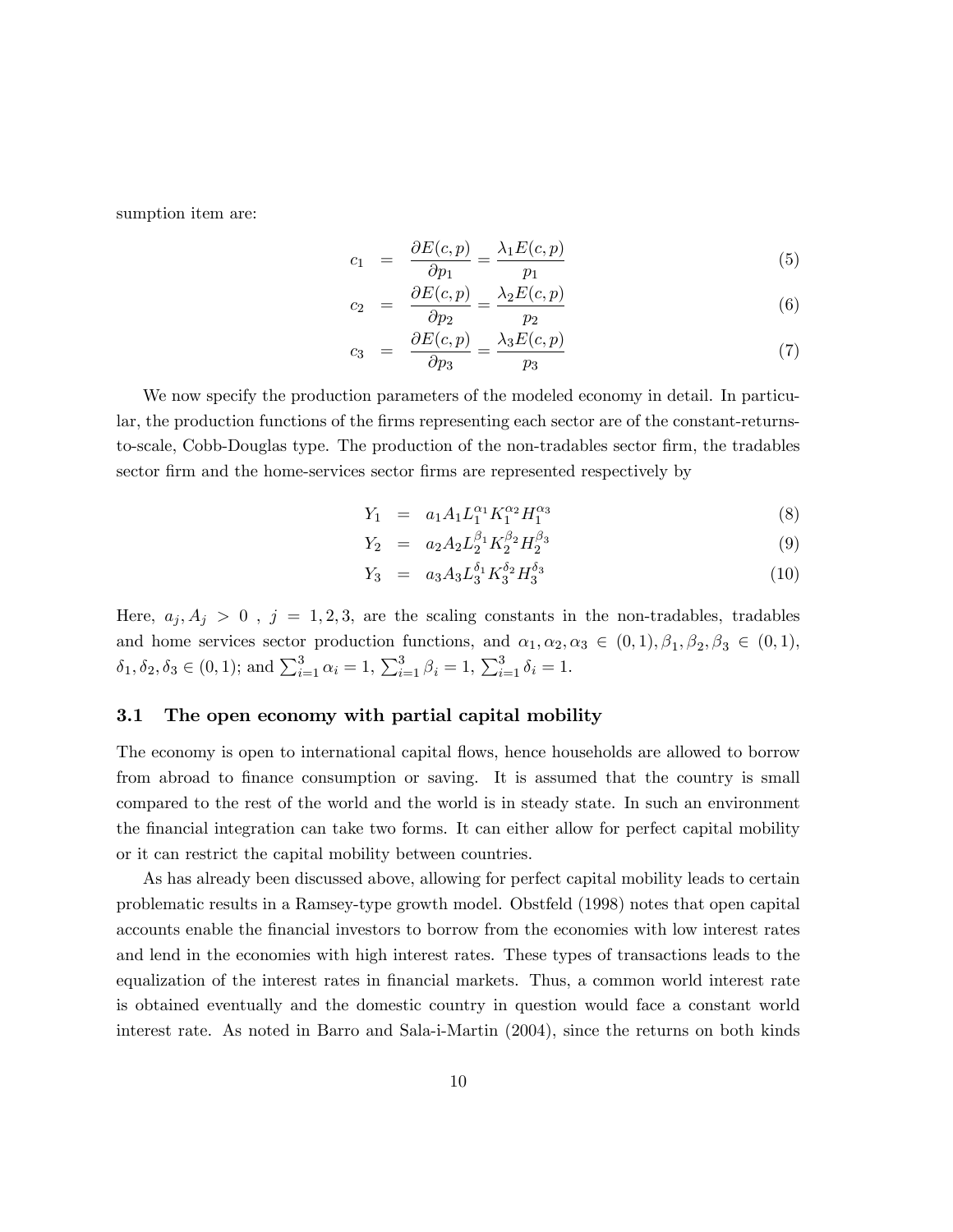of capital would also be equal to this constant world interest rate this would cause the per capita values of physical capital, human capital and aggregate output to be constant during the transition. Thus, in the open economy version of the Ramsey model, the endogenous variables jump to their steady state values at once. The counterfactual results stem from the infinite convergence rates of the variables.

According to Gourinchas and Jeanne (2002), the economies that experience instantaneous convergence by Önancial integration are, in fact, close to their conditional steady states. As discussed in Mankiw et al (1992), this closeness might result from a low capital share in production which causes the diminishing returns to capital to set in more quickly. Introducing human capital into the model, they are able to slow down the diminishing returns to capital. In fact, Barro et al (1995) argue that the inclusion of human capital makes the production function less concave compared to the case when there is only one type of capital stock in the economy. However, in the framework of perfect capital mobility, even though the capital share is increased by introducing human capital, it is not sufficient to eliminate the aforementioned problems of open economy Ramsey Model.

One of the remedies of infinite convergence is to allow for constrained capital mobility instead of perfect capital mobility. In this model, we assume that there is a borrowing constraint that imposes a restriction on the amount of foreign debt available to the economy: In order to be able to borrow from abroad, domestic household must provide a collateral against the amount borrowed. We assume that only physical capital can serve as collateral against foreign borrowing, and hence the amount of foreign debt,  $d$ , cannot exceed the available physical capital stock, k: Following Barro et al. (1992, 1995) and Barro and Sala-i-Martin (2004), it is assumed that this constraint is binding,  $d = k$ <sup>6</sup> This borrowing constraint brings about the asymmetry between the two types of capital; physical capital can be used as a colleteral against foreign debt, while human capital cannot. This is a direct implication of the assumption that foreigners cannot own domestic human capital, and that there is no international mobility of labor (Barro et al, 1992). Since only physical capital can be used as collateral, a change in foreign debt can only be brought about by a change in domestic physical capital stock; therefore the borrowing condition requires that  $d = k$  at each point

<sup>&</sup>lt;sup>6</sup>Since only physical capital can be used as collateral against foreign debt the condition  $d \leq k$  should hold. In the original paper, Barro et al (1992) discuss the role of initial asset values in determining whether the constraint should be binding or not. They note that if the constraint is not binding, then the economy will continue to suffer from infinite convergence speed. If the initial conditions are assumed to satisfy  $k(0)+h(0)$  $d(0) < h^*$ , the constraint is binding, and the physical capital market clearing condition becomes  $d = k$ .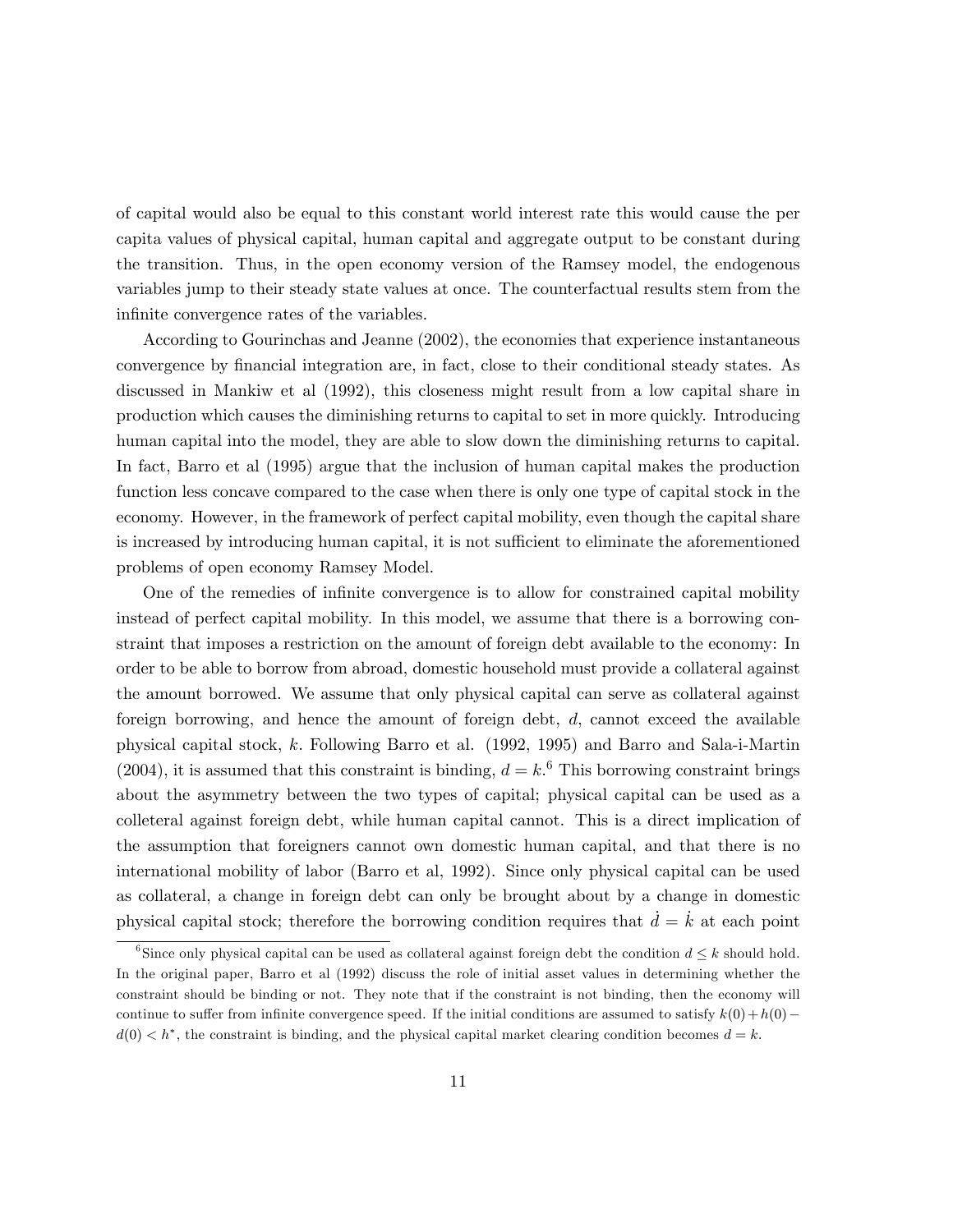in time, as well. However here one must be careful about the distinction between  $k$  and  $h$ : as stated in Barro et al (ibid.), the distinction between these two types of capital does not necessarily stem from their physical characteristics, but rather whether the cumulated goods can be used as a collateral for debt in international markets. Accordingly, the  $k$  in the model is likely to be much smaller than the actual physical capital stock in the economy.

Under the constraints described above, the household's intertemporal budget constraint (2) takes the form

$$
\dot{h} = w + R_h h - E(c, p) \tag{11}
$$

The competitive equilibrium in the open economy with partial capital mobility can be defined as follows:

**Definition 1** A competitive equilibrium for this economy is a list of sequences of household consumption plans  ${c_1(t), c_2(t), c_3(t)}_{t=0}^{\infty}$ , production plans  ${y_1(t), y_2(t), y_3(t)}_{t=0}^{\infty}$ , output prices  $\{p_1(t), p_2(t), p_3(t)\}_{t=0}^{\infty}$ , factor rental prices  $\{w(t), R_h(t)\}_{t=0}^{\infty}$ , and an initial condition for human capital  $h(0) < h^*$  such that

- 1. given  $h(0)$ , output prices and factor rental prices, the sequence  $\{c_1(t), c_2(t), c_3(t)\}_{t=0}^{\infty}$ minimizes the representative householdís per period expenditures and maximizes the present value of discounted intertemporal utility;
- 2. given  $h(0)$ , output prices and factor rental prices, representative firm in each sector i,  $i = 1, 2, 3$  produces  $\{y_i\}_{i=0}^{\infty}$  and maximize profits;
- 3. raw labor market clears;
- 4. human capital market clears;
- 5. international borrowing constraint holds,  $d = k$ ;
- 6. home-services market clears;
- 7. non-tradable goods market clears.

The model above assumes that the markets for non-tradables and home-services clear within the domestic economy so that there is no international trade taking place associated with these goods or services. On the other hand, the tradable goods sector is open to international trade and international capital áows; therefore, the sector incorporates exported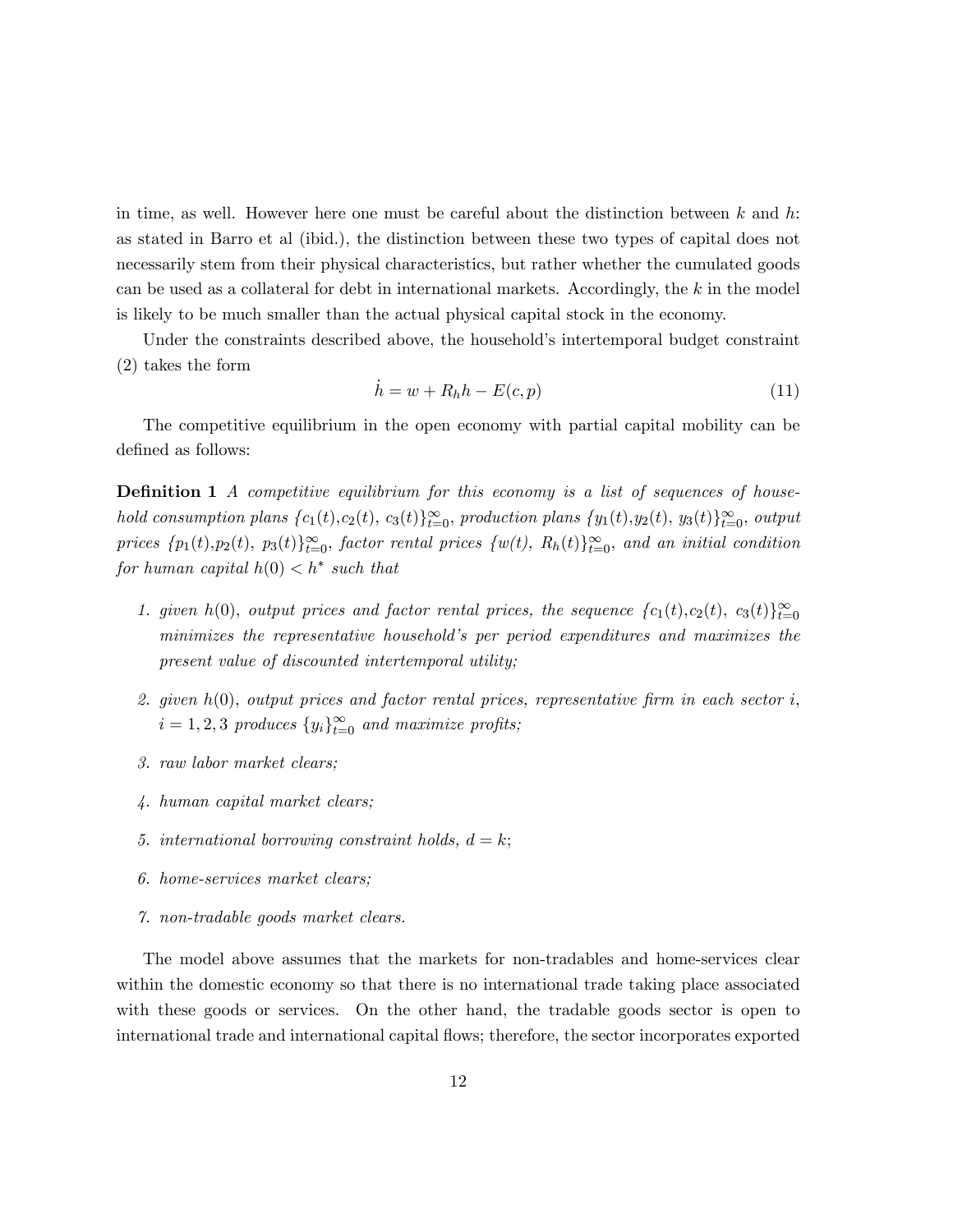goods, imported goods and foreign capital. Under Walras' Law, we require that the balance of payments is satisifed at each point in time. Since the amount of foreign debt is equal to the quantity of physical capital at each point in time, the change in capital stock will be matched by a change in foreign debt. Furthermore, the model allows for the situation that the small country runs a trade deficit (borrows indefinitely at steady state,  $d = k > 0$ ) at international markets.

#### 3.1.1 Characteristics of the equilibrium in partial capital mobility economy

The firms in each sector face the problem of minimizing their costs and maximizing their proÖts at each point in time given output and input prices. When the cost minimizing values of factors of production are obtained, they will be used in the profit maximization problem so as to find the profit maximizing level of output in each sector. At the point of profit maximization, in each sector, unit price of the respective product must be equal to the marginal cost in each sector:

$$
p_1 = MC_1(w, r, R_h) = \frac{1}{a_1} w^{\alpha_1} r^{\alpha_2} R_h^{1-\alpha_1-\alpha_2}
$$
\n(12)

$$
p_2 = MC_2(w, r, R_h) = \frac{1}{a_2} w^{\beta_1} r^{\beta_2} R_h^{1-\beta_1-\beta_2}
$$
\n(13)

$$
p_3 = MC_3(w, r, R_h) = \frac{1}{a_3} w^{\delta_1} r^{\delta_2} R_h^{1 - \delta_1 - \delta_2}
$$
\n(14)

where  $MC<sub>i</sub>$  denotes the marginal cost in sector i and r is the world interest rate which is assumed to be constant at its steady state value,  $r = \rho$ . Particularly, tradable good price is the world price, and we set it as the numeraire, hence  $p_2 \equiv 1$  in the model. Using the profit maximization conditions (12)-(14), with  $r = \rho$ , we can obtain wages, human capital rental rate and non-tradables prices as functions of home services prices:

$$
\omega = \mathbf{w}(p_3) \tag{15}
$$

$$
R_h = \mathbf{R}_h(p_3) \tag{16}
$$

$$
p_1 = \mathbf{p}_1(p_3) \tag{17}
$$

At the competitive equilibrium, the markets for the sectors which are close to international trade in goods and services clear within the domestic economy. The market clearing condition for the non-tradables sector is

$$
c_1 + \dot{k}^{dom} = y_1 \tag{18}
$$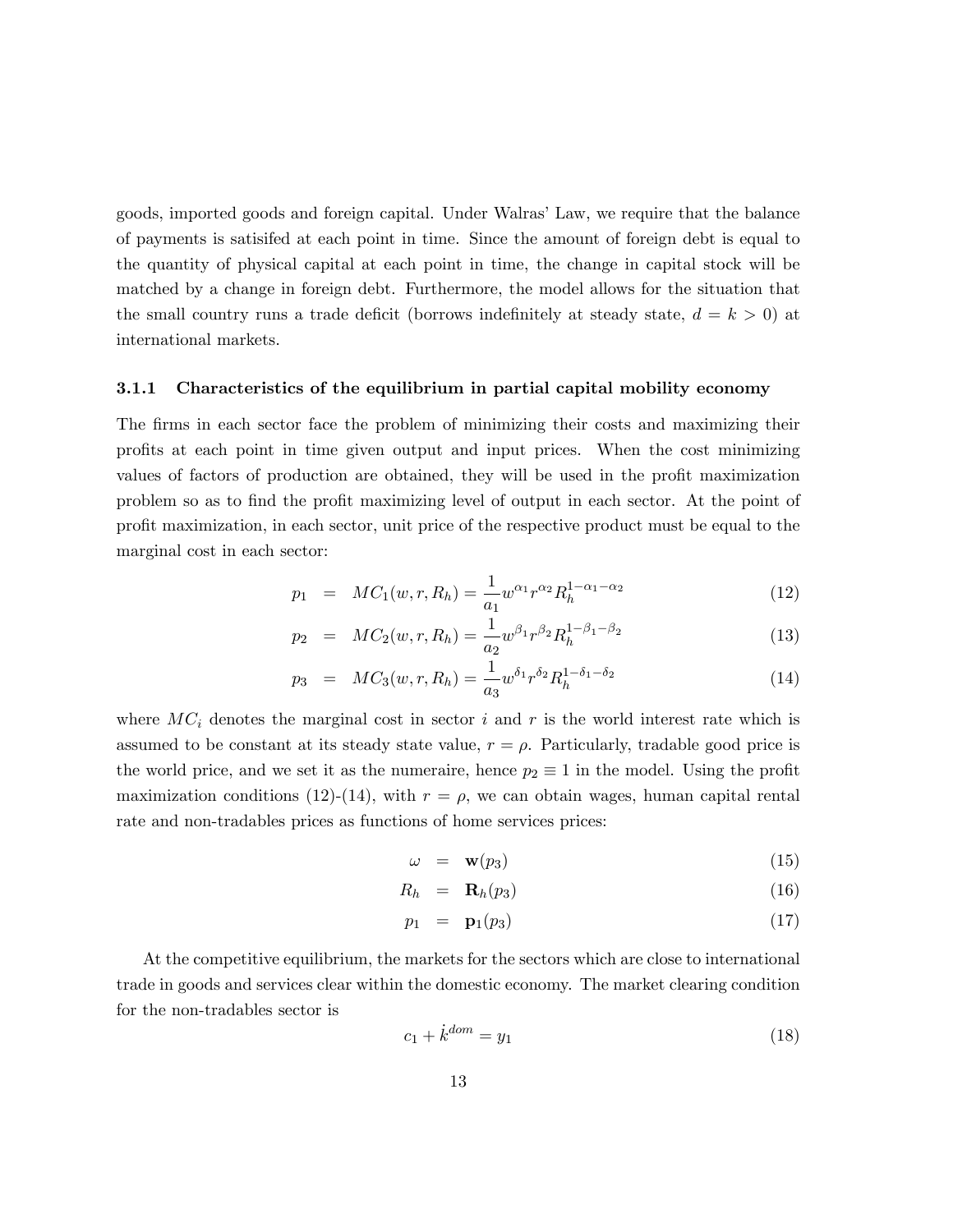or,

$$
\lambda_1 \mu(p)c + p_1 \dot{k}^{dom} = y_1 p_1 \tag{19}
$$

Here,  $\dot{k}^{dom}$  represents the investment in domestic capital goods, i.e. the part of accumulation in physical capital contributed by domestic investment goods.

In the home-services sector, the output of the sector is used for consumption purposes and also in the accumulation of human capital (i.e., education). Therefore, the market clearing condition for the home services sector is given by

$$
\frac{\partial E(c, p)}{\partial p_3} + \dot{h} = y_3 \tag{20}
$$

$$
\lambda_3 \mu(p)c + p_3 \dot{h} = p_3 y_3 \tag{21}
$$

Rearranging these two goods market clearing conditions, we obtain

$$
y_3 = (y_1 - \dot{k}^{dom}) \frac{\mathbf{p}_1(p_3, r)}{p_3} \frac{\lambda_3}{\lambda_1} + \dot{h}
$$
 (22)

which provides us with a representation of the home services sector output per capita in terms of non-tradables sector output per capita.

Raw labor market and human capital market clearing conditions are linear in each sector's per capita output levels  $y_1$ ,  $y_2$  and  $y_3$ :

$$
\frac{\partial MC_1(w,r,R_h)}{\partial w}y_1 + \frac{\partial MC_2(w,r,R_h)}{\partial w}y_2 + \frac{\partial MC_3(w,r,R_h)}{\partial w}y_3 = 1 \tag{23}
$$

$$
\frac{\partial MC_1(w,r,R_h)}{\partial R_h}y_1 + \frac{\partial MC_2(w,r,R_h)}{\partial R_h}y_2 + \frac{\partial MC_3(w,r,R_h)}{\partial R_h}y_3 = h \qquad (24)
$$

Combining  $(23)$ ,  $(24)$ ,  $(22)$ , and  $(11)$ , one can derive  $y_1$  and  $y_2$  as functions of  $p_3$  and  $h$ :

$$
y_1 = \mathbf{y}_1(p_3, h) \tag{25}
$$

$$
y_2 = \mathbf{y}_3(p_3, h) \tag{26}
$$

Once  $y_1$  is derived,  $y_3$  expression can be obtained from  $(22)$ .

Characterization of the steady state equilibrium requires that in per capita terms, all endogenous variables of the economy grow at their constant long run growth rates. In this case, for simplicity, we rule out any positive long run growth (i.e. any population growth or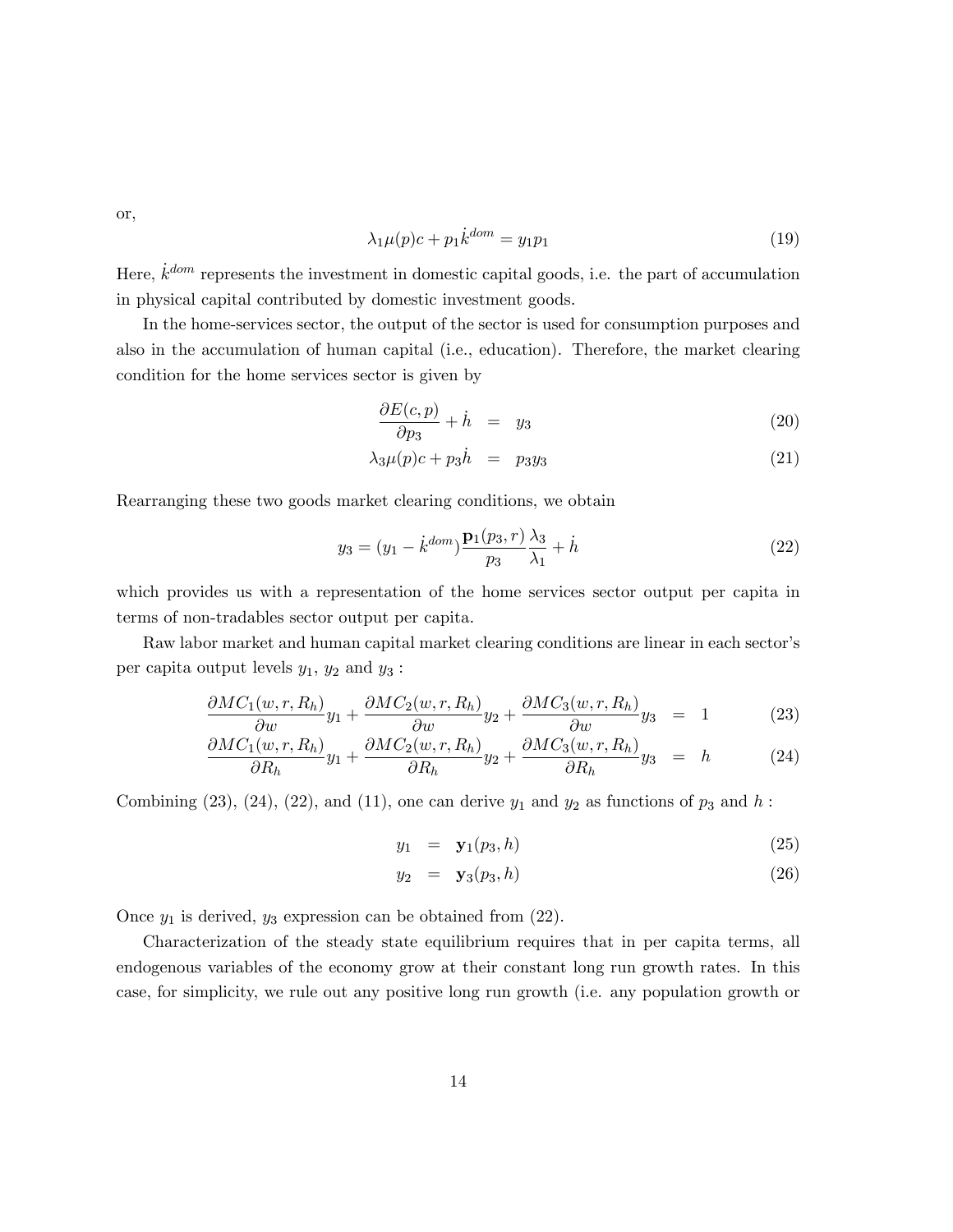technological progress), hence at the steady state equilibrium we require

$$
\begin{aligned}\n\dot{h} &= 0 \\
\dot{k}^{dom} &= 0 \\
\dot{c} &= 0 \\
\dot{p}_1 &= 0 \\
\dot{p}_3 &= 0\n\end{aligned}
$$

Solution to the intertemporal problem of the representative household yields the Euler equation, or the Ramsey rule for optimal saving in simplified form:  $<sup>7</sup>$ </sup>

$$
\frac{\dot{c}}{c} = \frac{1}{\theta} [R_h - \rho - \lambda_1 \frac{\dot{p}_1}{p_1} - \lambda_3 \frac{\dot{p}_3}{p_3}]
$$
\n(27)

Since the steady state requires  $\dot{p}_1 = \dot{p}_3 = 0$ , and also  $\dot{c} = 0$ , from the Euler equation, it must be the case that

$$
R_{h,ss} = \rho \tag{28}
$$

at the steady state. Given the value of the interest rate at the steady state, using (15), (16), and (17), steady state values of wage rate  $(w_{ss})$ , relative price of non-tradables  $(p_{1,ss})$  and the relative price of home services  $(p_{3,ss})$  can be found. Plugging in these steady state values into the factor market clearing conditions (23) and (24), the raw labor and human capital market clearing conditions can be written at the steady state. From these two conditions, after appropriate substitutions, steady state values of  $y_{1,ss}$ ,  $y_{2,ss}$  and  $y_{3,ss}$  are obtained as functions of  $h_{ss}$  (the steady state value of h).

At the steady state, the intertemporal budget constraint of the household becomes (with  $h = 0$ 

$$
0 = w_{ss} + \rho h_{ss} - E(c_{ss}, p_{ss})
$$
\n
$$
(29)
$$

where  $h_{ss}$  is the steady state value of human capital per capita, and  $c_{ss}$  is the steady state value of consumption composite per capita. From (29), we solve for

$$
c_{ss} = \mathbf{c}(h_{ss})
$$

$$
\frac{\dot{c}}{c} = \frac{1}{\theta} [R_h - \rho - (\lambda_1 \frac{\dot{p}_1}{p_1} + \lambda_2 \frac{\dot{p}_2}{p_2} + \lambda_3 \frac{\dot{p}_3}{p_3})]
$$

 $7$ The Euler equation from the intertemporal problem is obtained as

The Euler equation is further simplified since the world price of tradable good  $p_2$  is taken exogenously, thus  $\frac{\dot{p}_2}{p_2} = 0.$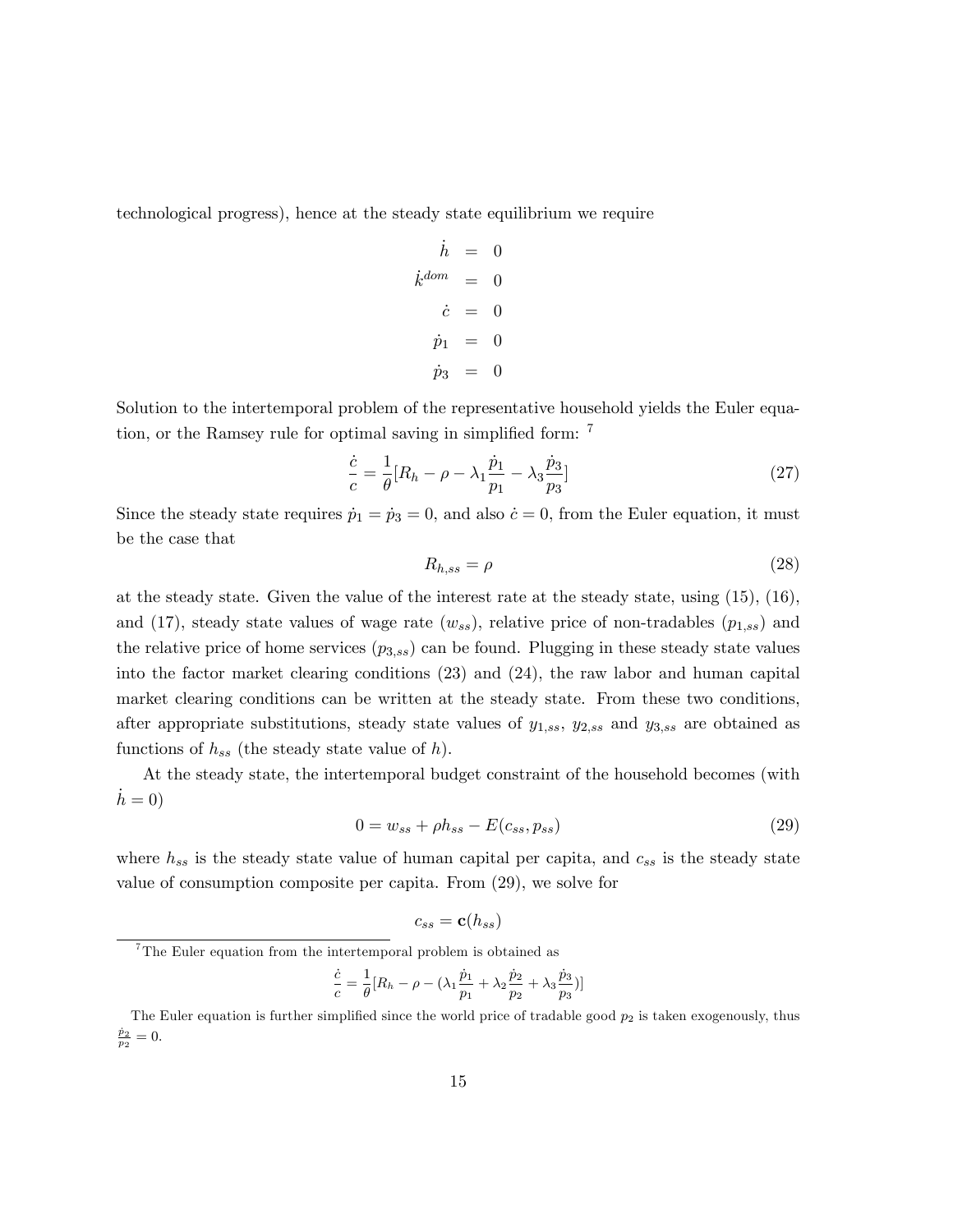All endogenous variables are found to be functions of  $h_{ss}$  at the steady state. Hence, finding the steady state solutions boils down to finding the value of  $h_{ss}$ . To this end, either the nontradable goods market clearing condition or the home services market clearing condition can be utilized. Solution to either of them would lead to the same  $h_{ss}$  value. The equation (18) represents the non-tradable goods market clearing condition. At the steady state, there is no change in the domestic physical capital stock; therefore  $\dot{k}^{dom} = 0$ . As a result, the market clearing condition becomes

$$
c_1(h_{ss}) = y_1(h_{ss}) \t\t(30)
$$

$$
\lambda_1 \mathbf{c}(h_{ss})(p_{1,ss})^{\lambda_1}(p_2)^{\lambda_2}(p_{3,ss})^{\lambda_3} = y_1(h_{ss})p_{1,ss} \tag{31}
$$

where  $p_2 = 1$ . From (31),  $h_{ss}$  can be obtained, and once  $h_{ss}$  is obtained, the remaining endogenous variable values of the model can be found, as well.

#### 3.2 The closed economy with no capital mobility

We now introduce the economy with no capital mobility with the restriction that  $d = d = 0$ . In this environment, households can borrow or lend at the domestic markets at some interest rate R, but are not allowed to hold foreign debt. Otherwise the model environment is the same as the environment described above. Under  $d = d = 0$ , the household's intertemporal budget constraint becomes

$$
\dot{h} + \dot{k} = w + R_k k + R_h h - E(c, p) \tag{32}
$$

Since the representative household can accumulate two different types of capital, in equilibrium, the household will be indifferent between them, that is, the household will equate the rates of return on the two types of capital to the domestic borrowing and lending rate, R. Equality of the rates of return on the two types of capital, i.e.

$$
R_k=R_h=R
$$

in each sector requires

$$
\alpha_2 \frac{Y_1}{K_1} = (1 - \alpha_1 - \alpha_2) \frac{Y_1}{H_1}
$$
  
\n
$$
\beta_2 \frac{Y_2}{K_2} = (1 - \beta_1 - \beta_2) \frac{Y_2}{H_2}
$$
  
\n
$$
\delta_2 \frac{Y_3}{K_3} = (1 - \delta_1 - \delta_2) \frac{Y_3}{H_3}
$$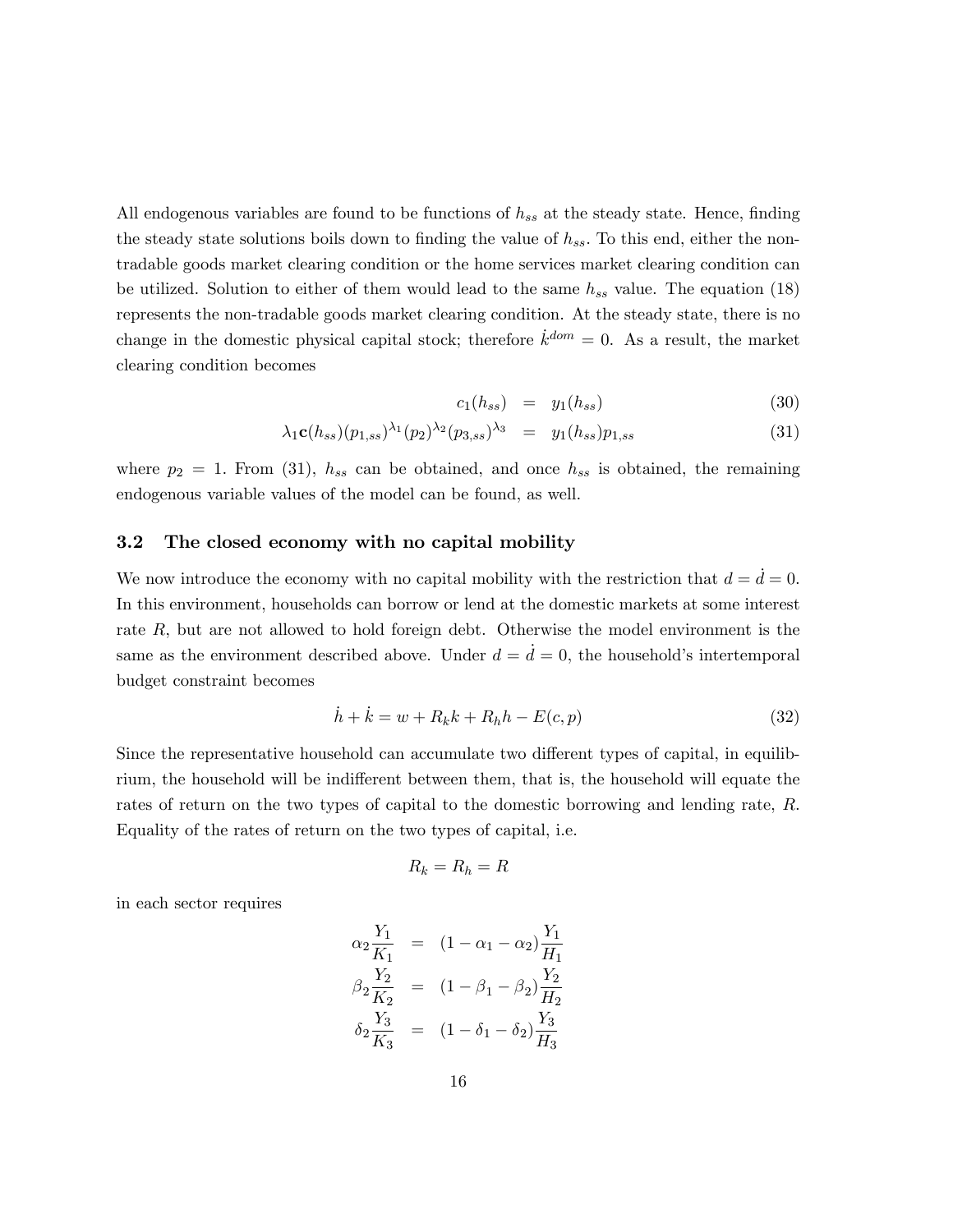that is, in each of the sectors, physical-to-human capital shares are constant:

$$
\frac{K_1}{H_1} = \frac{\alpha_2}{1 - \alpha_1 - \alpha_2}
$$
 (non-tradables sector)  
\n
$$
\frac{K_2}{H_2} = \frac{\beta_2}{1 - \beta_1 - \beta_2}
$$
 (tradables sector)  
\n
$$
\frac{K_3}{H_3} = \frac{\delta_2}{1 - \delta_1 - \delta_2}
$$
 (home-servicees sector)

Since the two types of capital have the same rates or return, one can define a broad capital in each sector to include both types of capital,  $Z_i \equiv K_i + H_i$ , in sector *i*. Then, in the non-tradables sector;

$$
Z_1 = \frac{\alpha_2}{1 - \alpha_1 - \alpha_2} H_1 + H_1
$$
  
= 
$$
\frac{1 - \alpha_1}{1 - \alpha_1 - \alpha_2} H_1;
$$
  

$$
H_1 = \frac{1 - \alpha_1 - \alpha_2}{1 - \alpha_1} Z_1; K_1 = \frac{\alpha_2}{1 - \alpha_1} Z_1
$$
  

$$
Y_1 = \tilde{A}_1 L_1^{\alpha_1} Z_1^{1 - \alpha_1}
$$
(33)

in the tradables sector;

$$
Z_2 = \frac{\beta_2}{1 - \beta_1 - \beta_2} H_2 + H_2
$$
  
= 
$$
\frac{1 - \beta_1}{1 - \beta_1 - \beta_2} H_2;
$$
  

$$
H_2 = \frac{1 - \beta_1 - \beta_2}{1 - \beta_1} Z_2; K_2 = \frac{\beta_2}{1 - \beta_1} Z_2
$$
  

$$
Y_2 = \tilde{A}_2 L_2^{\beta_1} Z_2^{1 - \beta_1}
$$
(34)

and in the home-services sector;

$$
Z_3 = \frac{\delta_2}{1 - \delta_1 - \delta_2} H_3 + H_3
$$
  
= 
$$
\frac{1 - \delta_1}{1 - \delta_1 - \delta_2} H_3;
$$
  

$$
H_3 = \frac{1 - \delta_1 - \delta_2}{1 - \delta_1} Z_3; K_3 = \frac{\delta_2}{1 - \delta_1} Z_3
$$
  

$$
Y_3 = \tilde{A}_3 L_3^{\delta_1} Z_3^{1 - \delta_1}
$$
 (35)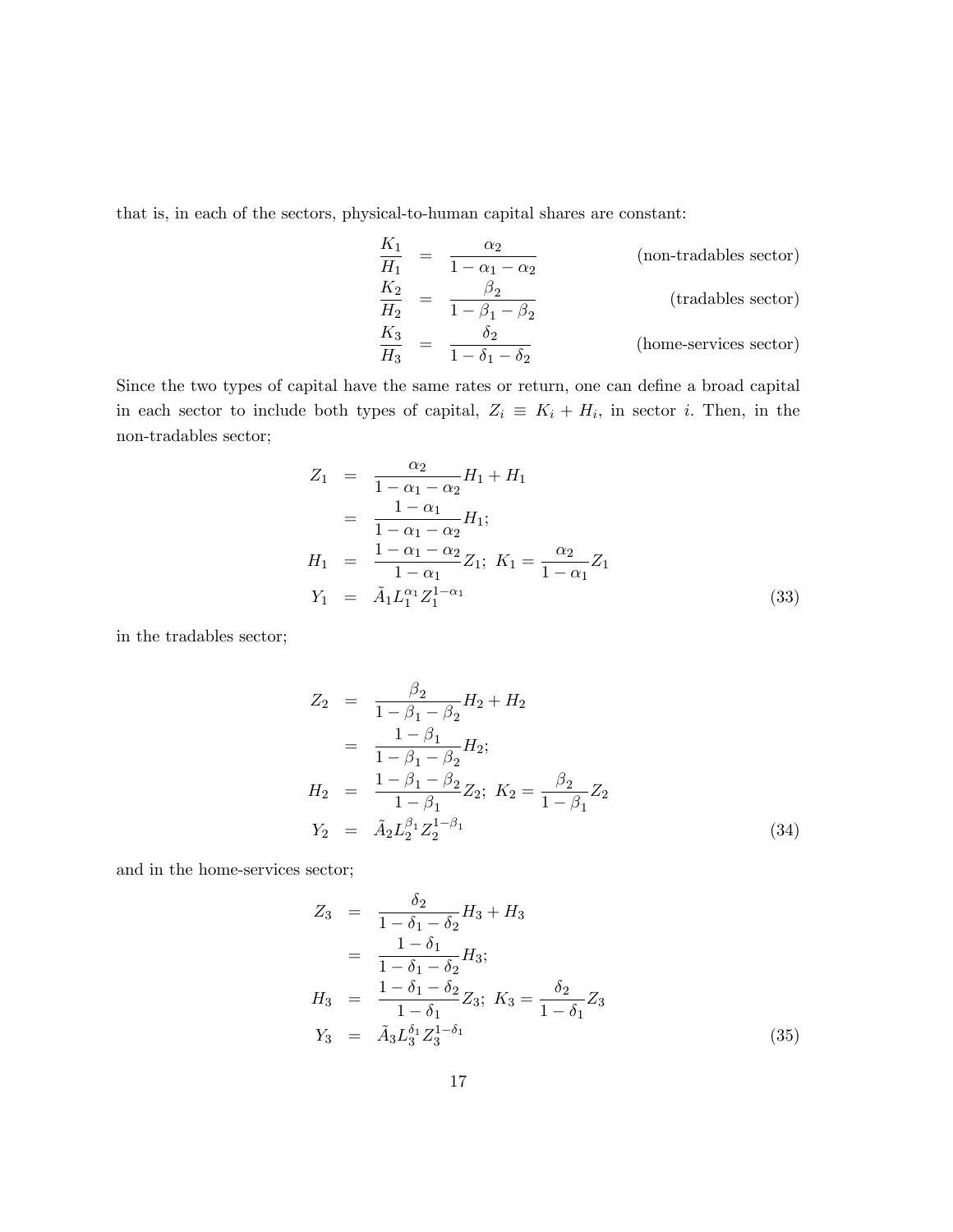Since the household will be indifferent in terms of holding physical or human capital types, we can define a broad capital stock per capita to encompass both types of capital,  $z \equiv k+h$  (Barro et al., 1992). As such, the householdís intertemporal budget constraint can be rewritten as

$$
\dot{z} = w + rz - E(c, p) \tag{36}
$$

Below, we define the competitive equilibrium for the no capital mobility economy model:

**Definition 2** A competitive equilibrium for this economy is a list of sequences of household consumption plans  ${c_1(t), c_2(t), c_3(t)}_{t=0}^{\infty}$ , production plans  ${y_1(t), y_2(t), y_3(t)}_{t=0}^{\infty}$ , output prices  $\{p_1(t), p_2(t), p_3(t)\}_{t=0}^{\infty}$ , factor rental prices  $\{w(t), R(t)\}_{t=0}^{\infty}$ , and an initial condition for broad capital  $z(0) < z_0$  such that

- 1. given  $z_0$ , output prices and factor rental prices, the sequence  $\{c_1(t), c_2(t), c_3(t)\}_{t=0}^{\infty}$ minimizes the representative household's per period expenditures and maximizes the present value of discounted intertemporal utility;
- 2. given  $z_0$ , output prices and factor rental prices, representative firm in each sector i,  $i = 1, 2, 3$  produces  $\{y_i\}_{i=0}^{\infty}$  and maximize profits;
- 3. raw labor market clears;
- 4. broad capital market clears;
- 5. home-services market clears;
- 6. non-tradable goods market clears.

The model above assumes that the markets for non-tradable goods and home-services clear within the domestic economy so that there is no international trade taking place associated with these goods or services. On the other hand, the tradable-goods sector is open to international trade; therefore, the sector incorporates both export goods and import goods. This condition requires the trade balance to take place in tradable goods sector since there is no borrowing or lending at international level. Consequently, any excess supply or demand in exported goods must be matched by an excess demand or supply in imported goods within the tradable goods sector.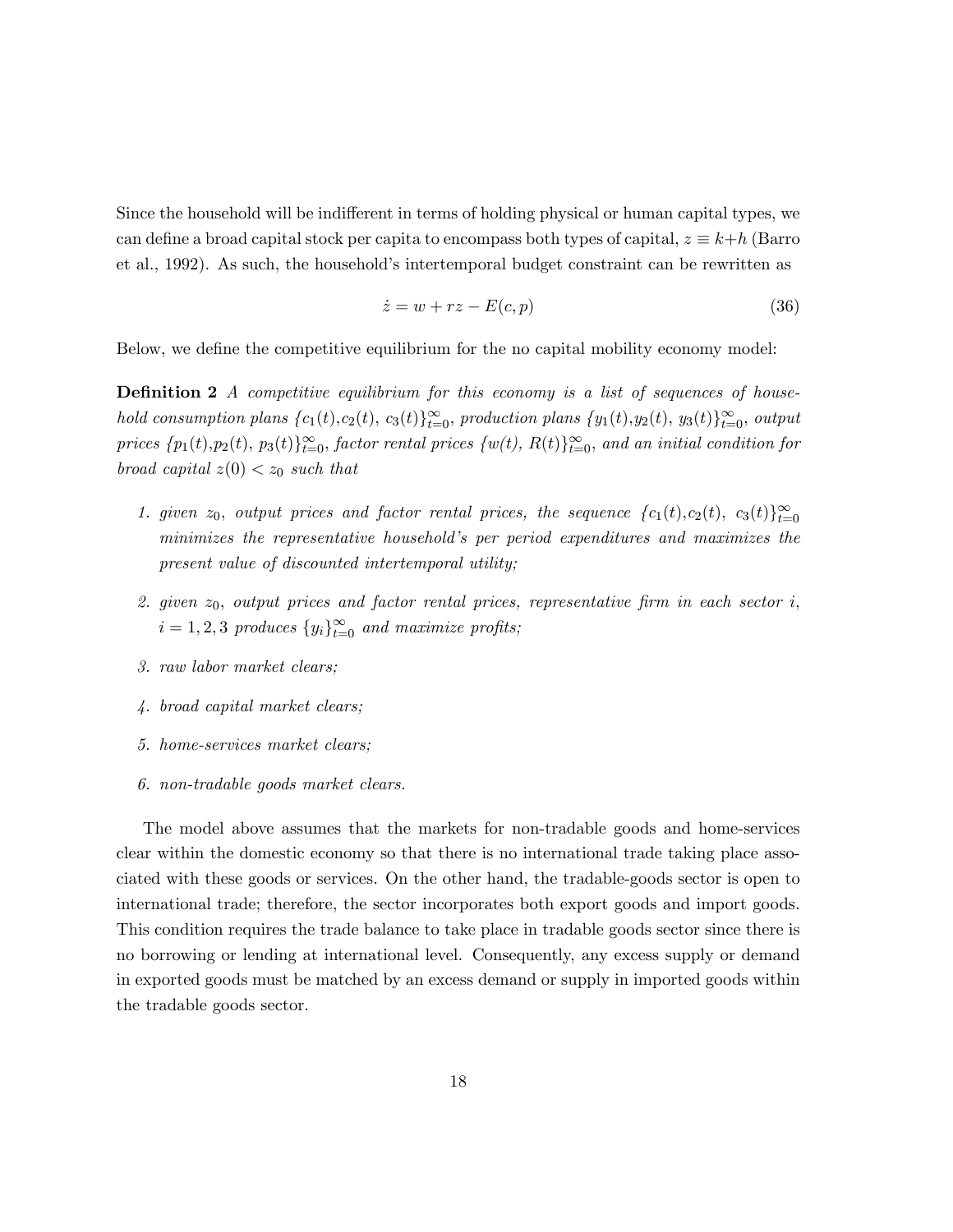#### 3.2.1 Characteristics of the equilibrium in no capital mobility economy

Same as in the economy wtih partial capital mobility, firms in no capital mobility economy minimize cost of production and maximize profits at each point in time given output and factor rental prices in a perfectly competitive environment. Profit maximization in each sector requires that the marginal cost in each sector equals the unit price of the product in each sector:

$$
p_1 = MC_1(w, R) = \frac{1}{a_1} w^{\alpha_1} R^{1-\alpha_1}
$$
 (Non-tradables sector)  

$$
p_2 = MC_2(w, R) = \frac{1}{2} w^{\beta_1} R^{1-\beta_1}
$$
 (Tradables sector)

$$
p_2 = MC_2(w, R) = \frac{1}{a_2} w^{\beta_1} R^{1-\beta_1}
$$
 (Tradables sector)

$$
p_3 = MC_3(w, R) = \frac{1}{a_3} w^{\delta_1} R^{1-\delta_1}
$$
 (Home-servicees sector)

where  $MC_i$  denote the marginal cost in each sector i. Similar as in the economy described in the previous subsection, the price of the tradable good  $p_2$  is taken as the world price, and set equal to 1. Accordingly, we can derive the functions for factor rental prices and  $p_1$  in terms of  $p_3$  as

$$
\omega = \mathbf{w}(p_3) \tag{37}
$$

$$
R = \mathbf{R}(p_3) \tag{38}
$$

$$
p_1 = \mathbf{P}_1(p_3) \tag{39}
$$

Markets for home services and non-tradables clear within the domestic economy. That is, the output of the non-tradables sector is equal to the domestic consumption and domestic physical capital accumulation,  $\dot{k}^{dom}$  (here, as in the previous model,  $\dot{k}^{dom}$  can be thought of as the part of new broad capital that is contributed to broad capital stock by accumulation of domestic investment goods):

$$
c_1 + \dot{k}^{dom} = y_1 \tag{40}
$$

or,

$$
\lambda_1 \mu(p)c + p_1 \dot{k}^{dom} = y_1 p_1 \tag{41}
$$

In the home-services sector, similar as in the open economy envireonment, the output of the sector is used for consumption purposes and also in the accumuation of human capital (i.e.,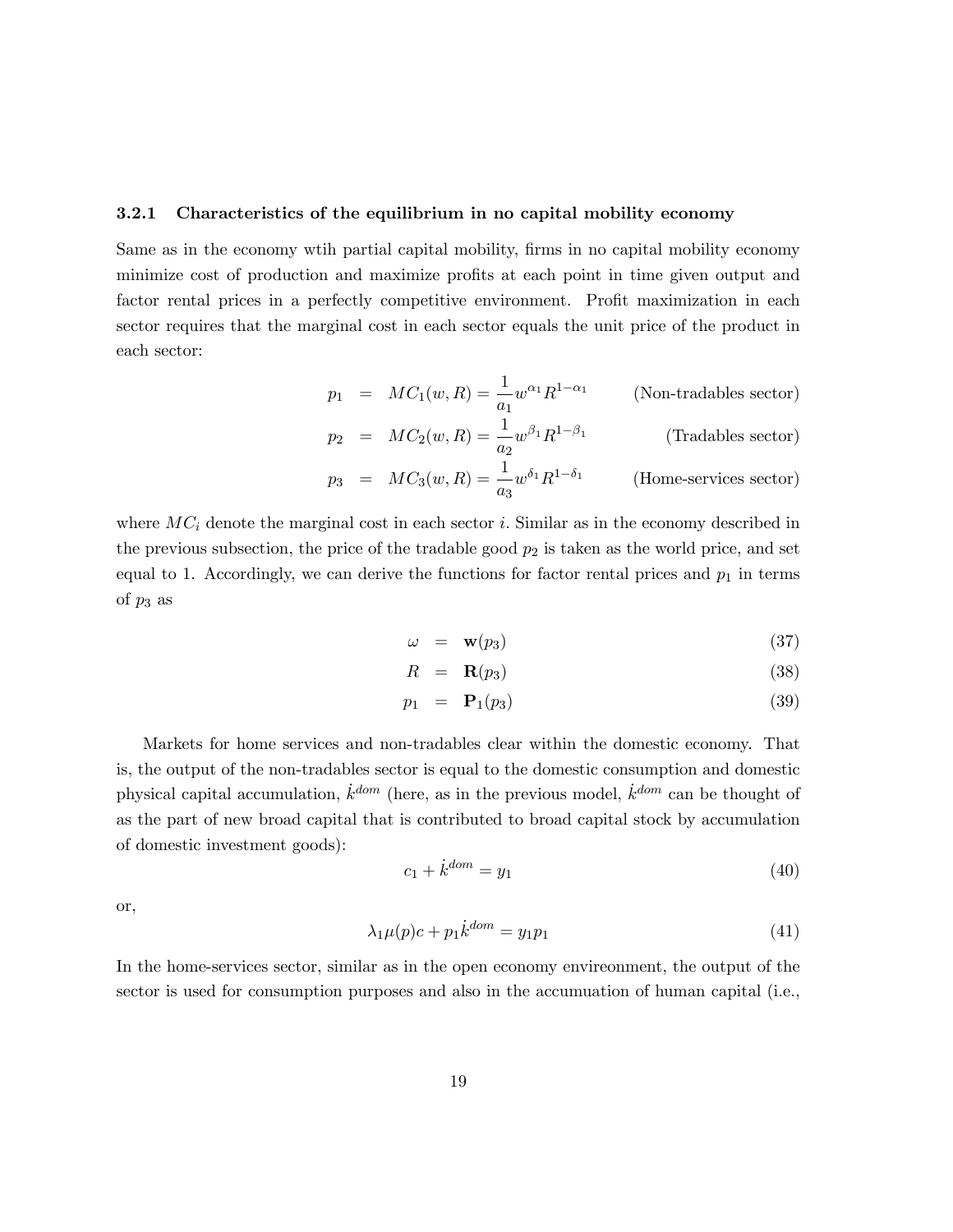education). Therefore, the market claring condition for the home services sector is given by

$$
\frac{\partial E(c, p)}{\partial p_3} + \dot{h} = y_3 \tag{42}
$$

$$
\lambda_3 \mu(p)c + p_3 \dot{h} = p_3 y_3 \tag{43}
$$

From these two market clearing conditions (41) and (43), it is obtained that

$$
y_3 = (y_1 - \dot{k}^{dom}) \frac{\mathbf{P}_1(p_3)}{p_3} \frac{\lambda_3}{\lambda_1} + \dot{h}
$$
 (44)

Raw labor market and broad capital market clearing conditions are given as

$$
\frac{\partial MC_1(w,R)}{\partial w}y_1 + \frac{\partial MC_2(w,R)}{\partial w}y_2 + \frac{\partial MC_3(w,R)}{\partial w}y_3 = 1 \tag{45}
$$

$$
\frac{\partial MC_1(w,R)}{\partial R}y_1 + \frac{\partial MC_2(w,R)}{\partial R}y_2 + \frac{\partial MC_3(w,R)}{\partial R}y_3 = z \qquad (46)
$$

Given the factor market clearing conditions and the domestic goods market clearing conditions, one can solve for the output functions in terms of  $p_3$  and  $z$ :

$$
y_1 = \mathbf{y}_1(p_3, z) \tag{47}
$$

$$
y_2 = \mathbf{y}_2(p_3, z) \tag{48}
$$

Once  $y_1$  is derived,  $y_3$  can be obtained from (44).

At the steady state equilibrium, all endogenous variables are constant, and without any population growth or technological progress, it must be true that

$$
\dot{z} = 0
$$
  

$$
\dot{k}^{dom} = 0
$$
  

$$
\dot{c} = 0
$$
  

$$
\dot{p}_1 = \dot{p}_3 = 0
$$

From the household's intertemporal utility maximization, the Euler equation is given by

$$
\frac{\dot{c}}{c} = \frac{1}{\theta} [R - \rho - \lambda_1 \frac{\dot{p}_1}{p_1} - \lambda_3 \frac{\dot{p}_3}{p_3}]
$$
\n(49)

Since the steady state requires  $\dot{p}_1 = \dot{p}_3 = 0$ , and also  $\dot{c} = 0$ , from the household's problem, it must be the case that

$$
R_{ss} = \rho \tag{50}
$$

The steady state solution of the model with no capital mobility is similar to that of the model under partial capital mobility, hence we skip the details here.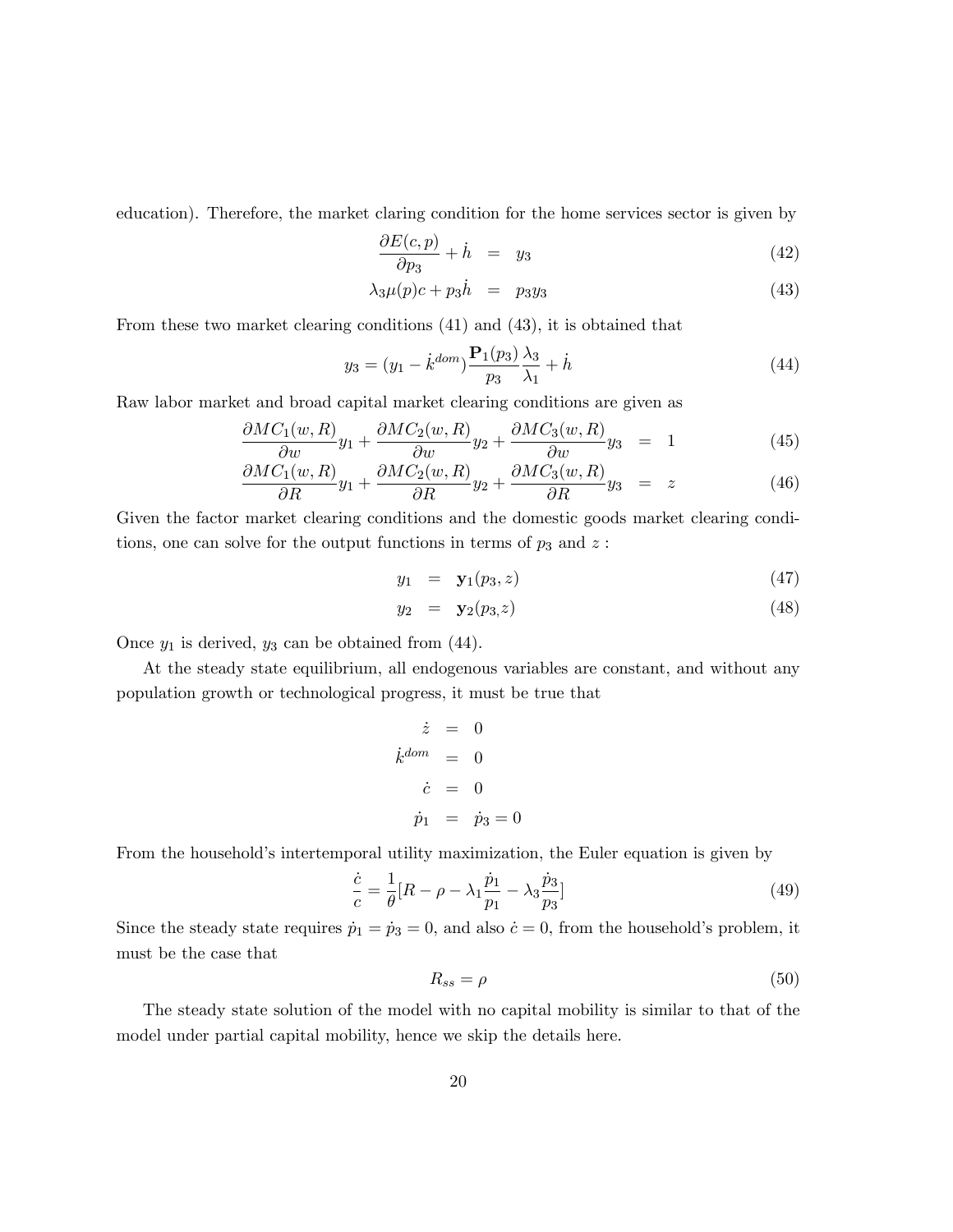## 4 Numerical Application

The model's numerical application requires the construction of a 3-sector Social Accounting Matrix (SAM) for both economies, under partial capital mobility and under no capital mobility. In fact, we can think of these two economies as operating under two distinct institutional environments. The model is applied to the Turkish data for the year 2002. For both economies, initial values from the model reproduce 2002 data. The data are drawn from the Turkish Input-output tables for 2002, and also from the National Accounts and employment statistics of the Turkish Statistical Institute (TURKSTAT).

#### 4.1 Parameter Specification

The production sectors included in the SAM are the non-tradables, tradables and the homeservices sectors. Table 1 provides the production value and sectoral shares of production in total GDP for 2002.

| Table 1: The sectoral composition of GDP in Turkey (2002) |               |                          |               |  |
|-----------------------------------------------------------|---------------|--------------------------|---------------|--|
|                                                           |               | Total $(000 \text{ TL})$ | Shares $(\%)$ |  |
|                                                           | Non-tradables | 64,775,095               | 22.5          |  |
|                                                           | Tradables     | 64,538,368               | 22.2          |  |
|                                                           | Home-services | 161,460,304              | 55.3          |  |
|                                                           | Total GDP     | 290,773,767              | 100           |  |

Source: Input-Output Table, 2002 (TURKSTAT) and own calculations

As Table 1 denotes, the home services sector dominates the aggregate production in the economy by providing 55.3 percent of the total output. The home services production is allocated to domestic consumption of services, as well as to education, or in other words accumulation of human capital. The output supply of tradables is given by the share of exports in the total GDP, and is obtained from the Input-output Table for the Turkish economy for 2002. This item in the GDP contains the value of all types of exported goods, belonging to either agricultural or to manufacturing sectors, and can be a consumable or an investment good. Non-tradables, on the other hand, again belongs to either agricultural or manufacturing sectors, but contains part of domestic agricultural or manufacturing production that is not exported.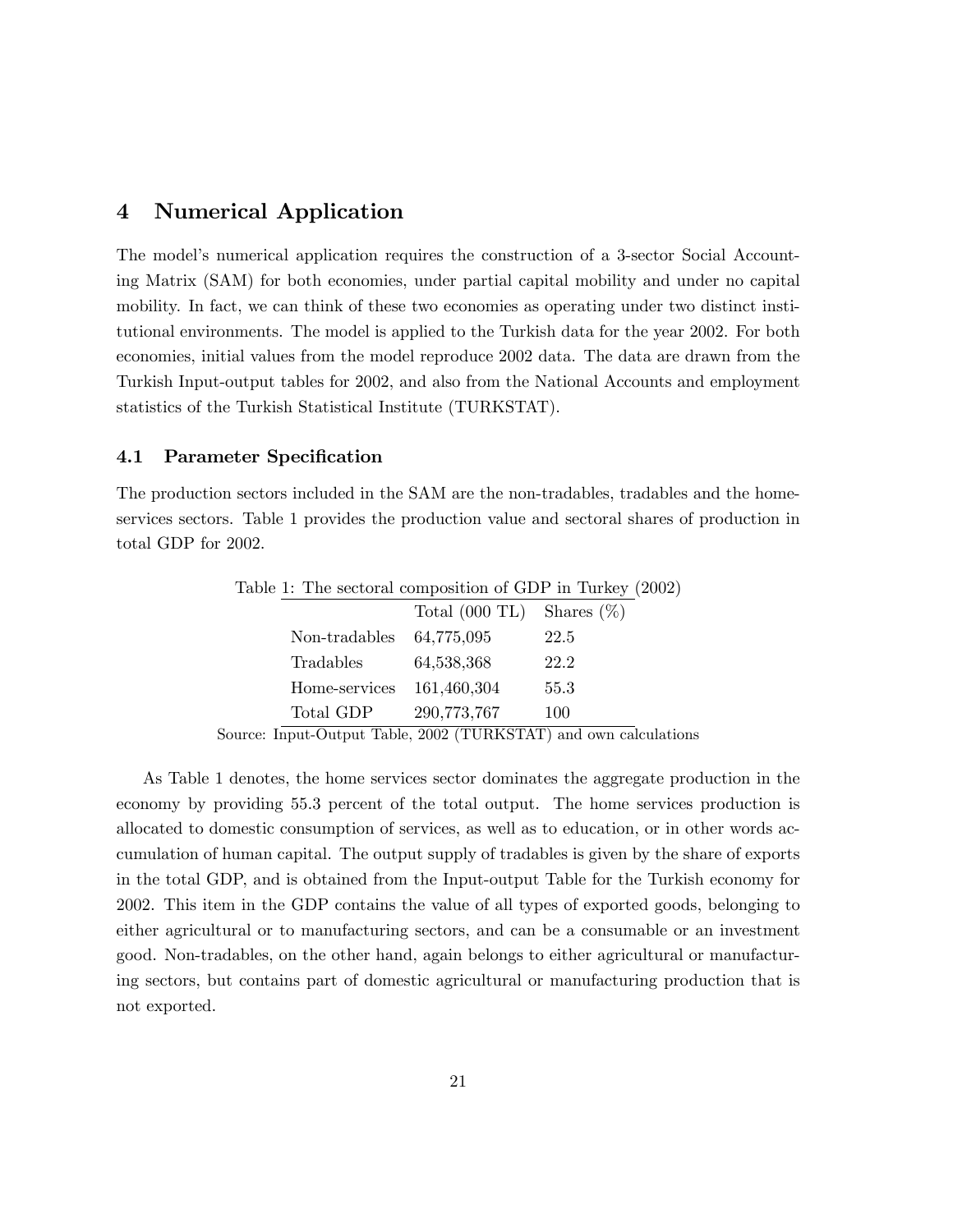In 2002, we know that about 4 percent of GDP has been allocated to expenditures on education, which is about 7.2 percent of total services production. This implies that the remaining 149,829,353,000TL worth of home services production has been consumed by households, which is 69 percent of total household consumption expenditures (Table 2). Tradable goods consumption makes up for the second largest share in household expenditures. Here we first need to realize that from the demand side, tradable goods are imported goods, consisting of both consumables and capital goods. Secondly, we know that gross Öxed capital formation in 2002 was 61,728,381,000TL in 2002. As shown in Table 3, about 20 percent of gross fixed capital formation is due to imported capital. If  $12,567,860,000TL$  worth of tradables is imported capital, then the remaining 51,970,508,000 TL worth of tradables is consumed by households, $\delta$  which is 24 percent of overall consumption expenditures. Lastly, we have already mentioned that 20 percent of gross fixed capital formation is due to imported capital, then the remaining 80 percent must be supported by investment in domestic physical capital, which is part of non-tradables. Since total supply of non-tradables must be equal to total domestic demand of non-tradables, and since part of this domestic demand is investment, the remaining supply of non-tradables is allocated to household consumption, which constitutes 7.1 percent of overall household consumption expenditures.

| Table 2: Household Consumption Expenditures (2002)               |                          |              |
|------------------------------------------------------------------|--------------------------|--------------|
|                                                                  | Total $(000 \text{ TL})$ | Share $(\%)$ |
| Non-tradables                                                    | 15,614,574               | 7.1          |
| Tradables                                                        | 51,970,508               | 24           |
| Home-services                                                    | 149,829,353              | 69           |
| Total Expenditures 217,414,435                                   |                          | 100          |
| Source: Input-Output Table, 2002 (TURKSTAT) and own calculations |                          |              |

Table 2: Household Consumption Expenditures (2002)

8 Initially in the SAM, value of imports is assumed to be equal to value of exports.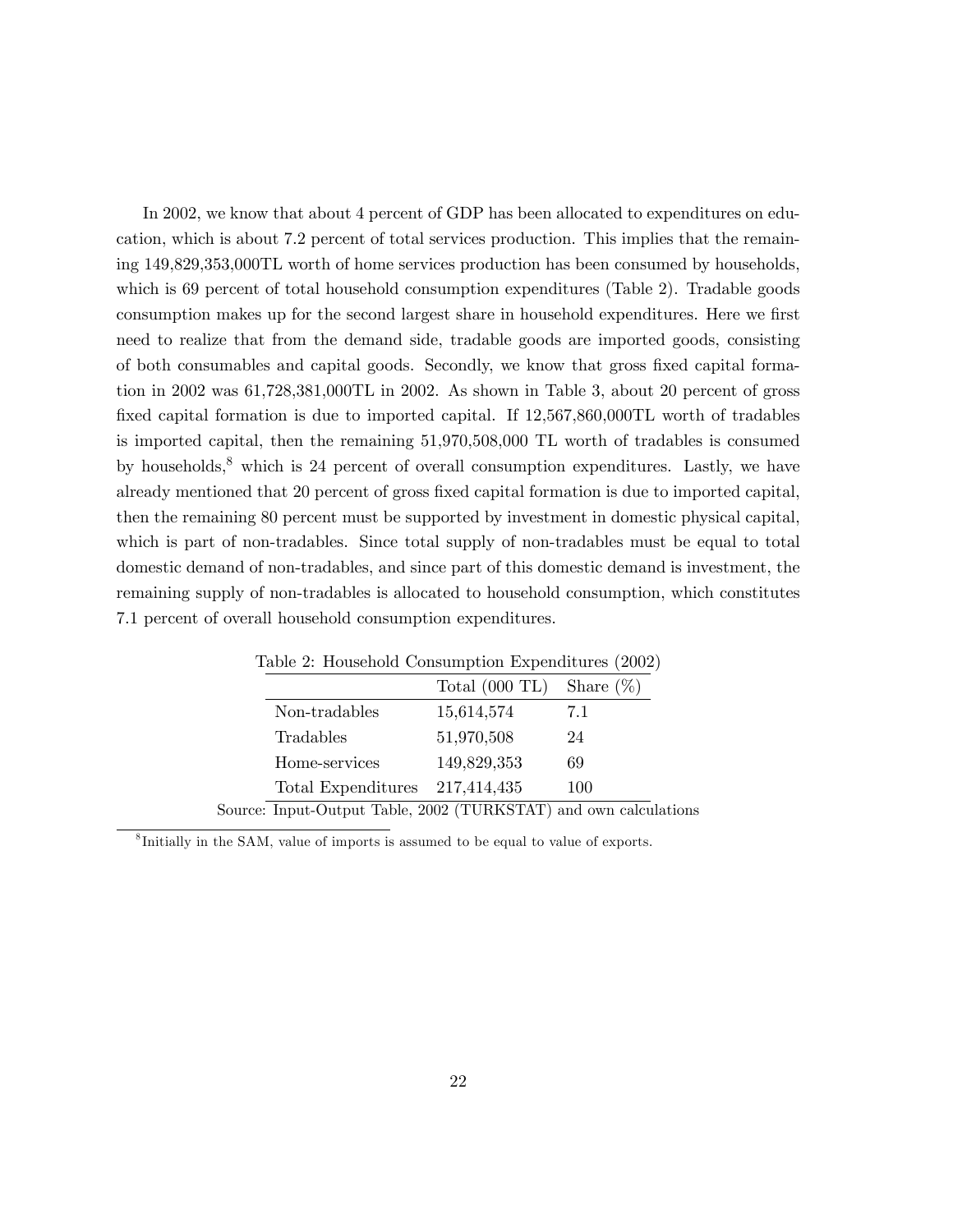|                                        | Total $(000 \text{ TL})$ |
|----------------------------------------|--------------------------|
| Human capital                          | 11,630,950               |
| Gross fixed physical capital formation | 61,728,381               |
| Import of capital goods                | 12,567,860               |
| Investment in domestic capital goods   | 49,160,521               |
| Total Investment and Saving            | 73,359,332               |

Table 3: Investment in human and physical capital (2002)

Source: Input-Output Table, 2002 (TURKSTAT) and own calculations

Table 4 summarizes the sectoral allocation of total employment. It is found that in 2002, the majority of the employment was concentrated in home-services sector with about 55 percent of the total. It is followed by tradables sector which makes up for nearly 27 percent of total employment. Compared to these two sectors, the labor allocation in the non-tradables sector stands at about 19 percent. The total work force statistics are taken from the TURKSTAT data on employment, and sectoral shares are calculated from sectoral worker compensation data drawn from Input-output tables for the year 2002.

| able 4: The sectoral allocation of labor in Turkey (2002) |          |                             |
|-----------------------------------------------------------|----------|-----------------------------|
|                                                           |          | Total $(000)$ Shares $(\%)$ |
| Non-tradables                                             | 3,929.1  | 18.6                        |
| Tradables                                                 | 5,722.9  | 26.7                        |
| Home-services                                             | 11,680.6 | 54.7                        |
| Total Employment                                          | 21,354   | 100                         |

Table  $4$ : The sectoral allocation of labor  $1$ 

Source: Input-Output Table, 2002 (TURKSTAT), Labor Statistics, 2002 (TURKSTAT) and own calculations

The production technology in each sector is given by relative factor elasticities of labor and capital in each model. In terms of capital use, production sectors under the model with partial capital mobility use a more disaggregated capital with human capital and physical capital components, while the production sectors under the model with no capital mobility utilize a broad capital. In that sense, we specify the production parameters of each model separately.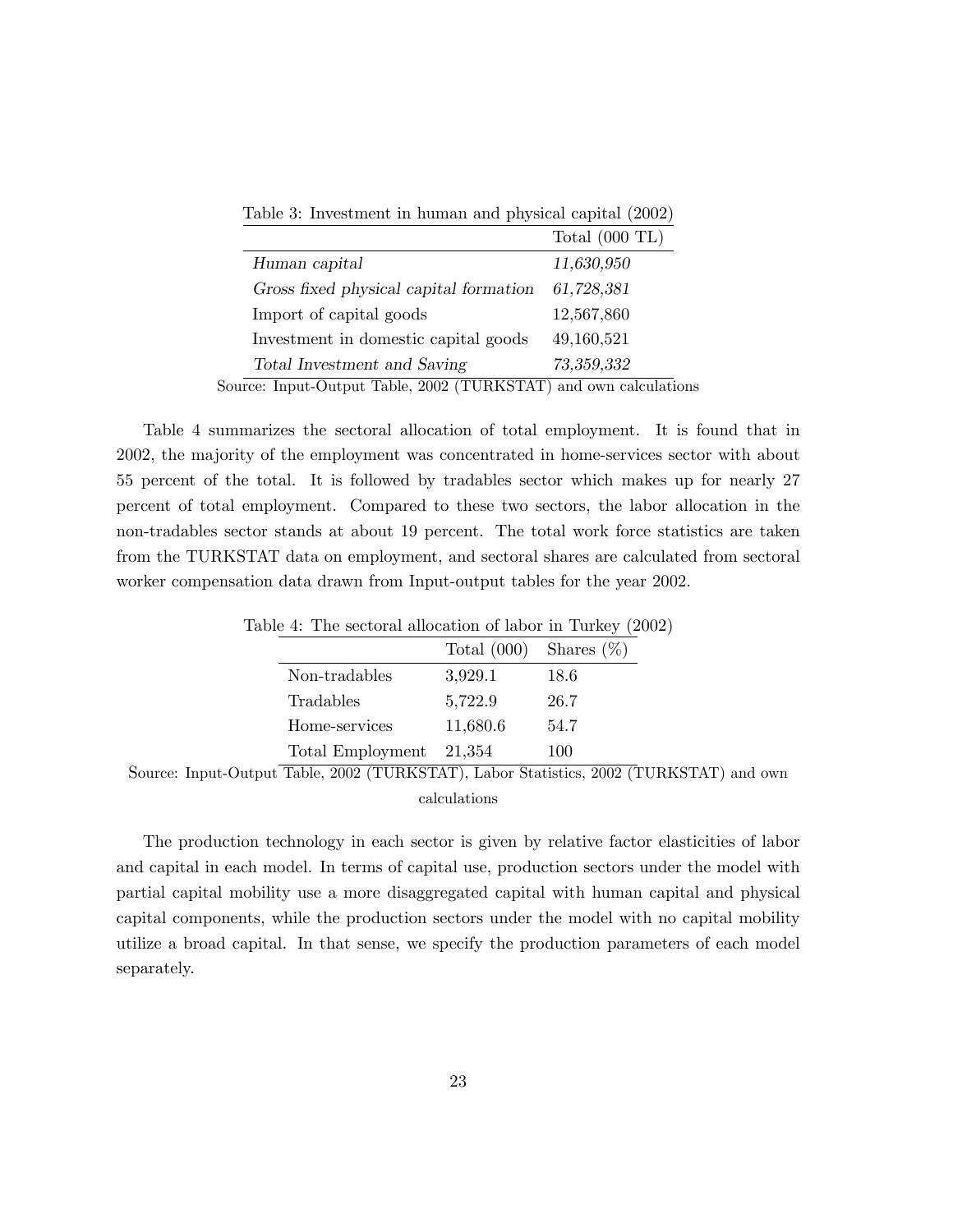| Table 5: Factor elasticities in the partial capital mobility model |              |                |                |  |
|--------------------------------------------------------------------|--------------|----------------|----------------|--|
|                                                                    | Raw          | Human          | Physical       |  |
|                                                                    | Labor $(\%)$ | Capital $(\%)$ | Capital $(\%)$ |  |
| Non-tradable goods production                                      | 26.2         | 52.5           | 21.2           |  |
| Tradable goods production                                          | 38.3         | 40.4           | 21.2           |  |
| Home-services production                                           | 31.4         | 47.4           | 21 2           |  |

Source: own calculations

In calculating the factor elasticities in each sector, we make use of profit maximization conditions for a perfectly competitive firm. The production technology of each sector is of Cobb-Douglas form and exhibit constant returns to scale. Based on these characteristics, proÖt maximization conditions demonstrate that factor elasticities are given by the initial shares of factor payments in total value of production in each sector. For example, the elasticity of raw labor in home services production is found by dividing the payments to raw labor in that sector (i.e. total worker compensation) by the value of that sector's output. We first realize that in the partial capital mobility model, since there is a common rental rate for physical capital (i.e. the world interest rate which is constant), it must be the case that for all sectors

$$
\frac{k_1}{y_1} = \frac{k_2}{y_2} = \frac{k_3}{y_3} = \frac{k}{y}
$$
\n(51)

the capital output ratio is the same as the economy-wide capital output ratio, and it is consant throughout. Secondly, in order to satisfy Walras' Law, it must be the case that the payments to foreign debt rd must be equal to  $k$ , the accumulation of physical capital, or the consumption of fixed capital. Since  $d = k$ , it is also the case that  $rd = rk$ , and hence  $k = \frac{k}{r}$  $\frac{k}{r}$ . Given k, in the overall economy,  $\frac{rk}{y}$  ratio is obtained as 0.21, which must be the same in all seperate sectors by  $(51)^9$ . Hence, we fix the physical capital elasticity of production in all sectors as 21 percent. The residual in total production value after accounting for payments to raw labor and payments to physical capital, is then the payments to human capital.<sup>10</sup> Accordingly, tradable goods sector is labor intensive, while the non-tradable goods sector is

<sup>&</sup>lt;sup>9</sup>This corresponds to  $k/y=5$ .

 $10$ Note that we have already mentioned that here the distinction between physical and human capital do not necessarily stem from their physical nature, but rather whether the capital can be used as a colleteral against foreign debt. Here the payments to human capital seem much larger than the payments to physical capital simply because of the fact that the stock of capital which can not used as a colleteral against foreign debt is larger in amount.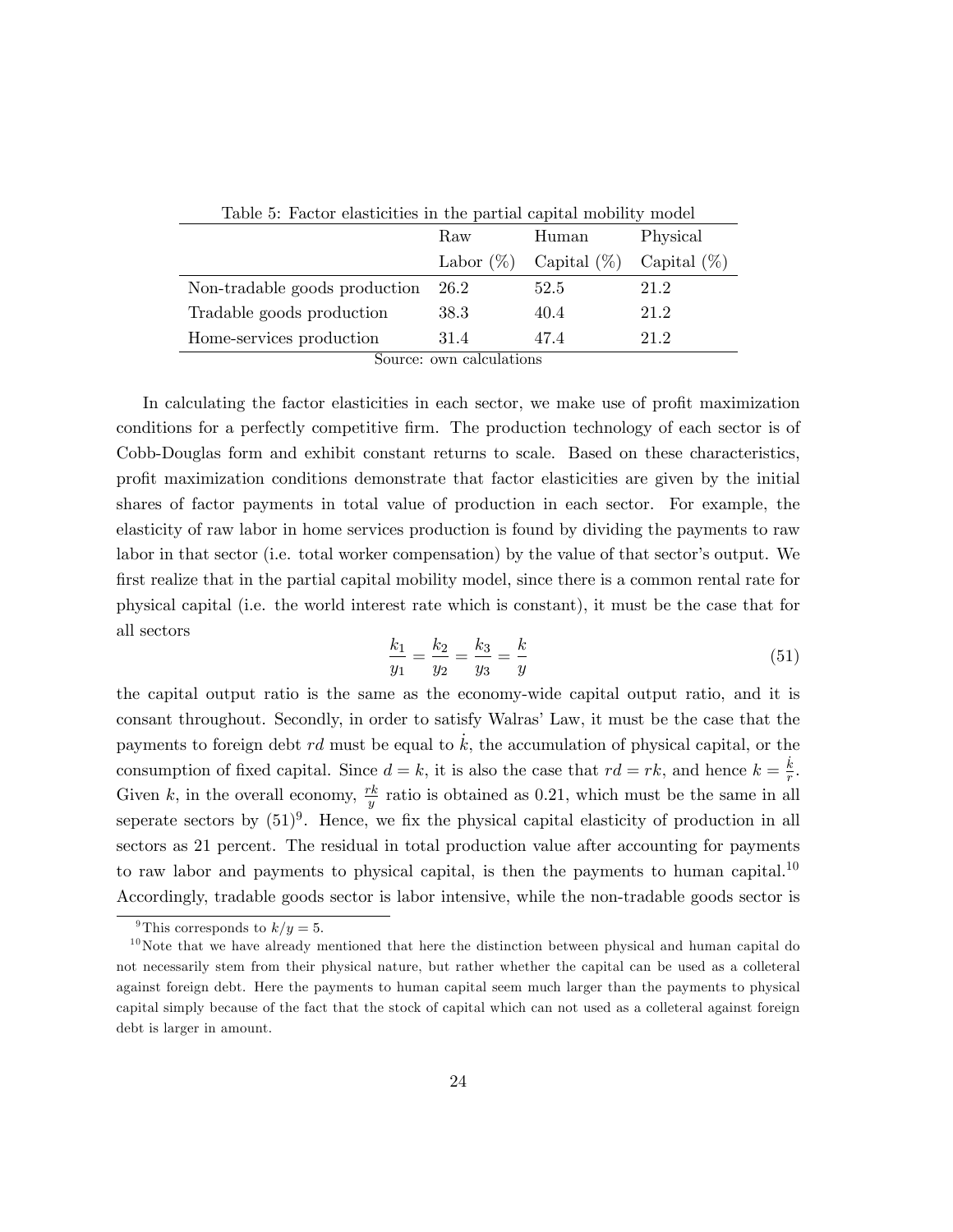human capital intensive. In fact, in the composition of the tradable good, agricultural goods and manufacturing products using labor intensive technologies such as textiles constitute a relatively large fraction. From the human capital intensiveness of the non-tradable sector, we can deduce that this sector uses more of the capital good that is not used as a colleteral in international capital markets.

While the production sectors in the partial capital mobility model use a more disaggregated form of capital, in the model with no capital mobility, we use broad capital which is composed of both capital types.

| Table 6: Factor elasticities in the no-capital-mobility model |      |                                       |  |
|---------------------------------------------------------------|------|---------------------------------------|--|
|                                                               |      | Raw Labor $(\%)$ Broad Capital $(\%)$ |  |
| Non-tradable goods production                                 | 26.2 | 73.7                                  |  |
| Tradable goods production                                     | 38.3 | 61.7                                  |  |
| Home-services production                                      | 31.4 | 68.6                                  |  |
| Carros any colorlations                                       |      |                                       |  |

Source: own calculations

As is indicated in Table 6, the relative factor elasticities point to the fact that tradables sector produces the most labor intensive good since it has the highest labor intensity, as mentioned above. On the other hand, the non-tradable goods sector produces the most broad capital intensive good and it has the highest broad capital intensity. Compared to these two sectors, home-services sector has a middle position with relatively more labor intensiveness than the non-tradables sector and relatively more broad capital intensiveness than the tradables sector.

Below we present the common parameters in both models in Table 7: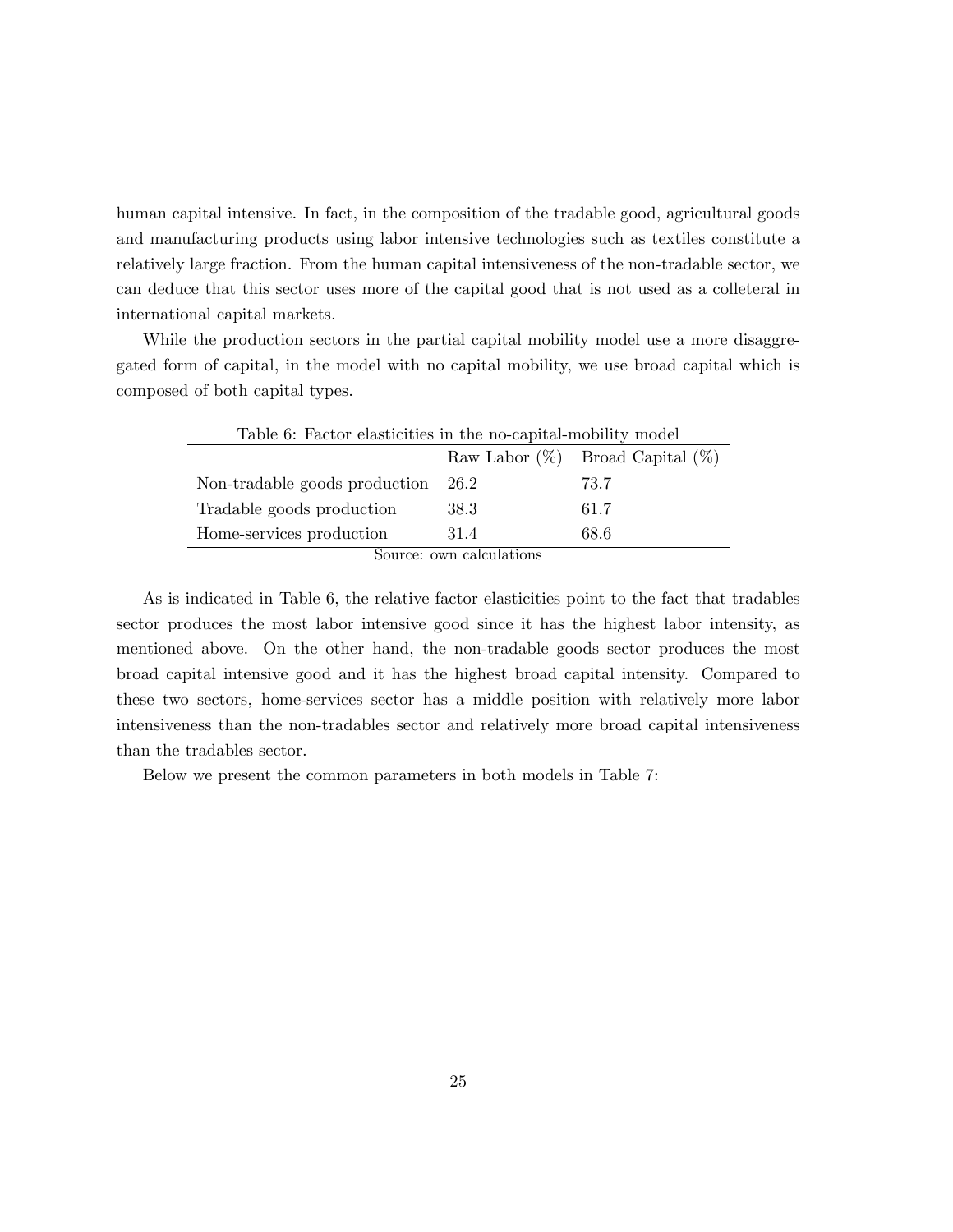| Table 7: Common parameters in both models |              |     |  |  |
|-------------------------------------------|--------------|-----|--|--|
|                                           | Symbol Value |     |  |  |
| Consumption share in expenditure $(\%)$   |              |     |  |  |
| Non-tradable good                         | $\lambda_1$  |     |  |  |
| Tradable good                             | $\lambda_2$  | 24  |  |  |
| Home-services                             | $\lambda_3$  | 69  |  |  |
| Elasticity of intertemporal substitution  | $1/\theta$   |     |  |  |
| Time preference rate                      |              | 042 |  |  |

In the model, elasticity of intertemporal substitution and the time preference rate are taken exogenously, i.e. they are not based on the data. Particularly, a value of 0.042 for the time preference rate corresponds to a discount rate of about 95 percent, which is a common value in the literature.

#### 4.2 Numerical Results

Numerical solutions from the models will be presented as the baseline simulation results and steady state equilibrium results. We first present the results from the more comprehensive model of partial capital mobility, and then restrict the model to the no capital mobility case according to the constraint  $d = \dot{d} = 0$ , and compare and constrast the results from both model environments.

#### 4.2.1 Results from the open economy model with partial capital mobility

We first present the results from the more comprehensive model, the open economy with partial capital mobility. In Table 8 and Table 9, main results of the model are given.

$$
{\rm }
$$

Towards steady state, the economy experiences human capital accumulation and a corresponding decline in the rental rate of human capital. This accumulation has an impact on sectoral production and factor allocation through two channels. On the demand side, the capital accumulation experienced in the open economy model leads to improvements in labor productivity in each sector. As a result of higher productivity, labor wages increase, from 92,39 to 142,37 billion TL. Higher wages and thus higher income of households induce increased expenditure on all goods and services, from nearly 216 to 331 billion TL. While the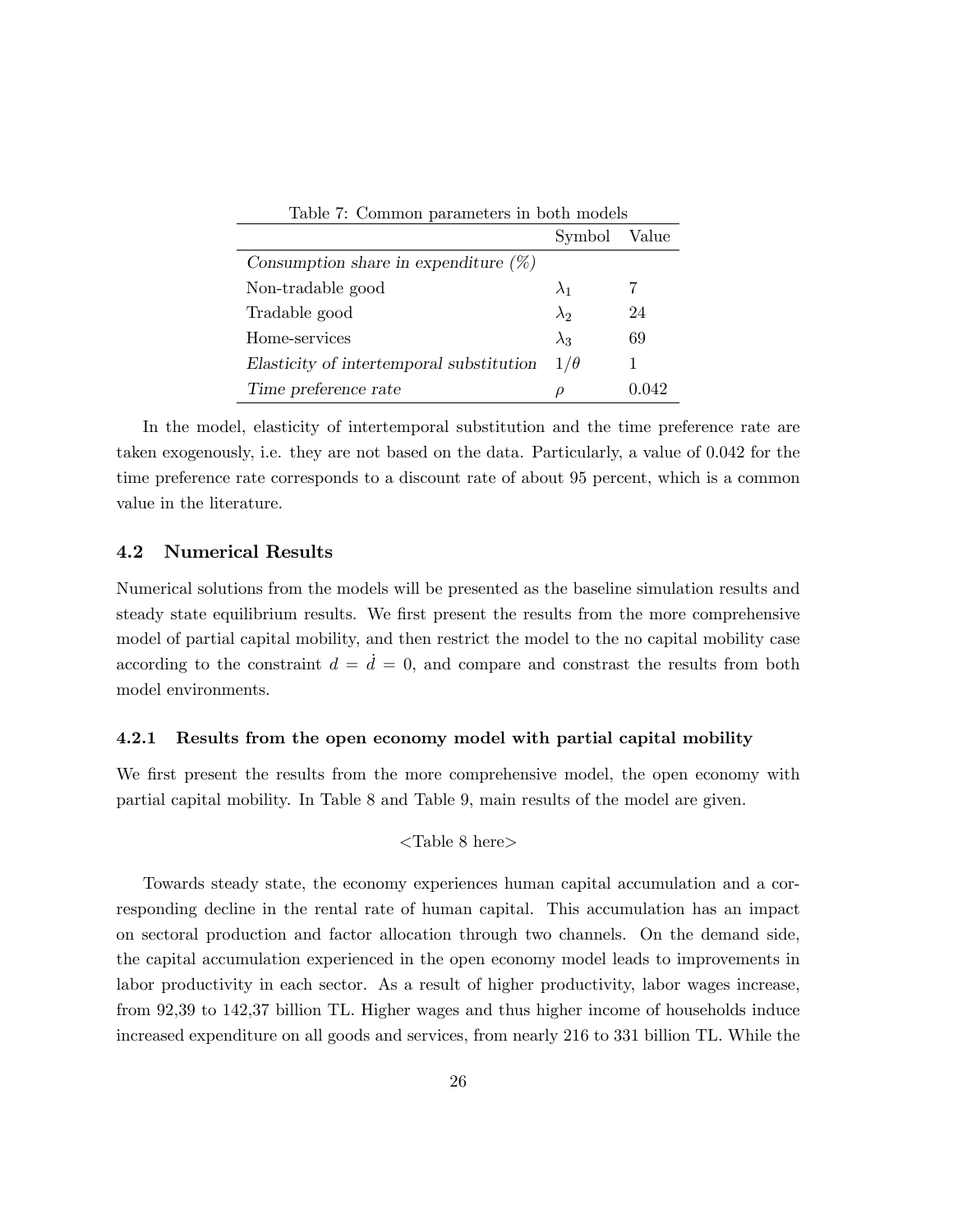level of consumption for each good and service rises, the shares in total expenditure remain constant, due to the homothetic nature of the utility function. Despite the constant shares of consumption expenditure, the increase in the consumption levels of households indicates a rising domestic demand. The rise in domesic demand brings about a change in relative prices.

On the supply side, it is observed that the most human capital intensive sector is the non-tradable goods sector. Thus, a decline in the rental rate of human capital decreases the marginal cost in this sector more than the other two sectors. With this drop in marginal cost, in equilibrium the price of the non-tradable goods declines, as well. The second most human capital intensive sector is the home-services sector which, by the same reasoning, experiences a decline in output prices relative to the other sectors. In short, the prices of the products of non-tradable goods and home-services sectors decline, while that of tradable-goods sector stays constant towards steady state. Thus, the price of tradable-goods is higher relative to the other two sectors which makes production in tradable-goods sector more profitable compared to the other two sectors. This relative profitability pulls resources towards this sector and brings about an increase in production, and the share of the sectoral output in GDP starts to rise towards the steady state from 22.2 percent to 40 percent. On the contrary, the share of sectoral output of non-tradable goods and home-service sectors decline over time. Given these changes in prices and, thereby profitability and production shares, both raw labor and physical capital are pulled out of non-tradables and home-services sectors to be allocated in the tradables sector. Human capital, on the other hand, flows from non-tradables sector mainly towards tradables sector; there is only a slight increase in home-services' human capital share.

#### <Table 9 here>

Even though the production shares decline in two sectors, it can be seen from Table 8 that the decline in non-tradables sector, from 22.5 percent to 5.7 percent, is much more severe than that of the home-services sector, from 55.3 percent to only 54.3 percent. Thus, most of the factor reallocation occurs between the non-tradable goods and the tradable goods sectors. We can conclude that in the partial capital mobility model, the importance of the tradable goods sector increases in production by utilizing the factors that leave the non-tradable goods sector.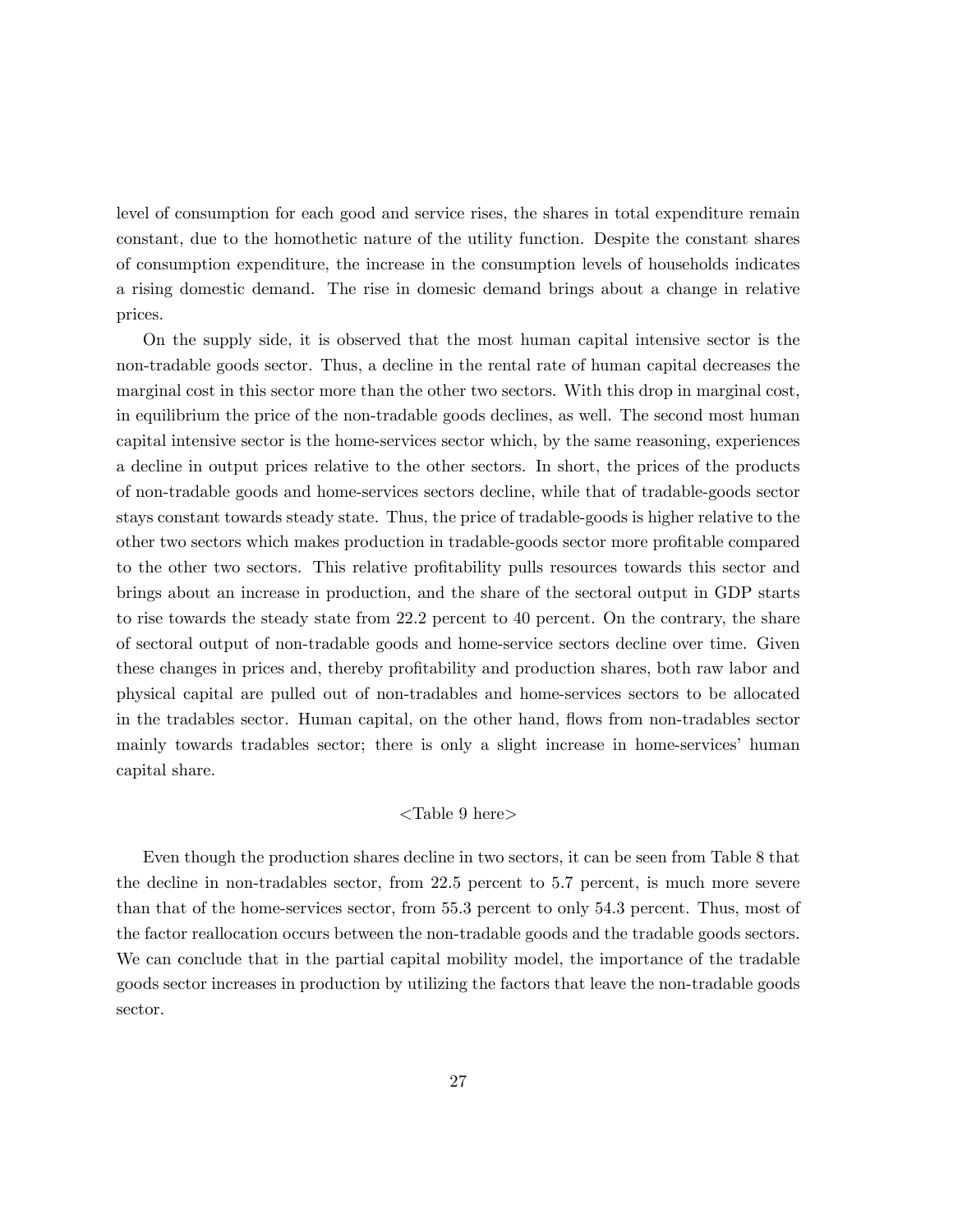In addition to human capital accumulation, the open economy model experiences some degree of accumulation of physical capital, made possible through foreign borrowing. Given that the rate of return on physical capital remains constant, it is counter-intuitive to observe an increase in physical capital stock over time. As is recognized in Barro, et al. (1995), there are two factors at force which lead to this increase. One of the reasons is the fact that in each sector, physical capital to output ratio,  $k/y$ , remains constant (at about 5), since the rate of return on physical capital is pegged against a constant interest rate. This constancy requires that in each sector, physical capital per worker is growing at the same rate as output per worker as can be seen on Table 8.<sup>11</sup> As income grows, physical capital accumulates also (at about 44 percent each in steady state).

The second reason behind the gradual increase in physical capital stock is related with the requirements of the production functions in each sector. According to Barro et al. (1995), since the accumulation of human capital is restricted by domestic saving and the production function necessitates a complementary relationship between human and physical capital in production, the occurence of a gradually increasing physical capital stock is not that counterintuitive. The non-tradable nature of the human capital stock limits its accumulation so that it cannot jump to its steady state amount instantaneously. Hence lower values of human capital stock is observable in the initial periods. Since the production function includes both  $k$  and h; the low human capital stock value affects the marginal product of physical capital

$$
\frac{k_1}{y_1} = \frac{k_2}{y_2} = \frac{k_3}{y_3} = \frac{k}{y}
$$

If we generalize the equality we have,

$$
\frac{rK_i}{P_iY_i} = \frac{rK}{GDP}
$$

where  $i=1,2,3$ . Taking the inverse of both sides we have,

$$
\begin{array}{rcl}\n\frac{P_i Y_i}{r K_i} & = & \frac{GDP}{rK} \\
\frac{P_i Y_i}{GDP} & = & \frac{r K_i}{rK}\n\end{array}
$$

Thus, the left-hand side of the equality gives us the production shares of each sector in GDP, while the right-hand side gives the sectoral physical capital as a share of total physical capital.

 $11$ The steady state results demonstrate that each sector's production share in total output is equal to their respective sectoral physical capital shares in total physical capital. This equality is another result of the constancy in  $k/y$  ratio in each sector. The causality can be shown by the following derivation. We know that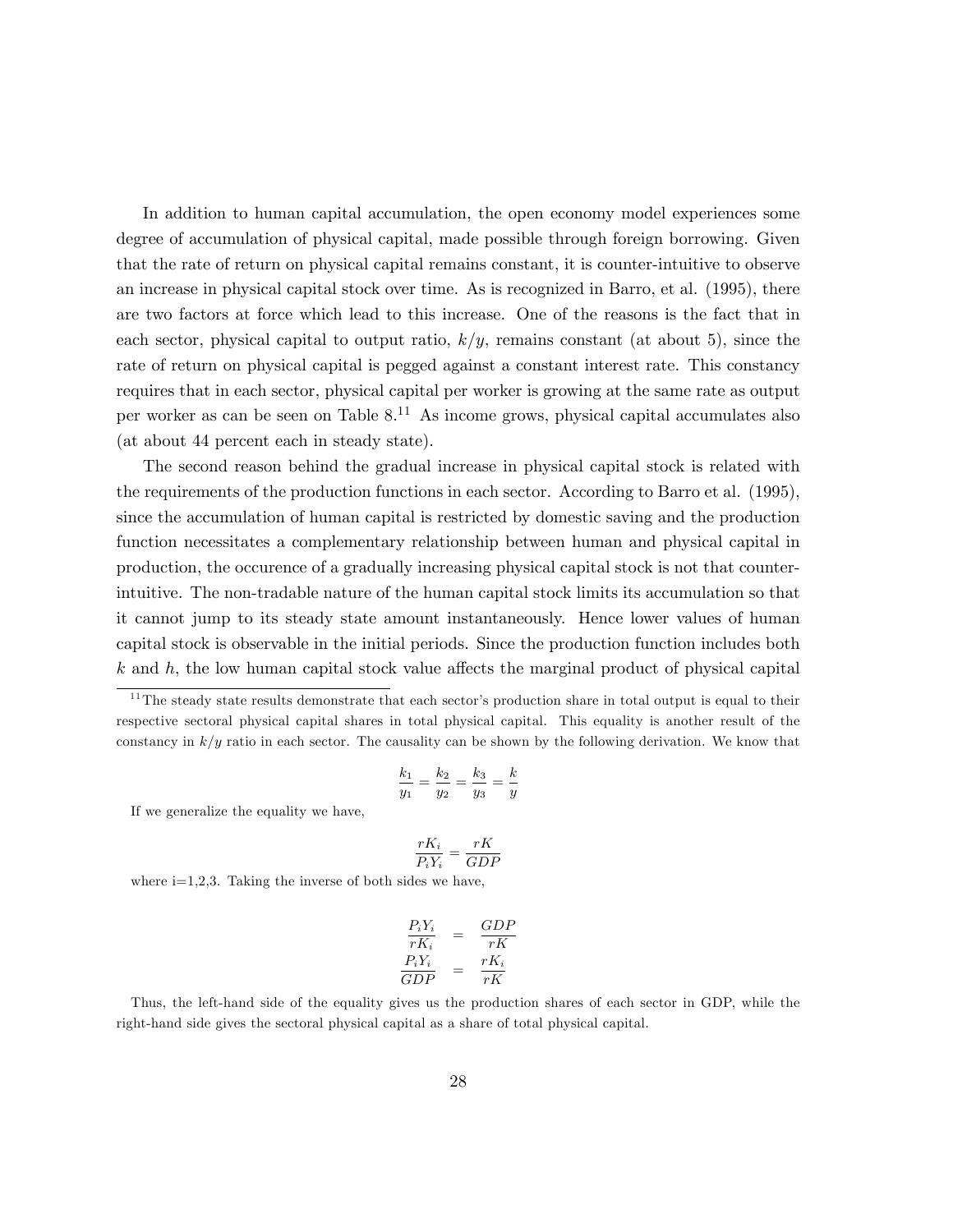such that  $k$  is lower than its steady state amount. However, based on the assumption that physical capital is Önanced by foreign debt, it should have converged to the steady state amount instead of being lower than it as is discussed in Barro et al. (ibid.) Nonetheless, the low amount of human capital intervenes with the instantenous convergence of physical capital stock. As human capital stock increases over time to its steady state, marginal product of physical capital also rises which brings about an increase in k. Consequently, the borrowing constraint on the economy leads to a gradual increase in physical capital per capita. Although the rate of return on physical capital is constant, due to albeit slight accumulation, there is an increase in the earnings from physical capital, from 61,73 to 89,2 billion TL.

Even though the partial capital mobility model has both physical and human capital accumulation towards the steady state, they accumulate at different paces. In fact, the transitional behavior of  $h/k$  ratio gives much information about the pace of convergence in the open economy framework. According to the values on Table 8, it can be seen that the  $h/k$  ratio increases over time in each sector. The highest  $h/k$  ratio at the steady state is recognized in the non-tradable goods sector, from 1.64 to 2.47. The rise in  $h/k$  ratio brings about a higher impact of diminishing returns. That is, the increase in human capital leads to a faster realization of diminishing returns in the economy which also raises the speed of convergence with a finite pace. Thus, the infinite convergence problem of the open economy models is solved by the non-tradable nature of the human capital stock.

Given the above discussion, we know that physical and human capital accumulation leads to many changes in the production pattern and factor allocation in the open economy environment. Moreover, it is known that physical capital accumulation brings about an increase in the earnings from physical capital which are, in fact, the payments abroad. Therefore, higher earnings means an increased amount of debt payments. Now, the economy also faces the question how the rising debt should be paid back. Following the factor reallocation across sectors, the production pattern is changed in such a way that the economy puts higher emphasis on the production of tradables, much less on non-tradables, and slightly less on home services production. One important implication from this outcome is that the economy can pay its rising debt back mainly by exporting abroad (in any case, the two other sectors are domestic sectors). Yet, the tradable-goods sector is the most labor-intensive sector in the economy. Thus, the presence of partial capital flows leads to such a factor re-allocation in the economy that total production is dominated by the most labor-intensive sector the revenues of which will be utilized in debt payment. That is, the open economy will pay its debt abroad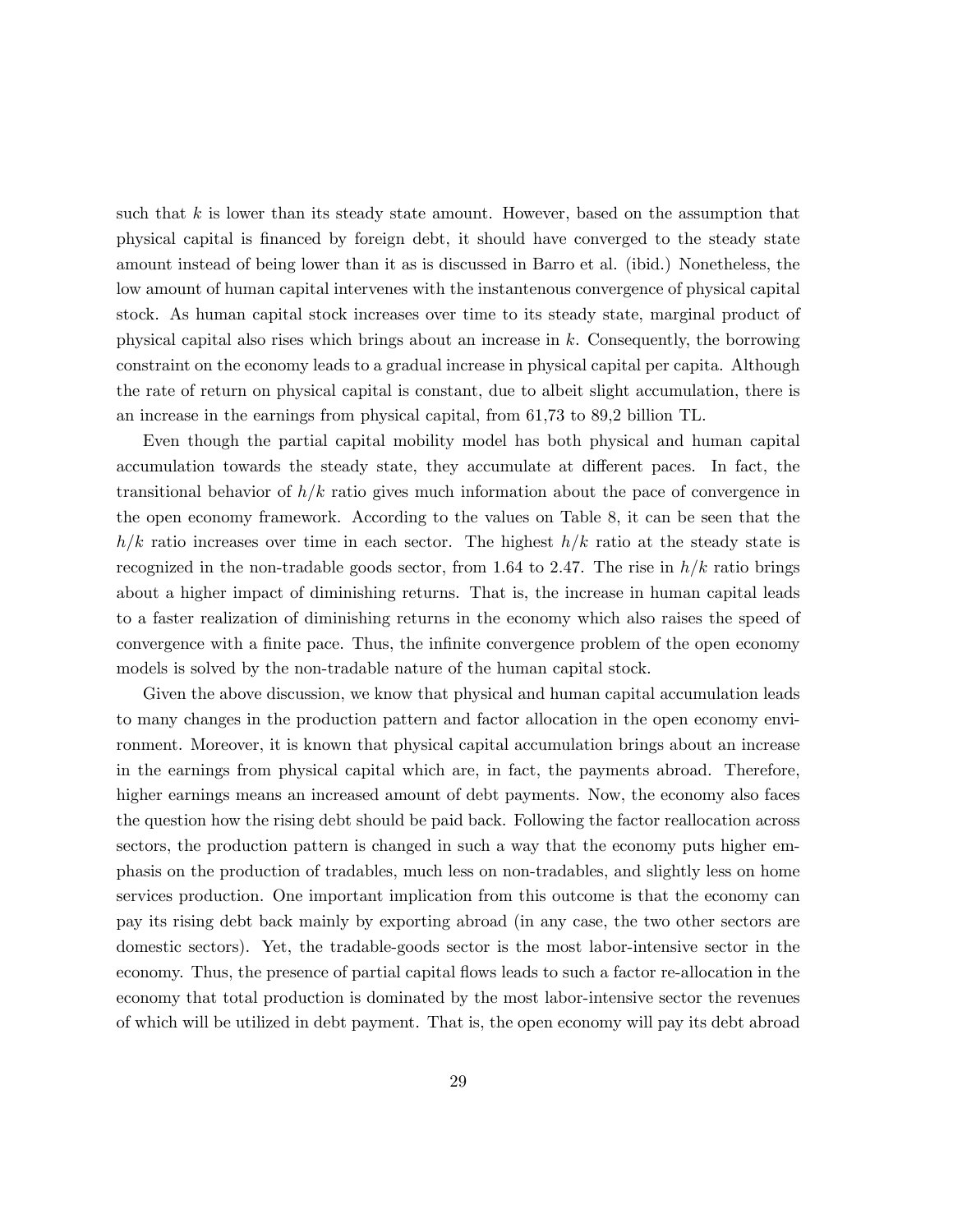by excess earnings in tradable-goods which means production pattern turns more and more to labor-intensive goods.

#### 4.2.2 Results from the closed economy model with no capital mobility

Closed economy with no capital mobility is differentiated from the open economy with partial mobility in the sense that now foreign debt is equal to zero, and the interest rate is determined within the economy (Tables 10 and 11). This brings about the fact that all capital (a composite of human and physical capital types, i.e. broad capital) accumulate by domestic means (although pyhsical capital may be imported, still by domestic means).

In the closed economy, production pattern follows the domestic demand pattern towards the steady-state equilibrium: one can say that production is purely demand-driven. In this environment, with capital deepening, factor reallocation occurs between the two domestic sectors, non-tradables and home services: labor and capital are pulled out of non-tradables into home-services to compensate for the relative increase in demand share in home-services. In this economy, relative prices of both domestic goods decline as both production modes are relatively more capital intensive. As rental price of capital declines towards the steady state, marginal cost of production also declines which leads to a concomitant decline in unit prices in both of these sectors. The relative price of the tradable good remains relatively high  $(at 1)$  compared to the other sectors' prices, thus, despite the fact that it is the most labor intensive sector among all sectors (and least capital intensive) it does not lose labor and capital to other sectors by maintating competitiveness and profitability (one would expect flight of labor as labor becomes more expensive and flight of capital as capital becomes less expensive in the long-run).

### <Table 10 here> <Table 11 here>

While the economy converges to its steady state, broad capital is accumulated throughout the transition period. This capital accumulation ensures that each worker is equipped with more capital in each sector which leads to a rise in labor productivity. As a result of higher productivity, labor wages are increased from 92,39 to 178,6 billion TL, which is directly reflected in household income. A higher income level induces the household to consume more of each sector's good. Even though the level of consumption on each type of good increases over time, their share in total expenditures remains the same during the transition period.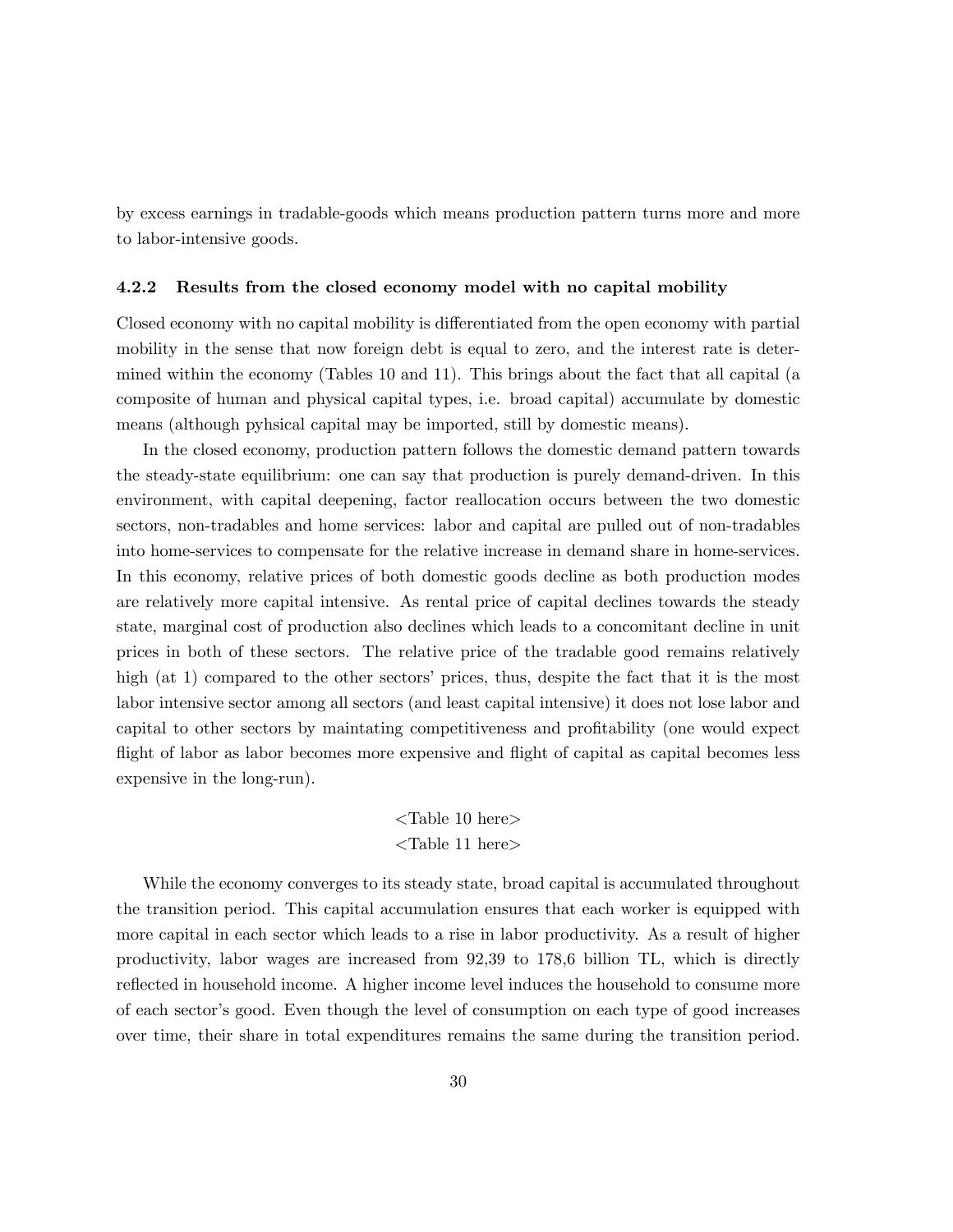According to Table 10, the share of each sector's production in total GDP is equal to the share of each type of goodís consumption in total expenditures in the steady state. For instance, the share of non-tradable sector's production is 7.2 percent at the steady state which is nearly the same as the share of expenditure on non-tradable good consumption in total expenditure which is 7 percent. The same applies to the remaining sectors, as well. Thus, it is implied that production in the closed economy framework adjusts to consumption demand. The results show that the closed economy model provides a domestic demand-driven environment for production.

#### 4.2.3 A Brief Comparison

Table 12 compares the GDP, expenditure and wage values of the partial capital mobility model and no capital mobility models. Although in both models there is positive growth in income, expenditure and output value, all of these values are greater in the no capital mobility model. This stems mainly from the fact that part of income generated in the partial capital mobility economy is devoted to the repayment of debt. This conclusion is similar to that of Gourinchas and Jeanne (2002). They argue that since the domestic country has to pay for the initial capital áows with interest, consumption is smaller in the open economy framework compared to the financial autarky case.

Secondly, slower accumulation in physical capital in partial capital mobility model (due to its relatively lower rate of return) leads to a slower increase in productivity of other factors of production, raw labor and human capital. Particularly, comparing the two models' results, we observe that wages rise at a much slower rate in the partial capital mobility economy. As a result of relatively lower wage increase, the improvement in total income is also more modest in the open economy framework.

#### <Table 12 here>

Another impact of international capital flows can be observed by analyzing the different trends in physical and human capital stocks in no capital mobility and partial capital mobility environments. The transitional behavior of  $h/k$  ratio gives much information about the different outcomes of the respective models. In the no capital mobility economy, the rates of return to both types of capital stocks are equal; therefore, the capital stocks are considered to be the same throughout the analysis. Similar to the conclusion of Barro, et al. (1995) in the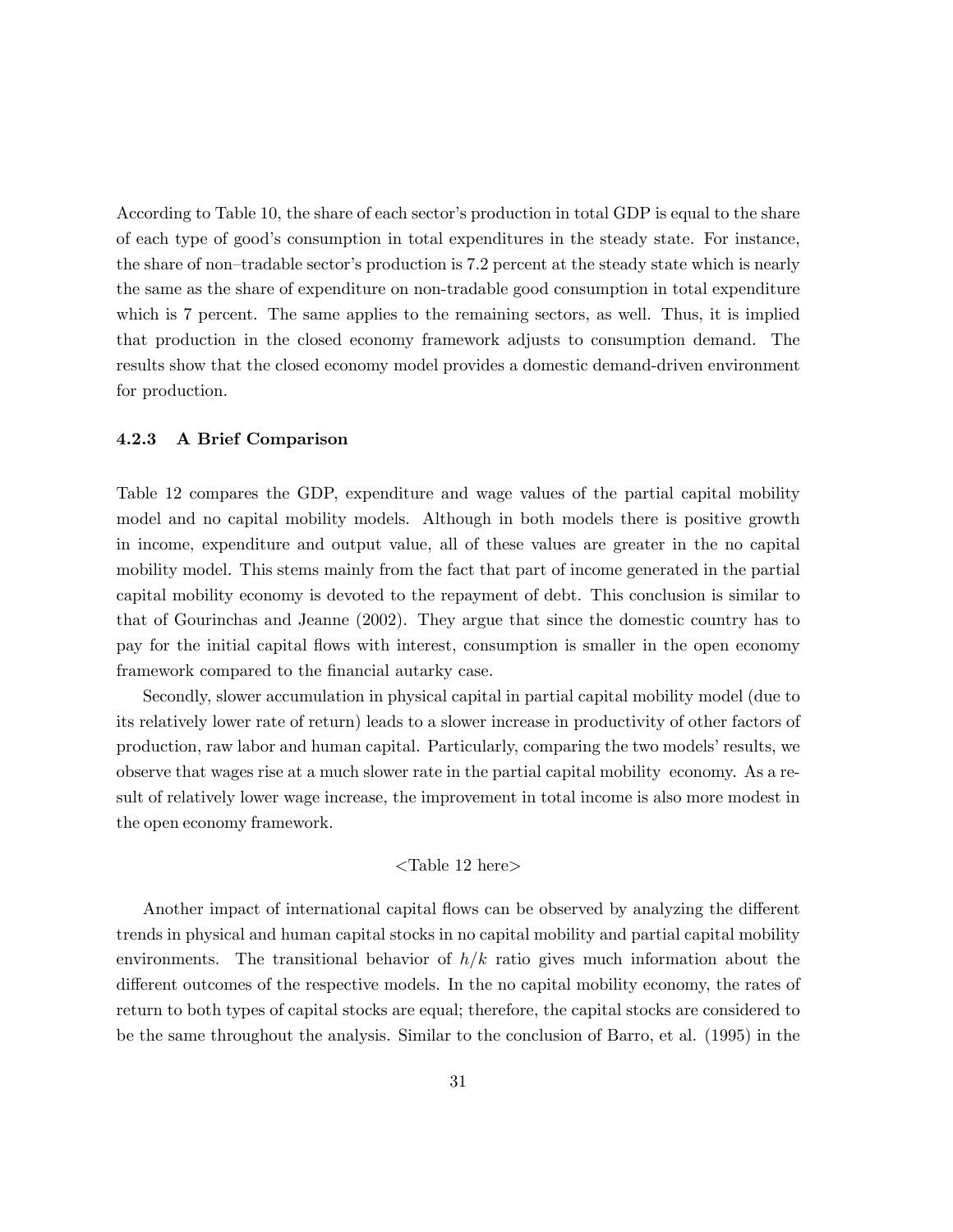closed economy model, the ratio of  $h/k$  in each sector is constant throughout the transition period until the steady state. Since both types of capital stocks face the same rate of return, the ratio of capital stocks is determined only by their relative elasticities which do not change over time. Hence, a constant ratio of  $h/k$  in each sector is observed. However, in the partial capital mobility framework, the rates of return are no longer the same in the initial period so that the  $h/k$  ratio changes during transition. In fact, it increases over time as can be observed from Table 8. Yet, the rates of return to physical capital and human capital are equalized at the steady state. Due to the rise in  $h/k$  ratio diminishing returns set in much sooner than they would in the no capital mobility economy. Therefore, we observe a slower accumulation in human capital in the partial capital mobility model.

Analyzing these two frameworks, it is observed that the presence of international capital flows in the economy reverses the sectoral allocation of production and resources as well. Compared to the no capital mobility case, the sectoral allocation of production follows an opposite path in the open economy framework. In particular, when the economy does not allow international capital áows, the transition period brings about an increase in the share of tradable goods sector's production in total GDP and a drop in that of the other sectors. The factor re-allocation and competition takes place between the non-tradables and tradables. On the contrary, when the economy allows international capital áows with a constraint, economic development stimulates the share of home-services and tradable-good sectors' production and brings about a decline in the share of non-tradables. The increase in home-services sectoral share is much more than that of tradables. Thus, this time the factor re-allocation takes place between the non-tradables and home-services. The presence of partial capital mobility shifts the production pattern in favor of labor intensive sectors, while when the economy is close to international capital áows production pattern changes in favor of relatively more human-capital intensive sectors.

Based on the above analyses on production and income it can be inferred that in order for the international capital flows to benefit economies, it should not only improve the efficiency of international capital reallocation, but it should also increase the productivities in each sector. Similarly, Gourinchas and Jeanne (2002, 2003) argue that international financial integration leads to gains in less developed countries only if capital flows raises the productivity in those countries. Our results concur that the inflowing international capital should bring forth human capital-augmenting technological progress to benefit the domestic production and factor allocation.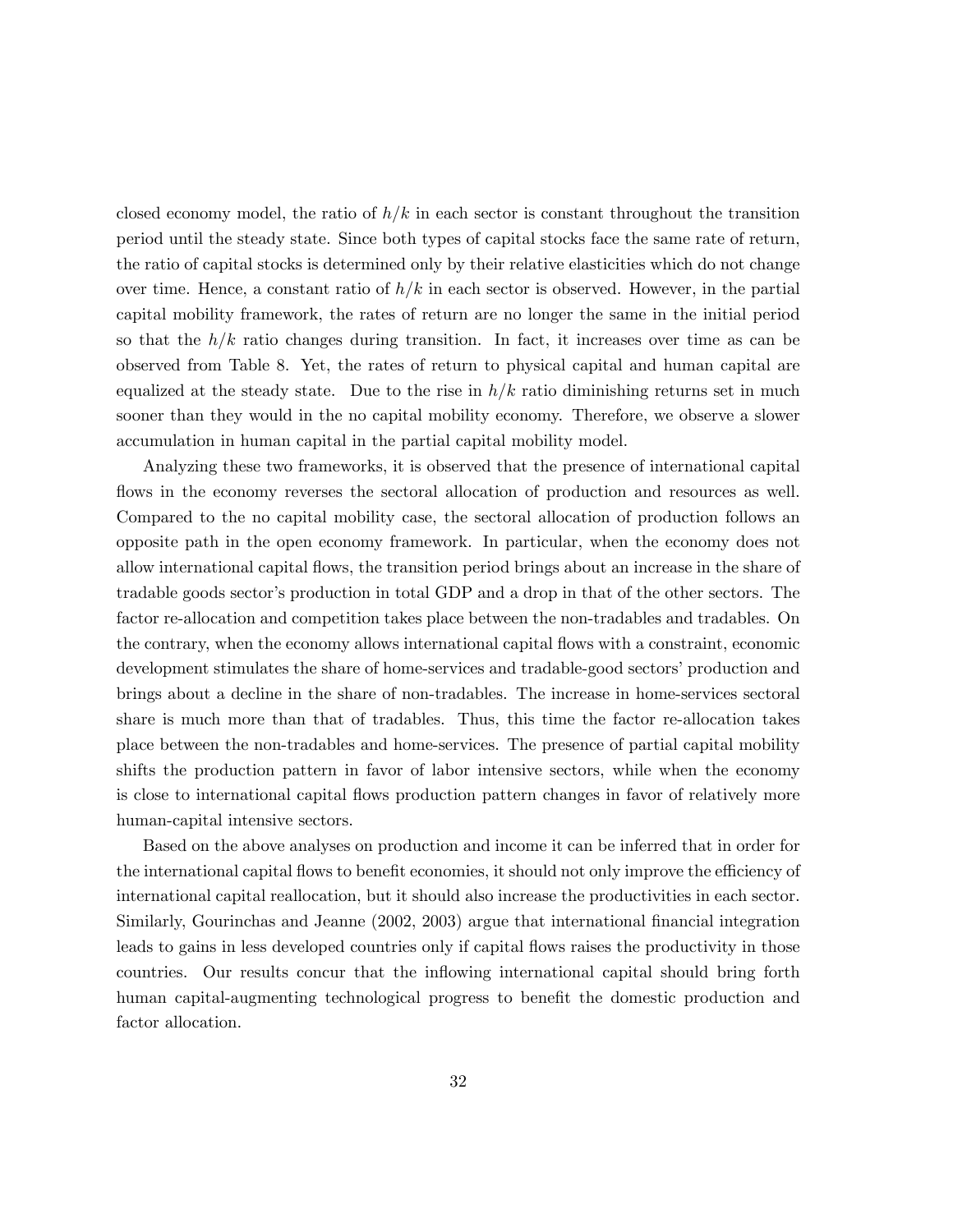## 5 Conclusion

This study focused on the impact of international capital áows in a multisector economy based on a dynamic general equilibrium analysis. Using a three-sector Ramsey model, a comparative analysis is conducted between the cases of financial autarky and financial openness in order to detect the movements of factors of production across sectors.

The model's numerical results demonstrate striking differences between the open economy under partial capital mobility with a borrowing constraint and that of the closed economy under no capital mobility. In the open economy framework, the comparison between the initial and the steady state values of the endogenous variables pose certain conclusions about the transitional behaviour of production, resource allocation, domestic consumption and capital accumulation.

In this model, the distinction between human capital and physical capital is ensured by the borrowing constraint. Economic growth in the economy brings about capital accumulation in both types of capital. However, contrary to the closed economy model, human capital accumulates more than physical capital as can be derived from the difference between the steady state values of  $h/k$  ratios in both environments. While the transitional period in the closed economy leaves the  $h/k$  ratio constant (by equality of rates of return on both capital types), the ratio increases in the open economy framework.

Even though one type of capital accumulates more than the other, the total capital accumulation brings about economic growth and a corresponding change in production. Starting with the same initial shares of sectoral production in total GDP, the closed economy and open economy frameworks experience different transitional changes leading to distinct steady state outcomes. Thus, patterns in production, consumption and allocation of resources between sectors alter as international capital mobility is allowed in the economy. As contrasted to the closed economy case, the sectoral allocation of factors of production is reversed in the open economy case. In particular, when the economy allows international capital flows with a constraint, the evolution to the steady state results in a higher share of tradable-goods sector's production and brings about a decline in the share of non-tradable goods and home services sectors. The change in production also brings about a re-allocation of resources in favor of the tradable-goods sector and away from the non-tradable goods and home-services sectors. As capital accumulation takes place, labor and both types of capital stocks are channeled towards the tradable-goods sector which is the most labor intensive sector in the economy.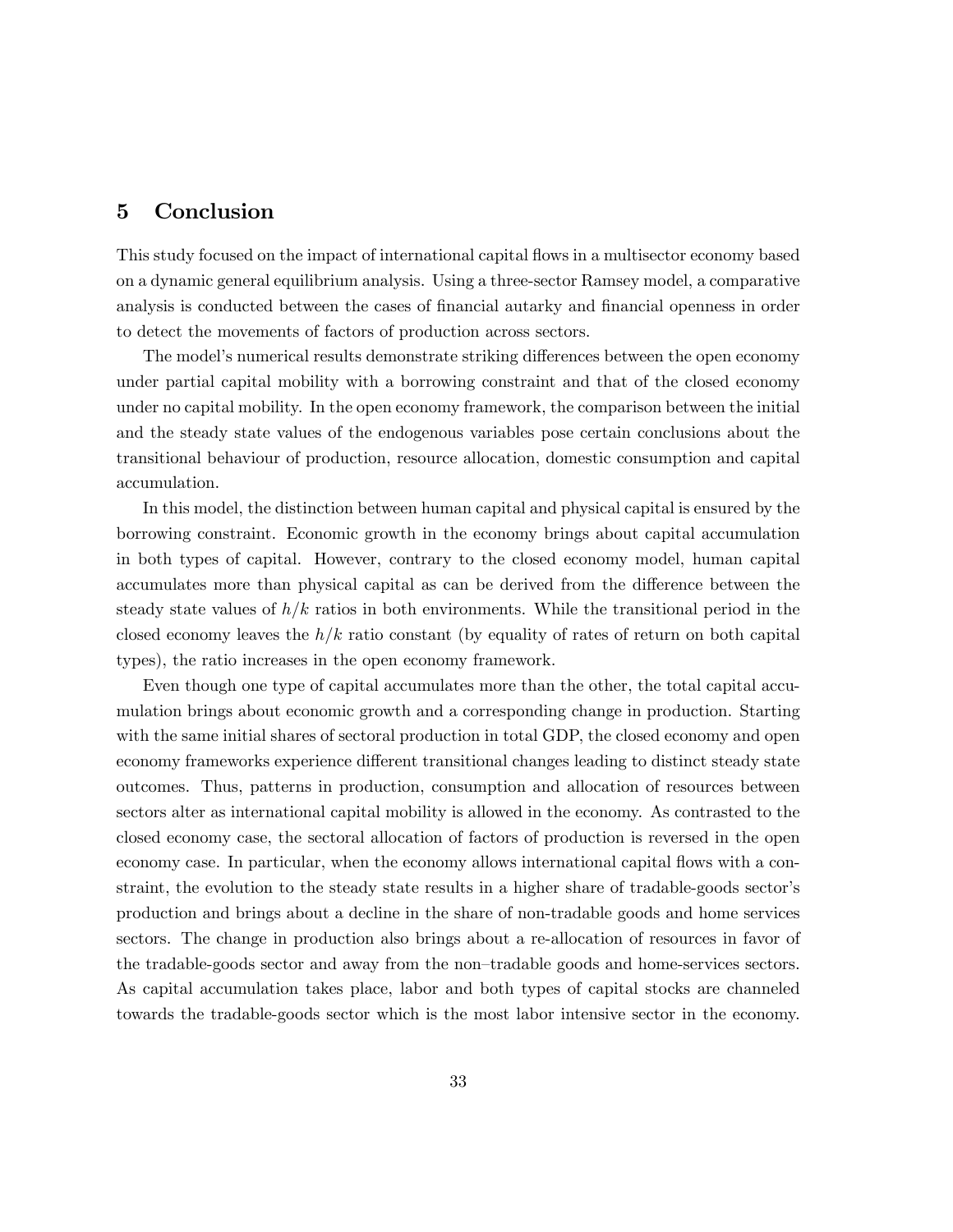When the economy is closed to international capital flows, long run equilibrium results in capital accumulation that raises the importance of the home-services and tradable goods sectors, but causes the importance of the non-tradable goods sector to diminish. The increase in the share of home-service production is higher than that of the tradable goods such that eliminating international capital áows leads production to shift in favor of more human-capital intensive goods. As a result, opening the capital account brings about a competition between tradable-goods and non-tradables sectors with respect to obtaining the resources that are to be reallocated. It means that the presence of international capital flows changes the production pattern in favor of labor-intensive goods and away from human-capital intensive goods.

Apart from the divergence in the reallocation of resources across sectors between the two environments, despite the fact that both economies experience growth in income, expenditure and output value, we observe that the growth in income, expenditure and output value is limited in partial capital mobility economy compared to the no capital mobility economy. This result brings forth the proposal that capital mobility must be accompanied by some positive rate of technological progress to compensate for the slow down in rate of capital accumulation. That is, in addition to more efficient allocation of resources, the inflow of international capital should also bring about human-capital augmenting technology. In that way, financial integration will bring forth the promised benefits of international capital flows to the developing countries.

## References

- [1] Akgül, Z., 2009. The Impact of International Capital Flows in a Three Sector Open Economy: A Dynamic General Equilibrium Analysis. Unpublished M.Sc. thesis, METU Department of Economics.
- [2] Arteta, C., B. Eichengreen, and C. Wyplosz, 2001. When Does Capital Account Liberalization Help More Than It Hurts?. NBER Working Paper Series 8414, National Bureau of Economic Research.
- [3] Aykut, D. and S. Sayek, 2007. The Role of the Sectoral Composition of Foreign Direct Investment on Growth, in Do Multinationals Feed Local Development and Growth?, ed. by L. Piscitello and G. D. Santangelo, New York: Elsevier.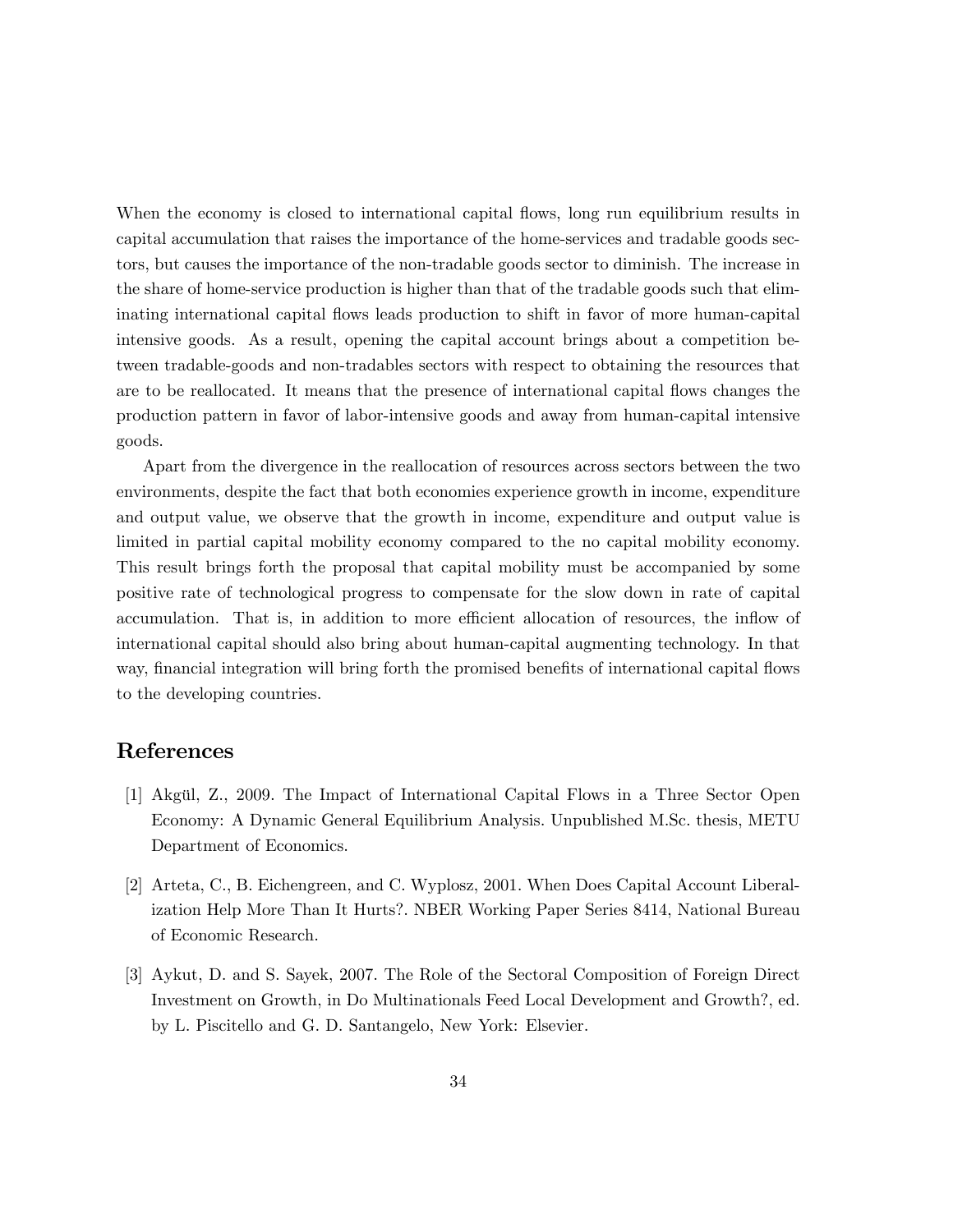- [4] Barro, R., N. Mankiw, and X. Sala-i-Martin, 1992. Capital Mobility in Neoclassical Models of Growth, NBER Working Paper Series 4206, National Bureau of Economic Research.
- [5] <sup>3</sup> [5] <sup>3</sup> (5) <sup>5</sup> (5) <sup>5</sup> (5) <sup>5</sup> (5) <sup>5</sup> (5) <sup>5</sup> (5) <sup>5</sup> (5) <sup>5</sup> (5) <sup>5</sup> (5) <sup>5</sup> (5) <sup>5</sup> (5) <sup>5</sup> (5) <sup>5</sup> (5) <sup>5</sup> (5) <sup>5</sup> (5) <sup>5</sup> (5) <sup>5</sup> (5) <sup>5</sup> (5) <sup>5</sup> (5) <sup>5</sup> (5) <sup>5</sup> (5) <sup>5</sup> (5) <sup>5</sup> (5) <sup>5</sup> (5) <sup>5</sup> (5) <sup>5</sup> (5) <sup>5</sup> nomic Review,  $85, 103-115$ .
- [6] Barro, R. and X. Sala-i-Martin, 2004. Economic Growth, New York: McGraw- Hill.
- [7] Edison, H., R. Levine, L. Ricci, and T. Sl¯k, 2002. International Financial Integration and Economic Growth. NBER Working Paper Series 9164, National Bureau of Economic Research.
- [8] Edwards, S., 2001. Capital Mobility and Economic Performance: Are Emerging Economies Different? NBER Working Paper Series 8076, National Bureau of Economic Research, Cambridge: Massachusetts.
- [9] Eichengreen, B., 2001. Capital Account Liberalization: What Do Cross-Country Studies Tell Us?. The World Bank Economic Review, 15, 341–365.
- [10] Gourinchas, P. and O. Jeanne, 2002. On the Benefits of Capital Account Liberalization for Emerging Economies. IMF working paper, International Monetary Fund, Washington.
- [11] Jadayev, A. 2007. Capital account openness and the labour share in income. Cambridge Journal of Economics, 31, 423-443.
- [12] Klein, M. and G. Olivei, 2008. Capital Account Liberalization, Financial Depth, and Economic Growth. Journal of International Money and Finance, 27, 861–875.
- [13] Krugman, P., 1993. International Finance and Economic Development, in Finance and Development: Issues and Experience. ed. by A. Giovannini, Cambridge:Cambridge University Press, chap.  $2, 11-24$ .
- [14] Levine, R., 2001. International Financial Liberalization and Economic Growth. Review of International Economics, 9, 688–702.
- [15] Mankiw, N., D. Romer, and D. Weil, 1992. A Contribution to the Empirics of Economic Growth. The Quarterly Journal of Economics, 107, 407-438.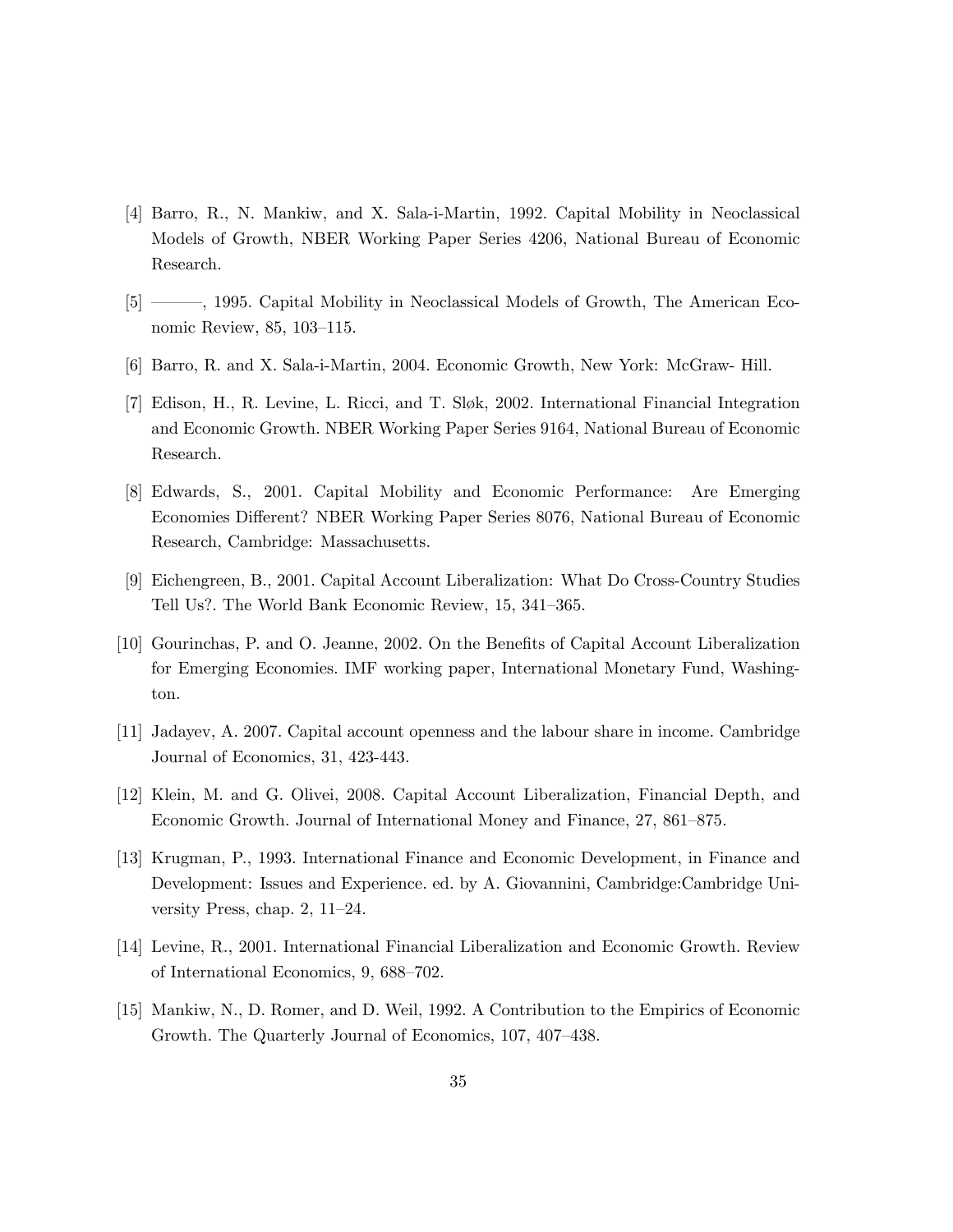- [16] Mishkin, F. S., 2007. Is Financial Globalization Beneficial?. Journal of Money, Credit and Banking,  $39, 259-293$ .
- [17] Obstfeld, M., 1998. The Global Capital Market: Benefactor or Menace?. The Journal of Economic Perspectives, 12, 9–30.
- [18] Ramsey, F. P., 1928. A Mathematical Theory of Saving. The Economic Journal, 38, 543– 559.
- [19] Rodrik, D., 1998. Who Needs Capital-Account Convertibility? in Should the IMF Pursue Capital-Account Convertibility? ed. by P. Kenen, Princeton: Princeton University Press,  $207, 55 - 65.$
- [20] Roe, T., D. Ş. Saracoğlu, and R. B. W. Smith, 2010. Multisector Growth Models: Theory and Application. New York: Springer.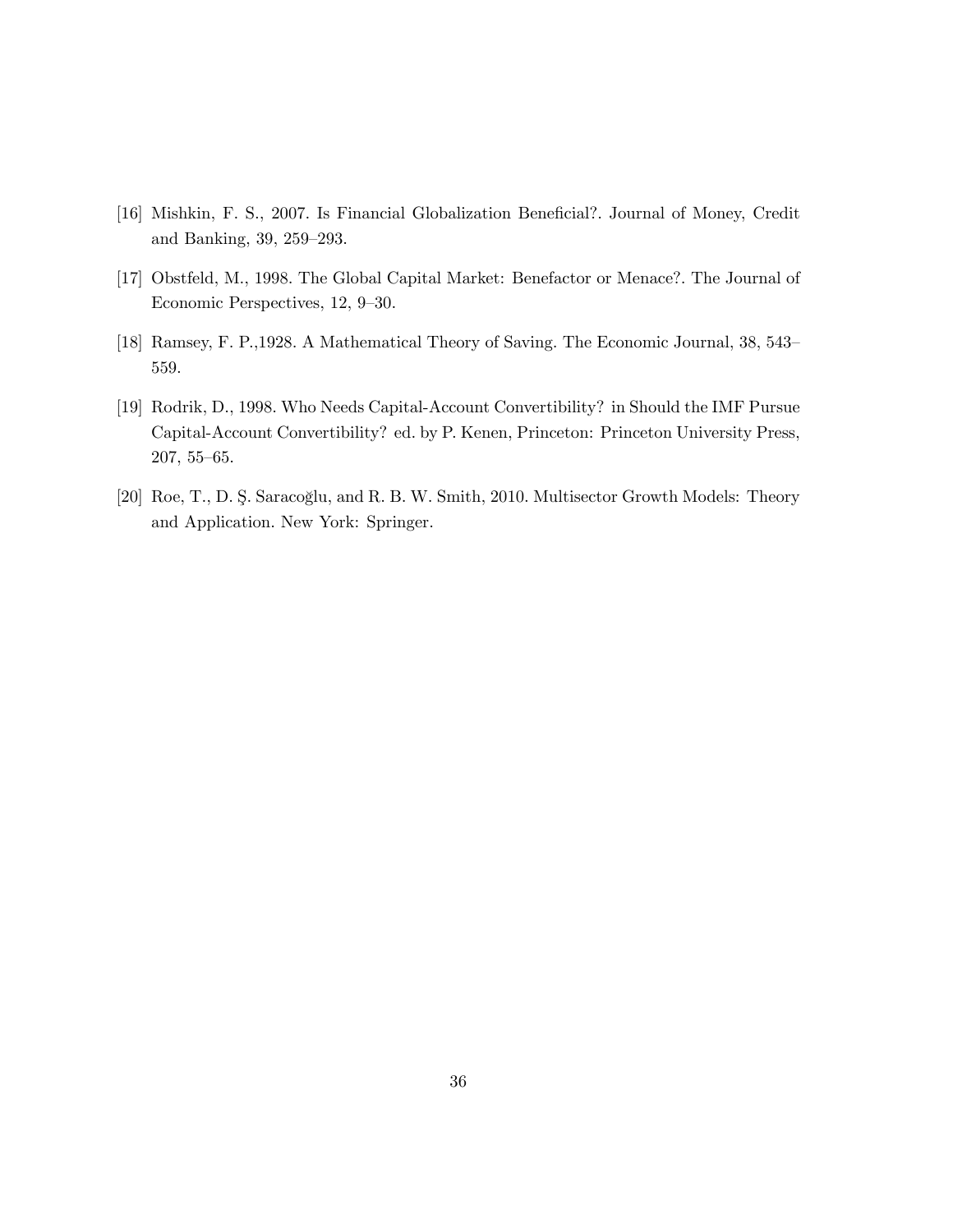| rable $\sigma$ . Results from the partial explori mobility moder $\sigma$ | Initial value  | Steady state   |
|---------------------------------------------------------------------------|----------------|----------------|
| Production shares $(\%)$                                                  |                |                |
| Non-tradable goods sector                                                 | 22.5           | 5.7            |
| Tradable goods sector                                                     | 22.2           | 40             |
| Home-services sector                                                      | 55.3           | 54.3           |
| Sectoral allocation of labor $(\%)$                                       |                |                |
| Non-tradable goods sector                                                 | 18.6           | 4.4            |
| Tradable sector                                                           | 26.7           | 45.3           |
| Home-services sector                                                      | 54.7           | 50.3           |
| Sectoral allocation of physical capital $(\%)$                            |                |                |
| Non-tradable goods sector                                                 | 22.2           | 5.7            |
| Tradable goods sector                                                     | 22.2           | 40             |
| Home-services sector                                                      | 55.5           | 54.3           |
| Sectoral allocation of human capital $(\%)$                               |                |                |
| Non-tradable goods sector                                                 | 24.9           | 6.6            |
| Tradable goods sector                                                     | 19.1           | 36             |
| Home-services sector                                                      | 56             | 57.3           |
| Consumption shares in expenditure $(\%)$                                  |                |                |
| Non-tradable goods                                                        | $\overline{7}$ | $\overline{7}$ |
| Tradable goods                                                            | 24             | 24             |
| Home-services                                                             | 69             | 69             |
| $H/K$ ratio                                                               |                |                |
| Non-tradable goods sector                                                 | 1,64           | 2,47           |
| Tradable goods sector                                                     | 1,26           | 1,90           |
| Home-services sector                                                      | 1,48           | 2,23           |

Table 8: Results from the partial capital mobility model (1)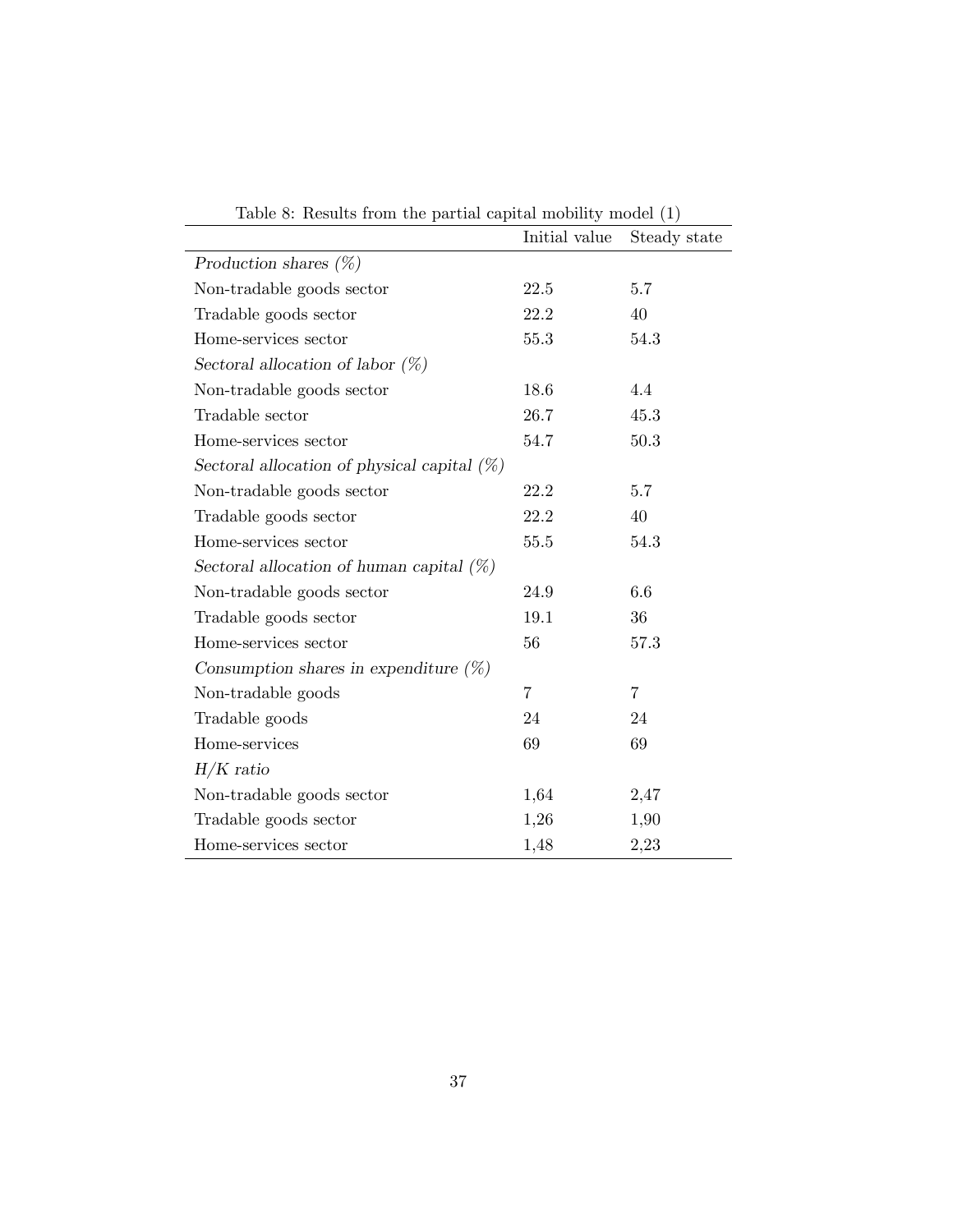| (billion TL)                             | Initial value | Steady state |
|------------------------------------------|---------------|--------------|
| <b>GDP</b>                               | 290,8         | 420,37       |
|                                          |               |              |
| Domestic savings $(h, \text{ only})$     | 11,63         | 0,0          |
| Total savings $(\dot{z})$                | 74,42         | 0,0          |
| Expenditures                             | 216,4         | 330,95       |
| Relative prices                          |               |              |
| Non-tradable good                        | 1             | 0,9          |
| Tradable good                            | 1             | 1            |
| Home-services                            | 1             | 0,94         |
| Wages                                    | 92,39         | 142,37       |
| Rents to human capital                   | 136,61        | 188,59       |
| Net factor payments to foreigners $(rd)$ | 61,73         | 89,2         |

Table 9: Results from the partial capital mobility model (2)

L,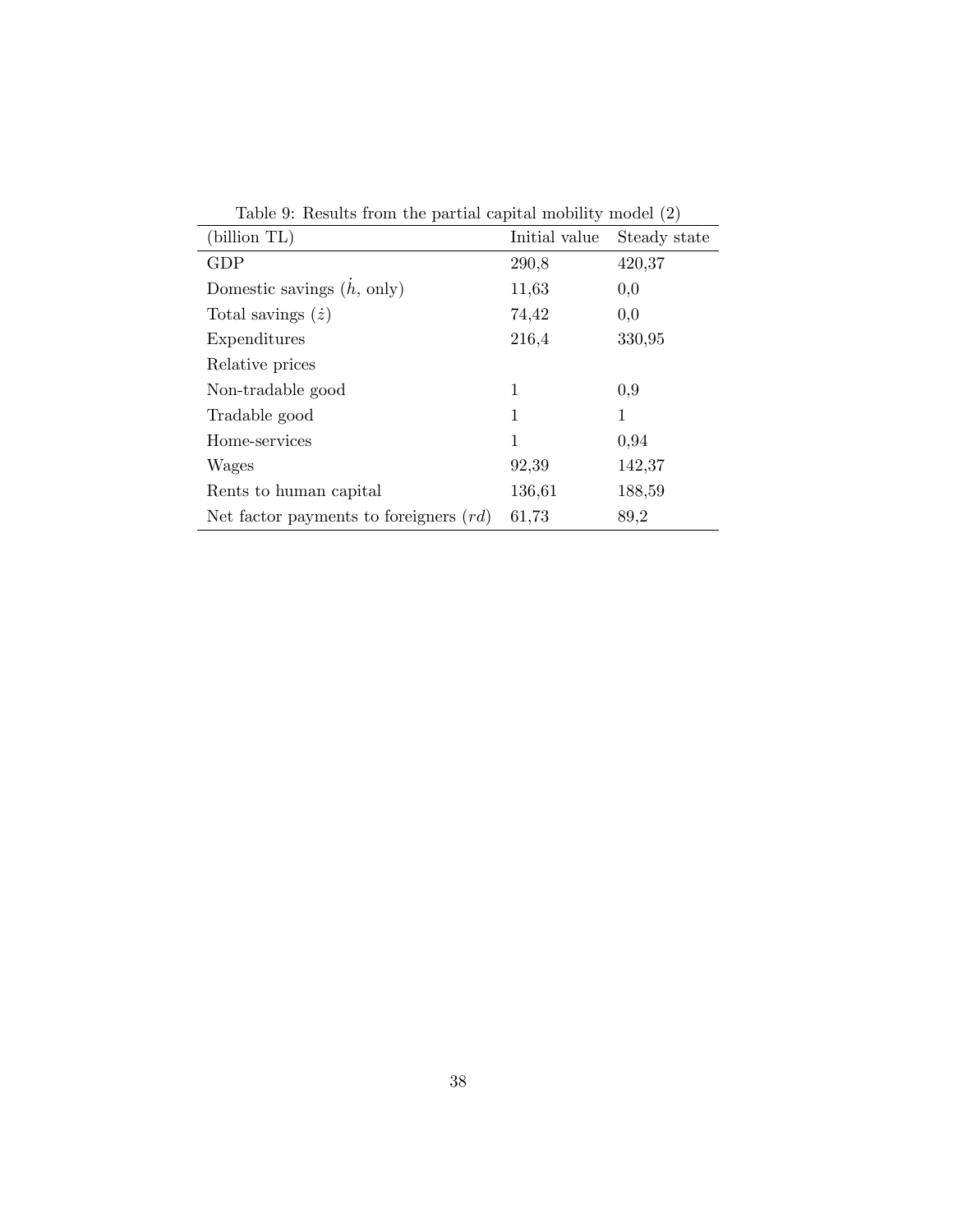|                                             | Initial value | Steady state |
|---------------------------------------------|---------------|--------------|
| Production shares $(\%)$                    |               |              |
| Non-tradable goods sector                   | 22.5          | 7.2          |
| Tradable goods sector                       | 22.2          | 24           |
| Home-services sector                        | 55.3          | 68.9         |
| Sectoral allocation of labor $(\%)$         |               |              |
| Non-tradable goods sector                   | 18.6          | 5.8          |
| Tradable sector                             | 26.7          | 28           |
| Home-services sector                        | 54.7          | 66.2         |
| Sectoral allocation of broad capital $(\%)$ |               |              |
| Non-tradable goods sector                   | 24.3          | 7.9          |
| Tradable goods sector                       | 20            | 21.9         |
| Home-services sector                        | 55.6          | 70.2         |
| Consumption shares in expenditure $(\%)$    |               |              |
| Non-tradable goods                          | 7             | 7            |
| Tradable goods                              | 24            | 24           |
| Home-services                               | 69            | 69           |

Table 10: Results from the no capital mobility model (1)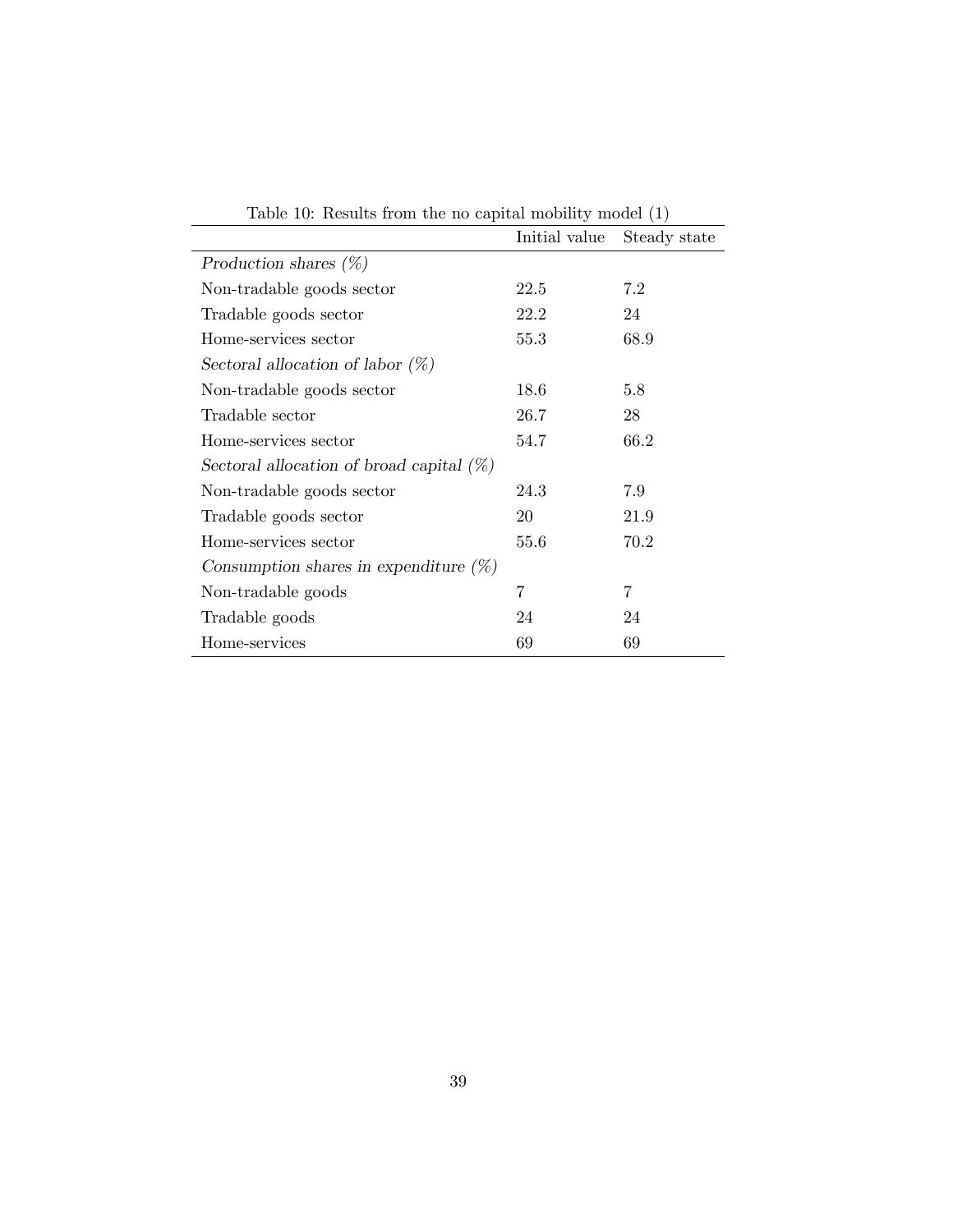|                                                          | <b>TODIC II.</b> Iteourios from the no-eapled mobility model (2) |              |  |  |
|----------------------------------------------------------|------------------------------------------------------------------|--------------|--|--|
| (billion TL)                                             | Initial value                                                    | Steady state |  |  |
| <b>GDP</b>                                               | 290,8                                                            | 546,4        |  |  |
| Total (Domestic) savings $(\dot{z} = \dot{h} + \dot{k})$ | 74,42                                                            | 0,0          |  |  |
| Expenditures                                             | 216,4                                                            | 546,4        |  |  |
| Relative prices                                          |                                                                  |              |  |  |
| Non-tradable good                                        | 1                                                                | 0,88         |  |  |
| Tradable good                                            | 1                                                                | 1            |  |  |
| Home-services                                            | 1                                                                | 0,93         |  |  |
| Wages                                                    | 92,39                                                            | 178,6        |  |  |
| Rents to broad capital                                   | 198,39                                                           | 367,8        |  |  |

Table 11: Results from the no capital mobility model (2)